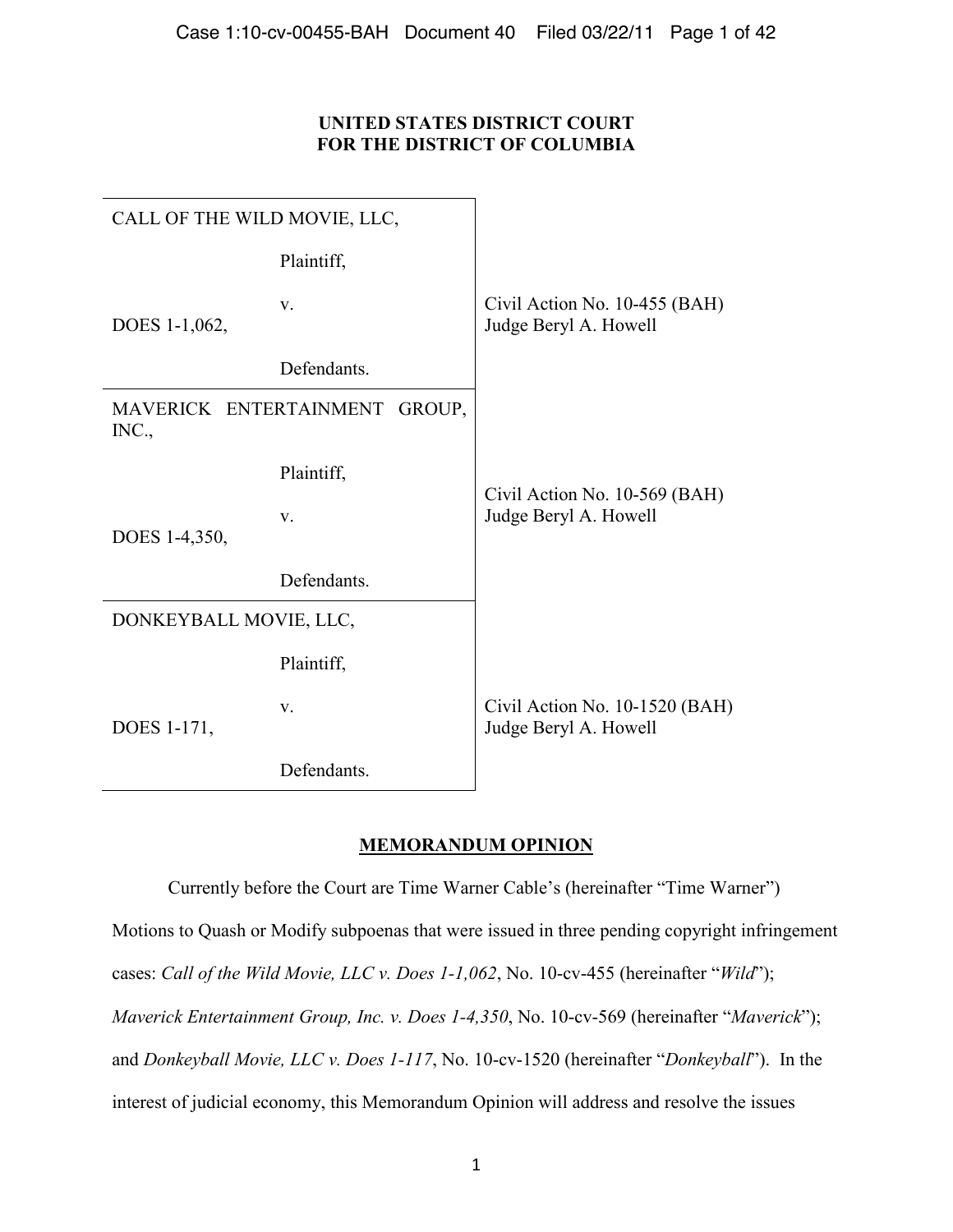### Case 1:10-cv-00455-BAH Document 40 Filed 03/22/11 Page 2 of 42

related to Time Warner's motions to quash pending before the Court in all three of the captioned actions. In so doing, however, the Court emphasizes that these cases have not been consolidated for any purpose. This Memorandum Opinion, moreover, should in no way leave the parties with the impression that the Court views these cases as inextricably related; rather, with respect to Time Warner's pending motions to quash, the relevant factual allegations, legal theories and asserted burdens are the same and may be addressed in a unitary opinion.

Time Warner claims that the subpoenas issued to it in each of the three cases should be quashed due to the undue burden that Time Warner faces with compliance. *Wild*, ECF No. 7, May 13, 2010; *Maverick*, ECF No. 18, Nov. 22, 2010; *Donkeyball*, ECF No. 7, Dec. 13, 2010. Alternatively, Time Warner argues that the subpoenas should be substantially modified to require production of the requested information on a schedule that would likely take about three years. *See* Time Warner Mem. Supp. Mot. Quash, *Wild*, at 11, ECF No. 7 (requesting the Court to modify subpoena to limit Time Warner's production responsibilities to 28 IP addresses a month); *see generally* Time Warner Mem. Supp. Mot. Quash, *Maverick*, ECF No. 18, at 4-5; Time Warner Mem. Supp. Mot. Quash, *Donkeyball*, ECF No. 7, at 4-5. After reviewing Time Warner's Motions, the plaintiffs' opposition papers, the amicus briefs, supplemental filings, as well as the accompanying declarations and applicable law, the Court denies Time Warner's motions to quash in *Wild* and *Donkeyball* and grants Time Warner's Motion to Quash in *Maverick* because the plaintiff failed to serve Time Warner with its subpoena in accordance with Federal Rule of Civil Procedure 45(b).

### **I. FACTUAL AND PROCEDURAL BACKGROUND**

*Wild, Maverick*, and *Donkeyball* are cases in which copyright owners of separate movies allege that their copyrights are being infringed in the same manner. Specifically, the plaintiffs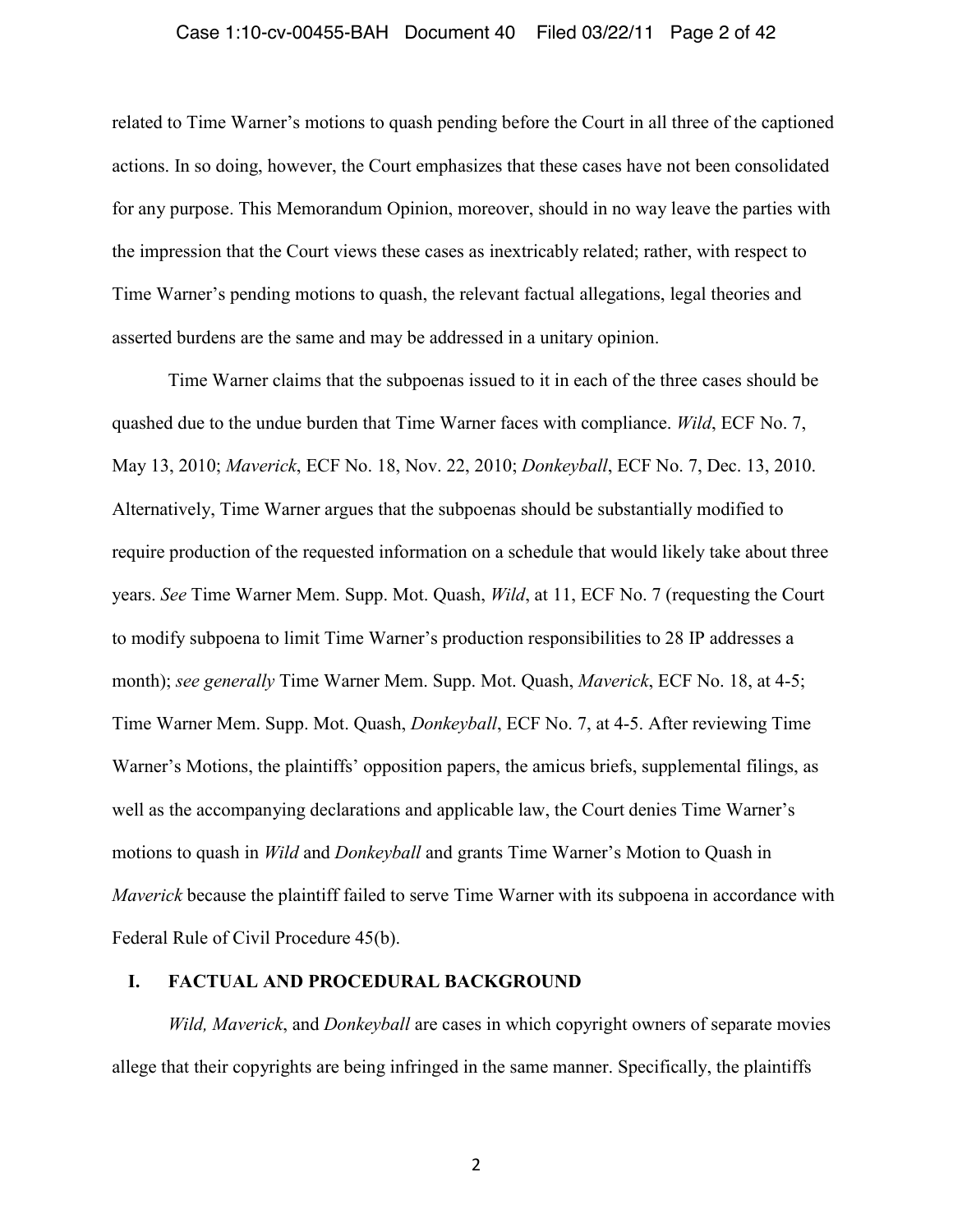### Case 1:10-cv-00455-BAH Document 40 Filed 03/22/11 Page 3 of 42

allege that varying numbers of defendants, who are currently unnamed, are illegally downloading and distributing copyrighted works using a file-sharing protocol called BitTorrent. In *Wild,* the Amended Complaint, filed on May 12, 2010, accuses 1,062 unnamed Doe defendants of infringing the copyright of the motion picture *Call of the Wild*. *Wild*, ECF No. 6. In *Maverick,*  the Amended Complaint, filed on August 10, 2010, accuses 4,350 unnamed Doe defendants of infringing the copyrights of the motion pictures *13 Hours in a Warehouse, A Numbers Game, Border Town, Deceitful Storm, Fast Track No Limits, He Who Finds a Wife, Hellbinders, Locator 2, Smile Pretty (aka Nasty), Stripper Academy, The Casino Job, The Clique (aka Death Clique),* and *Trunk*. *Maverick*, ECF No. 9. In *Donkeyball,* the Complaint, filed on September 8, 2010, accuses 171 unnamed Doe defendants of infringing the copyrights of the motion picture *Familiar Strangers*. *Donkeyball*, ECF No. 1.

The putative defendants in each case are alleged to have used a file sharing protocol called BitTorrent, which allows users to share files anonymously with other users. When a user downloads a specific file through BitTorrent -- in this case, plaintiffs' copyrighted motion pictures -- data is transferred in a "piecemeal" fashion whereby "a different piece of the data [is received] from each user who has already downloaded the file . . . ." Amended Compl., *Wild,* ¶ 3, ECF No. 6; Amended Compl., *Maverick*, ¶ 3, ECF No. 9; Compl., *Donkeyball,* ¶ 3, ECF No. 1; *see also* Pl.'s Mot. Leave to Take Disc. Prior to Rule 26(f) Conference, *Wild*, ECF No. 2, Benjamin Perino Decl., ¶¶ 7-8; Pl.'s Mot. Leave to Take Disc. Prior to Rule 26(f) Conference, *Maverick*, ECF No. 4, Benjamin Perino Decl., ¶¶ 7-8; Pl.'s Mot. Leave to Take Disc. Prior to Rule 26(f) Conference, *Donkeyball*, ECF No. 4, Benjamin Perino Decl., ¶¶ 7-8. The nature of the BitTorrent file-sharing technology "makes every downloader also an uploader of the illegally transferred file(s)." Amended Compl., *Wild*, ¶ 3, ECF No. 6; Amended Compl., *Maverick*, ¶ 4,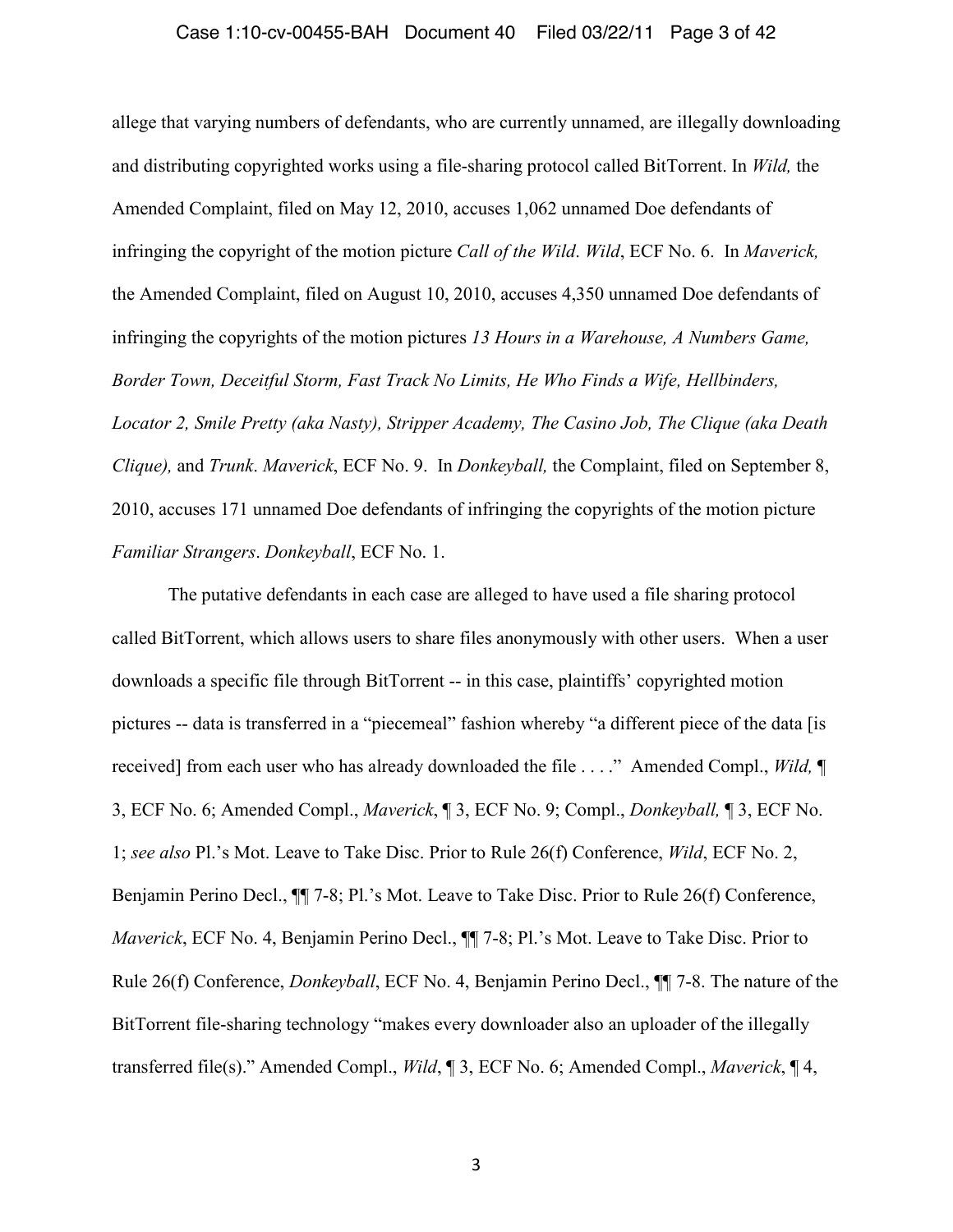### Case 1:10-cv-00455-BAH Document 40 Filed 03/22/11 Page 4 of 42

ECF No. 9; Compl., *Donkeyball,* ¶ 4, ECF No. 1. Since users download material from a number of other individuals, "every infringer is simultaneously stealing copyrighted material from many ISPs in numerous jurisdictions around the country." Amended Compl., *Wild*, ¶ 4, ECF No. 6; Amended Compl., *Maverick*, ¶ 4, ECF No. 9; Compl., *Donkeyball*, ¶ 4, ECF No. 1.

In an effort to combat illegal transfer of their copyrighted movies, the plaintiffs in *Wild, Maverick*, and *Donkeyball* contracted with Guardaley Limited, an anti-piracy firm that uses proprietary technology to identify BitTorrent users sharing the plaintiffs' copyrighted works. *See* Pl.'s Mot. Leave to Take Disc. Prior to Rule 26(f) Conference, *Wild*, ECF No. 2, Benjamin Perino Decl.,  $\P$  [1](#page-0-0)0.<sup>1</sup> The plaintiffs assert that Guardaley was able to identify the users that were illegally sharing the plaintiffs' motion pictures, and then provided the plaintiffs with the alleged infringers' Internet Protocol (IP) addresses, as well as the date and time the alleged infringement activity occurred. *Id.*; *see also* Pl.'s Mot. Leave to Take Disc. Prior to Rule 26(f) Conference, *Wild*, ECF No. 2, Patrick Achache Decl., at  $\P$  13-14. The difficulty for the plaintiffs, however, is that they have no identifying information for these alleged infringers aside from the IP addresses that Guardaley supplied.

<span id="page-3-0"></span>To obtain certain identifying information for the putative defendants, plaintiffs moved for expedited discovery. Pl.'s Mot. Leave to Take Disc. Prior to Rule 26(f) Conference, *Wild*, ECF No. 2; Pl.'s Mot. Leave to Take Disc. Prior to Rule 26(f) Conference, *Maverick*, ECF No. 4; Pl.'s Mot. Leave to Take Disc. Prior to Rule 26(f) Conference, *Donkeyball*, ECF No. 4. The Court in each case granted plaintiffs leave to subpoena Internet Service Providers (ISPs) to compel production of the names, addresses, emails, phone numbers, and Media Access Control numbers

<sup>&</sup>lt;sup>1</sup> For clarity, this opinion will cite primarily to material docketed in *Wild*, No. 10-cv-455. Plaintiffs are represented by the same counsel, and the plaintiffs and Time Warner's briefs and filings in *Wild, Maverick,* and *Donkeyball* generally assert the same claims and factual matters, differing only in the copyrighted material at issue, the putative defendants and, in *Maverick*, assertion of a jurisdictional basis for quashing the subpoena. Any other differences will be noted in the opinion.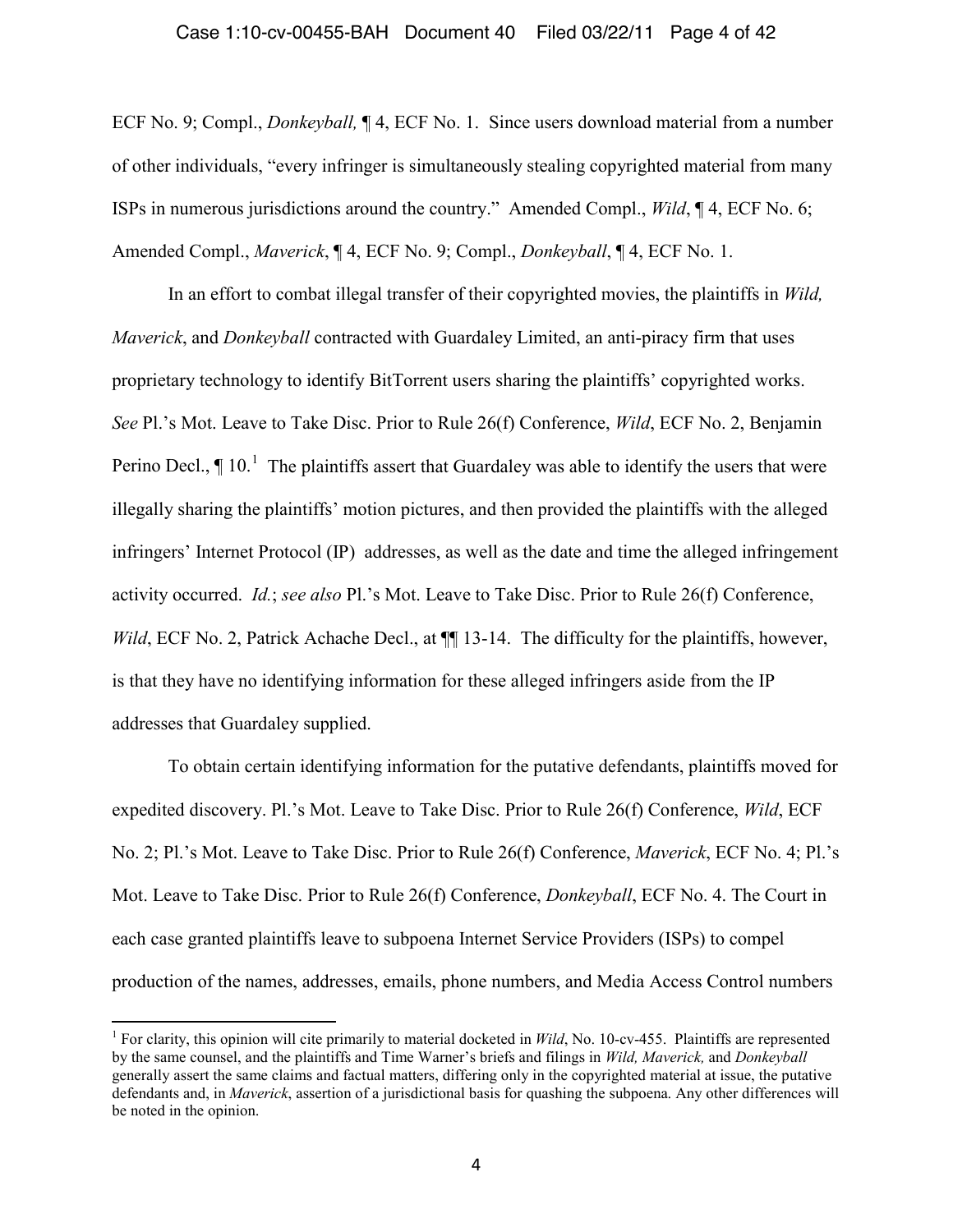### Case 1:10-cv-00455-BAH Document 40 Filed 03/22/11 Page 5 of 42

associated with the alleged infringing IP addresses that the plaintiffs identified as engaging in infringing distribution of their respective movies. Order Granting Pl.'s Mot. for Leave to Take Disc. Prior to Rule 26(f) Conference, *Wild*, Apr. 15, 2010, ECF No. 4 (Urbina, J.); Order Granting Pl.'s Mot. for Leave to Take Disc. Prior to Rule 26(f) Conference, *Maverick*, No. 10- 569, May, 24 2010, ECF No. 7 (Leon, J.); Order Granting Pl.'s Mot. for Leave to Take Disc. Prior to Rule 26(f) Conference, *Donkeyball*, Oct. 19, 2010, ECF No. 6 (Sullivan, J.). Time Warner received subpoenas for information relating to 224 Time Warner subscribers in *Wild*, 783 subscribers in *Maverick*, and 21 subscribers in *Donkeyball*. Time Warner Mot. Quash, *Wild*, ECF No. 7, Ex. 1; Time Warner Mot. Quash, *Maverick,* ECF No. 18, Ex. 1; Time Warner Mot. Quash, *Donkeyball,* ECF No. 7, Ex. 1. Time Warner responded by moving to quash the subpoenas on grounds that producing the requested information would impose an undue burden and expense. *Wild*, May 13, 2010, ECF No. 7; *Maverick*, Nov. 22, 2010, ECF No. 18; *Donkeyball,* Dec. 13, 2010, ECF No. 7. In support of Time Warner's motion to quash in *Wild*, amicus briefs were submitted collectively by Electronic Frontier Foundation, Public Citizen, American Civil Liberties Union Foundation, and American Civil Liberties Union of the Nation's Capital. Minute Order, *Wild*, dated Jan. 3, 2011 (granting Amici leave to file amicus brief) (Urbina, J.). Amici urge the Court to quash the subpoena issued to Time Warner based upon improper joinder, lack of personal jurisdiction over the putative defendants, and the putative defendants' First Amendment right to anonymity.

Following re-assignment to this Court, on March 1, 2011, the Court held a joint conference in these cases to hear oral argument on Time Warner's motions. Time Warner,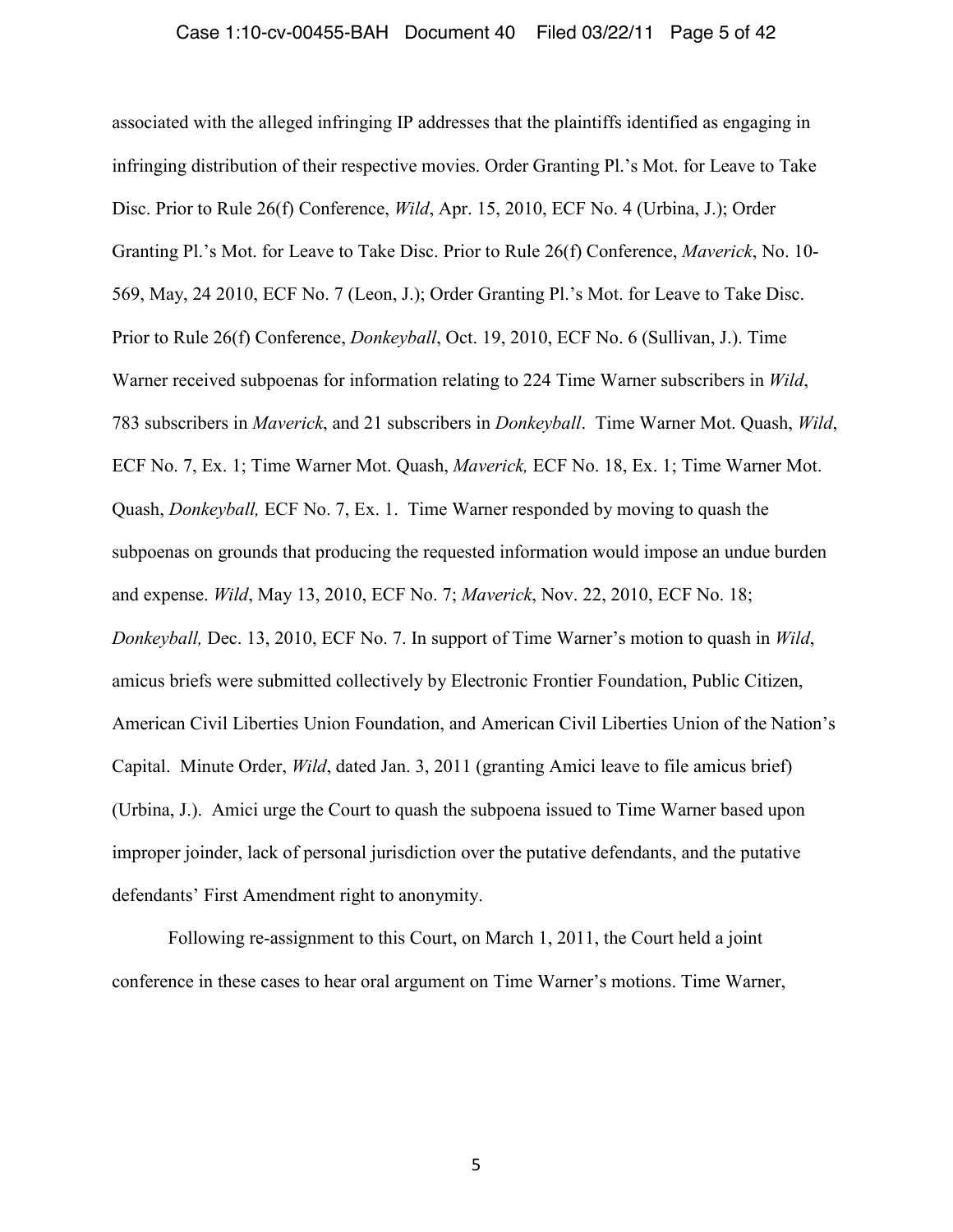Amici, the plaintiffs, and an attorney representing three putative defendants participated.<sup>[2](#page-3-0)</sup> At the conference, the Court stated that it would accept supplemental filings in the case in order to more fully develop the record on the burdens faced by Time Warner.<sup>[3](#page-5-1)</sup> See Minute Order, *Wild*, March

9, 2011. Amici, plaintiffs, and Time Warner each filed supplemental material.

If the Court were to accept the Amici's arguments, not only would the Court quash the

subpoenas directed toward Time Warner, but plaintiffs' cases would face significant obstacles.<sup>[4](#page-5-0)</sup>

For this reason, the Court addresses Amici's contentions before turning to Time Warner's

arguments in support of quashing or modifying the plaintiffs' subpoenas.

# **II. AMICI'S CONTENTION THAT THE PUTATIVE DEFENDANTS ARE IMPROPERLY JOINED**

Amici argue that the Court should quash the subpoenas directed to Time Warner because

the plaintiffs have improperly joined the putative defendants. *See* FED. R. CIV. P. 20(a)(2). For

the reasons stated below, the Court finds that the plaintiffs' allegations against the putative

defendants in each case meet the requirements for permissive joinder. After the putative

MR. MALTAS: I don't want to give an answer that is not technically correct, and I don't know the answer to that, so I can go back and we can file a supplemental affidavit, if that would help the Court."

Transcript of Mot. Hearing, at 27-28, Call of the Wild Movie LLC v. Does 1-1,063, No. 10-cv-455 (Mar. 1, 2011).

 <sup>2</sup> Counsel identified his clients in *Maverick* as Lori Pearlman, Calvin Johnson, and Xu Xiangping. Transcript of Mot. Hearing, at 52-53, *Call of the Wild Movie LLC v. Does 1-1,063*, No. 10-cv-455 (Mar. 1, 2011)

<span id="page-5-1"></span><sup>&</sup>lt;sup>3</sup> Counsel for Time Warner was unable to address certain questions posed by the Court during oral argument on Time Warner's Motions to Quash:

<sup>&</sup>quot;MR. MALTAS: Well, as to the specifics of what's done in each location, I grant I'm not sure I can answer the question of what is done specifically at the central office and what is done specifically at regional offices. I do know that it requires work at both, and it requires --…-- people at both.

THE COURT: One of the declarations said that at the regional office, it takes about 20 minutes per IP look-up to do something, but it doesn't exactly explain … what takes 20 minutes per IP look-up? What are they doing that takes 20 minutes?

<span id="page-5-2"></span><span id="page-5-0"></span><sup>&</sup>lt;sup>4</sup> Time Warner also raises the argument that its burdens are caused by the plaintiffs' "failure to observe jurisdictional limitations and improper joinder." Time Warner Mem. Supp. Mot. Quash, *Maverick*, at 13-15 (addressing joinder and personal jurisdiction issues); Time Warner Mem. Supp. Mot. Quash, *Donkeyball*, at 13-15 (addressing joinder and personal jurisdiction issues); *see also* Time Warner Mem. Supp. Mot. Quash, *Wild*, at 10 (addressing joinder). Time Warner does not argue, however, that it is precluded from producing its subscribers' identifying information due to the putative defendants' First Amendment right to anonymity. The Court addresses these issues *sua sponte* under its duty to supervise discovery in these cases. *See* FED. R. CIV. P. 26(b)(2)(C) ("On motion or *on its own*, the court must limit the frequency or extent of discovery otherwise allowed by these rules…")(emphasis added).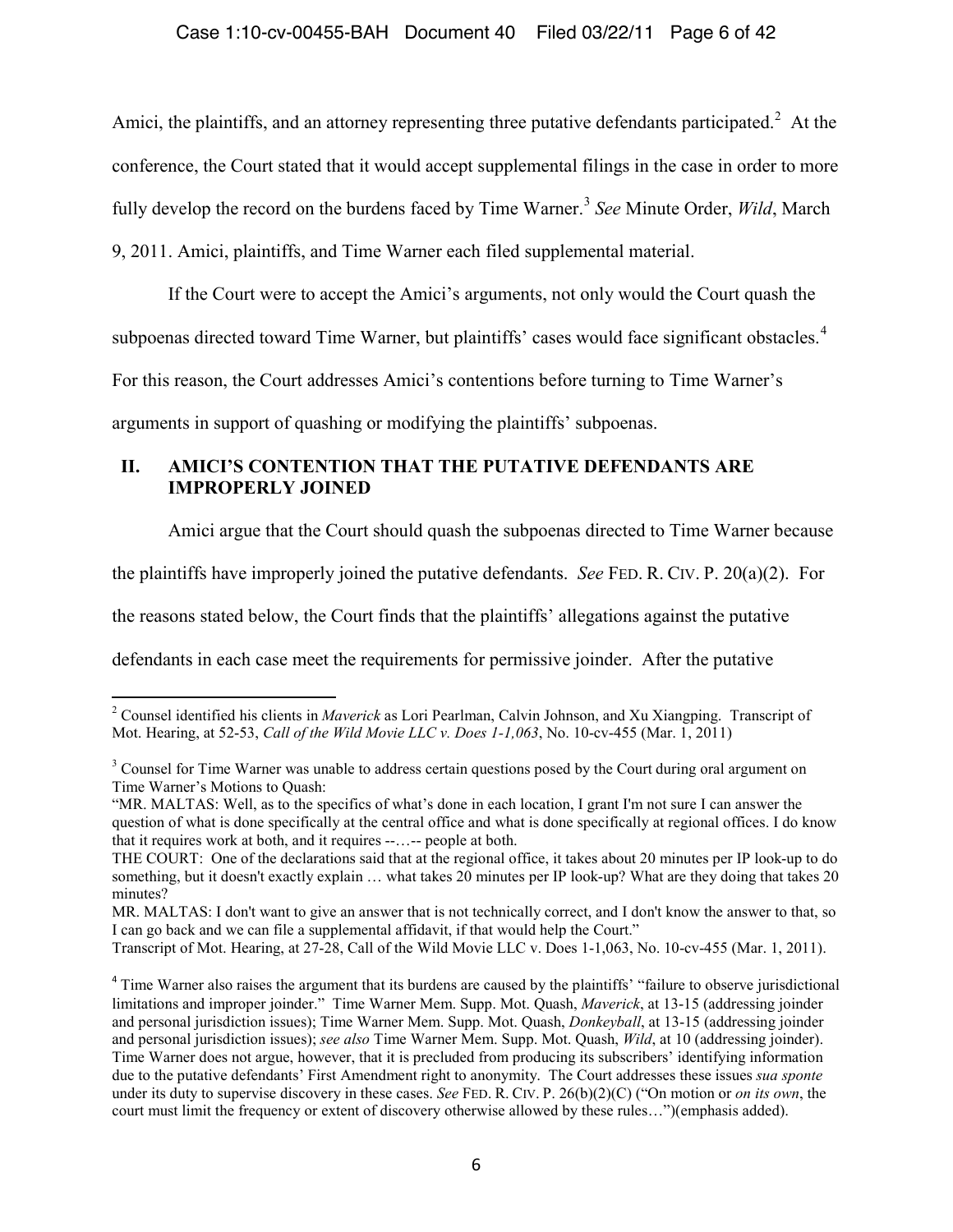### Case 1:10-cv-00455-BAH Document 40 Filed 03/22/11 Page 7 of 42

defendants have been identified and named in the Complaints, the defendants may raise the argument that they are improperly joined under Federal Rule of Civil Procedure 20 and move to sever the joined defendants under Federal Rule of Civil Procedure 21. Severance at this stage, however, as numerous other courts both in and outside this District have held, is premature. *See, e.g., Achte/Neunte Boll Kino Beteiligungs GMBH & Co, KG v. Does 1 - 4,577*, No. 10-cv-00453, ECF No. 34 (D.D.C. July 2, 2010) (Collyer, J.); *West Bay One, Inc. v. Does 1-1653*, No. 10-cv-00481, ECF No. 25 (D.D.C. July 2, 2010) (Collyer, J.); *Arista Records LLC v. Does 1-19*, 551 F. Supp. 2d 1, 11 (D.D.C. 2008) (Kollar-Kotelly, J.); *London-Sire Records, Inc. v. Doe 1*, 542 F. Supp. 2d 153, 161 n.7 (D. Mass. 2008); *Sony Music Entm't, Inc. v. Does 1-40*, 326 F. Supp. 2d 556, 568 (S.D.N.Y. 2004).

# **A. LEGAL STANDARD**

Under the Federal Rules of Civil Procedure, defendants may be joined in one action when claims arise from the same transaction or occurrence or series of transactions or occurrences; and any question of law or fact in the action is common to all defendants. FED. R. CIV. P. 20(a)(2); *see also Montgomery v. STG Int'l, Inc.*, 532 F. Supp. 2d 29, 35 (D.D.C. Jan. 30, 2008) (interpreting Rule  $20(a)(1)$ , which has the same requirements as Rule  $20(a)(2)$ ).

Permissive joinder is appropriate "to promote trial convenience and expedite the final resolution of disputes, thereby preventing multiple lawsuits, extra expense to the parties, and loss of time to the court as well as the litigants appearing before it." *M.K. v. Tenet*, 216 F.R.D. 133, 137 (D.D.C. 2002). The requirements for permissive joinder are "liberally construed in the interest of convenience and judicial economy in a manner that will secure the just, speedy, and inexpensive determination of the action." *Lane v. Tschetter*, No. 05-1414, 2007 WL 2007493, at \*7 (D.D.C. July 10, 2007) (quoting *Jonas v. Conrath*, 149 F.R.D. 520, 523 (S.D. W.Va. 1993));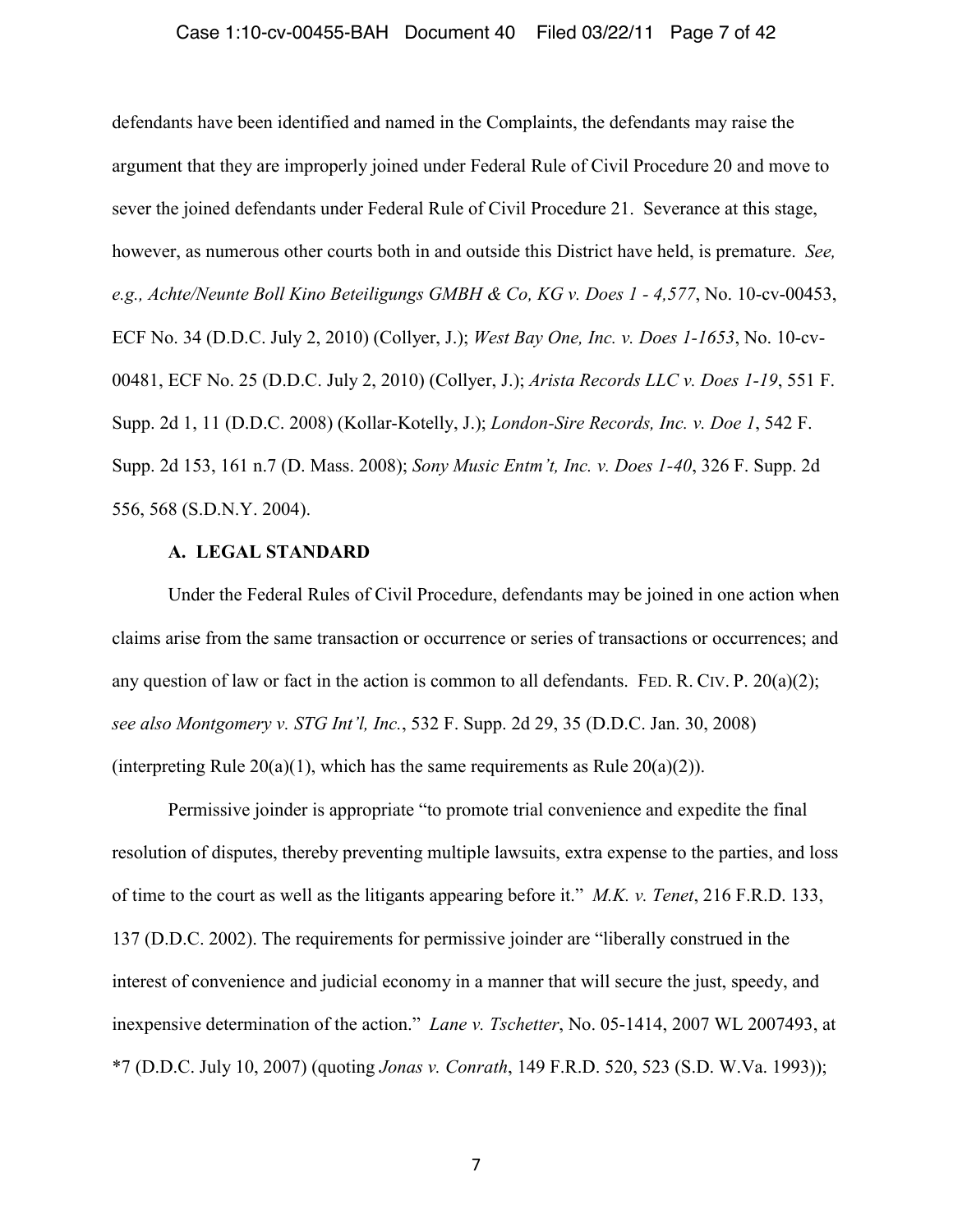### Case 1:10-cv-00455-BAH Document 40 Filed 03/22/11 Page 8 of 42

*see also Davidson v. District of Columbia*, 736 F. Supp. 2d 115, 119 (D.D.C. 2010). Thus, "the impulse is toward entertaining the broadest possible scope of action consistent with fairness to the parties; [and] joinder of claims, parties, and remedies is strongly encouraged." *United Mine Workers of Am. v. Gibbs*, 383 U.S. 715, 724 (1966).

The remedy for improper joinder is severance under Federal Rule of Civil Procedure 21. This rule does not set forth what constitutes misjoinder, but "it is well-settled that parties are misjoined when the preconditions of permissive joinder set forth in Rule 20(a) have not been satisfied." *Disparte v. Corporate Exec. Bd.*, 223 F.R.D. 7, 12 (D.D.C. 2004) (quoting *Puricelli v. CNA Ins. Co.*, 185 F.R.D. 139, 142 (N.D.N.Y. 1999)). Courts have also read Rule 21 in conjunction with Rule 42(b), which allows the court to sever claims in order to avoid prejudice to any party. *Tenet*, 216 F.R.D. at 138 (citing *Brereton v. Commc'ns Satellite Corp.,* 116 F.R.D. 162, 163 (D.D.C.1987)); *see also* FED. R. CIV. P. 42(b) ("For convenience, to avoid prejudice, or to expedite and economize, the court may order a separate trial of one or more separate issues, claims, crossclaims, counterclaims, or third-party claims."). In addition to the two requirements of Rule 20(a)(2), the Court therefore also considers whether joinder would prejudice any party or result in needless delay. *See Lane,* 2007 WL 2007493, at \*7; *Tenet*, 216 F.R.D. at 138.

#### **B. DISCUSSION**

Consideration of the two requirements for permissive joinder under Rule  $20(a)(2)$  and their application to the allegations in the Complaints in *Wild*, *Maverick*, and *Donkeyball* make clear that, at this procedural juncture, joinder of the putative defendants is proper. Joinder will avoid prejudice and needless delay for the only party currently in the case, namely the plaintiff, and promote judicial economy.

*1. Same Transaction, Occurrence, or Series of Transactions or Occurrences*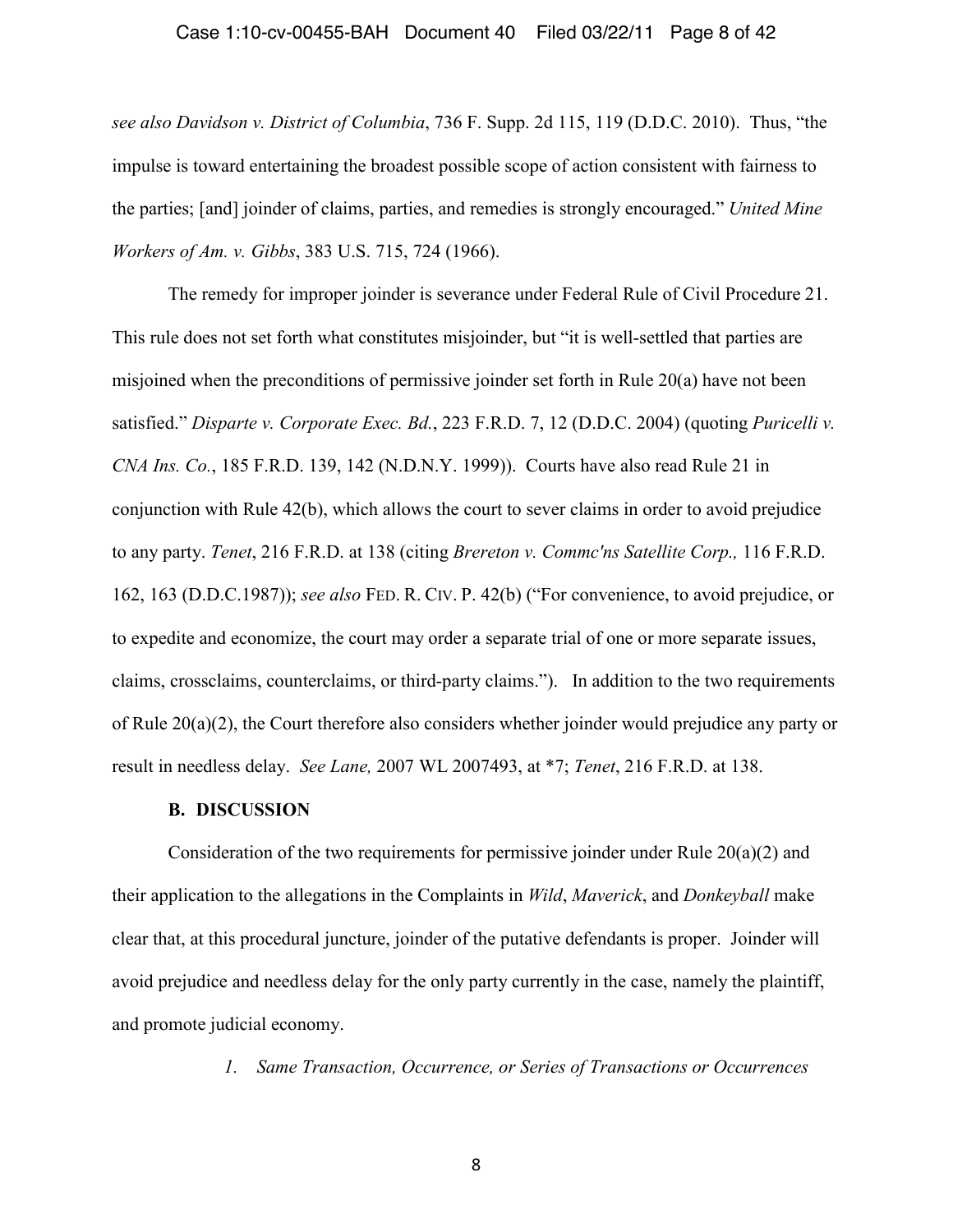### Case 1:10-cv-00455-BAH Document 40 Filed 03/22/11 Page 9 of 42

Rule  $20(a)(2)(A)$  states that joinder is proper if "any right to relief is asserted against [the joined defendants] jointly, severally, or in the alternative with respect to or arising out of the same transaction, occurrence, or series of transactions or occurrences." This essentially requires claims asserted against joined parties to be "logically related." *Disparte*, 223 F.R.D. at 10. This is a flexible test and courts seek the "broadest possible scope of action." *Lane*, 2007 WL 2007493, at \*7 (quoting *Gibbs*, 383 U.S. at 724). In the present case, the plaintiffs allege that the putative defendants in each case used the BitTorrent file-sharing protocol to illegally distribute the plaintiffs' motion pictures. Amended Compl., *Wild*, ECF No. 6, ¶12. Amici counter, however, that engaging in "separate but similar behavior by individuals allegedly using the Internet to commit copyright infringement" does not satisfy Rule  $20(a)(2)(A)$ 's requirement that the claim asserted against the joined defendants arise out of the same transaction, occurrence, or series of transactions or occurrences. Mem. of Amici Curiae Electronic Frontier Foundation, Public Citizen, American Civil Liberties Union Foundation and American Civil Liberties Union of the Nation's Capital in Supp. Time Warner's Mot. Quash, *Wild* (hereinafter "Amici Mem."), at 11-12, ECF No. 18. Despite Amici's arguments, at this nascent stage of the case, the plaintiffs have sufficiently alleged that the infringing activity at issue in each of the cases may involve multiple computers, based in various jurisdictions, which are using the BitTorrent protocol to make available for sharing the same copyrighted content.

Specifically, the plaintiffs allege that the BitTorrent file-sharing protocol "makes every downloader also an uploader of the illegally transferred file(s). This means that every "node" or peer user who has a copy of the infringing copyrighted material on a torrent network must necessarily also be a source of download for that infringing file." Amended Compl., *Wild*, ¶3, ECF No. 6. The plaintiffs further assert that the "nature of a BitTorrent protocol [is that] any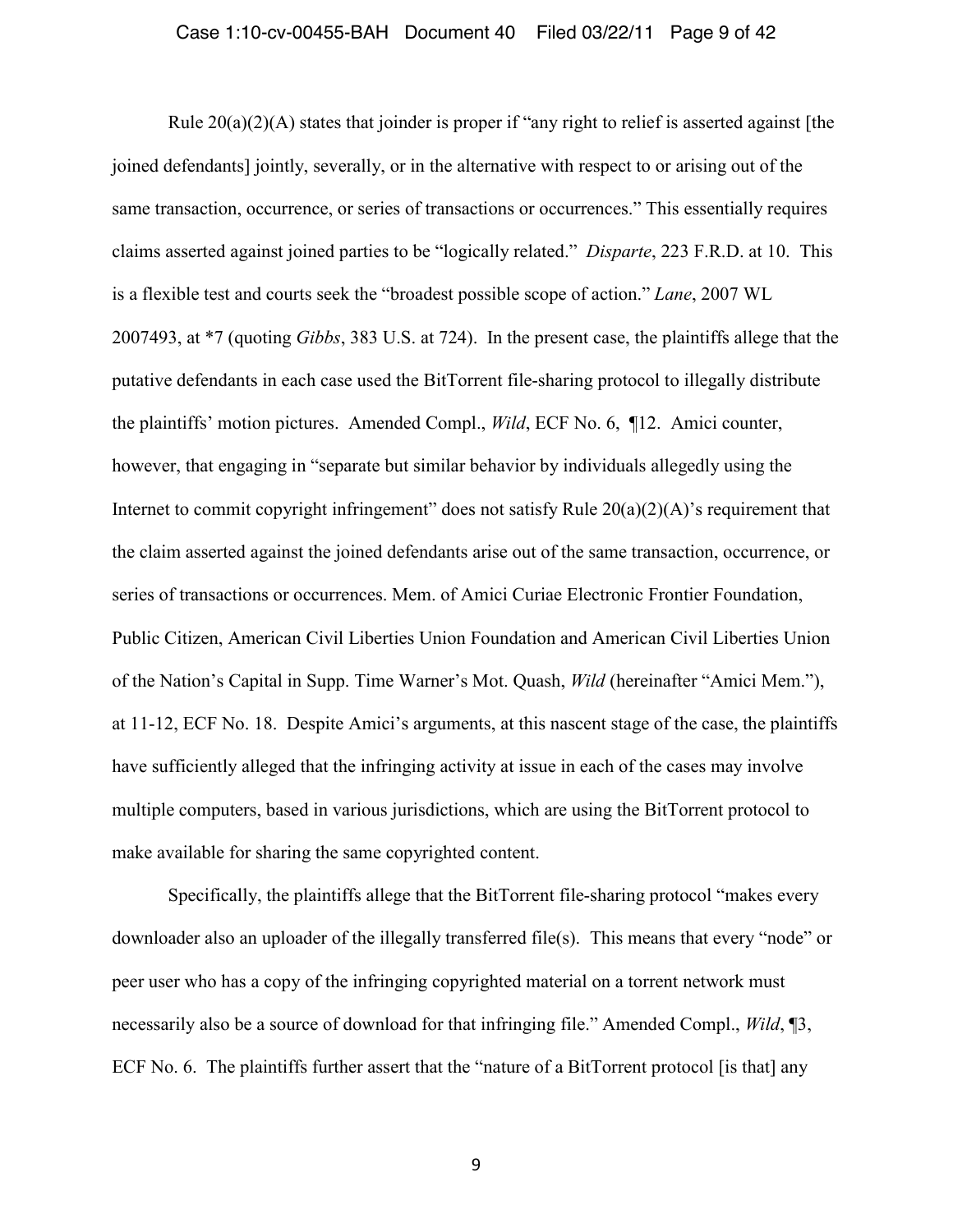### Case 1:10-cv-00455-BAH Document 40 Filed 03/22/11 Page 10 of 42

seed peer that has downloaded a file prior to the time a subsequent peer downloads the same file is automatically a source for the subsequent peer so long as that first seed peer is online at the time the subsequent peer downloads a file." *Id.* at ¶ 4.

Based on these allegations, the plaintiffs' claims against the defendants are logically related. Each putative defendant is a possible source for the plaintiffs' motion pictures, and may be responsible for distributing the motion pictures to the other putative defendants, who are also using the same file-sharing protocol to copy the identical copyrighted material. *See Disparte*, 223 F.R.D. at 10 (to satisfy Rule  $20(a)(2)(A)$  claims must be "logically related" and this test is "flexible."). While the defendants may be able to rebut these allegations later, the plaintiffs have sufficiently alleged that their claims against the defendants potentially stem from the same transaction or occurrence, and are logically related. *See Arista Records LLC v. Does 1-19,* 551 F. Supp. 2d 1, 11 (D.D.C.) ("While the Courts notes that the remedy for improper joinder is severance and not dismissal, . . . the Court also finds that this inquiry is premature without first knowing Defendants' identities and the actual facts and circumstances associated with Defendants' conduct.").

## *2. Question of Law or Fact Common to All Defendants*

Rule 20(a)(2)(B) requires the plaintiffs' claims against the putative defendants to contain a common question of law or fact. *See Disparte*, 223 F.R.D. at 11. The plaintiffs meet this requirement. In each case, the plaintiff will have to establish against each putative defendant the same legal claims concerning the validity of the copyrights in the movies at issue and the infringement of the exclusive rights reserved to the plaintiffs as copyright holders.

Furthermore, the plaintiffs allege that the putative defendants utilized the same BitTorrent file-sharing protocol to illegally distribute and download the plaintiffs' motion pictures and,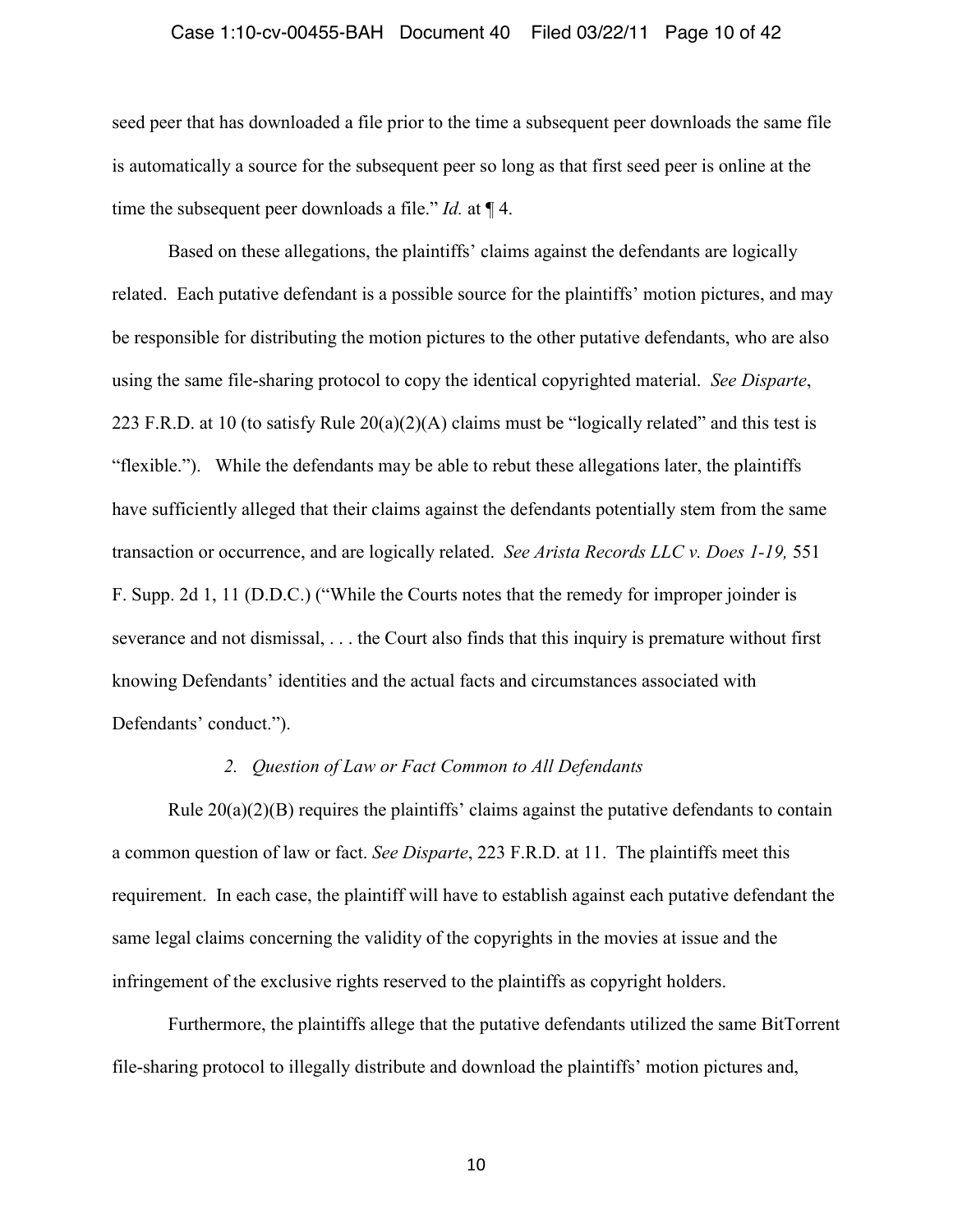### Case 1:10-cv-00455-BAH Document 40 Filed 03/22/11 Page 11 of 42

consequently, factual issues related to how BitTorrent works and the methods used by plaintiffs to investigate, uncover and collect evidence about the infringing activity will be essentially identical for each putative defendant. Amended Compl., *Wild*, ¶ 3; Amended Compl*, Maverick*, ¶ 3; Compl., *Donkeyball*, ¶ 3.

The Court recognizes that each putative defendant may later present different factual and substantive legal defenses but that does not defeat, at this stage of the proceedings, the commonality in facts and legal claims that support joinder under Rule 20(a)(2)(B).

### *3. Prejudice to Any Party or Needless Delay*

Finally, the Court must assess whether joinder would prejudice the parties or result in needless delay. At this stage in the litigation, the Court believes it will not. To the contrary, joinder in a single case of the putative defendants who allegedly infringed the same copyrighted material promotes judicial efficiency and, in fact, is beneficial to the putative defendants. *See London-Sire Records, Inc. v. Doe 1*, 542 F. Supp. 2d 153, 161 (D. Mass. 2008) (court consolidated separate Doe lawsuits for copyright infringement since the "cases involve similar, even virtually identical, issues of law and fact: the alleged use of peer-to-peer software to share copyrighted sound recordings and the discovery of defendants' identities through the use of a Rule 45 subpoena to their internet service provider. Consolidating the cases ensures administrative efficiency for the Court, the plaintiffs, and the ISP, and allows the defendants to see the defenses, if any, that other John Does have raised.").

Notably, as part of the motion to modify the subpoena, Time Warner asks the Court to intervene in a cost dispute with plaintiffs' counsel and require payment for each IP address for which the subpoena requires identifying information rather than payment per customer. Time Warner Mem. Supp. Mot. Quash, *Wild*, at 12, ECF No. 7. The import of this request is that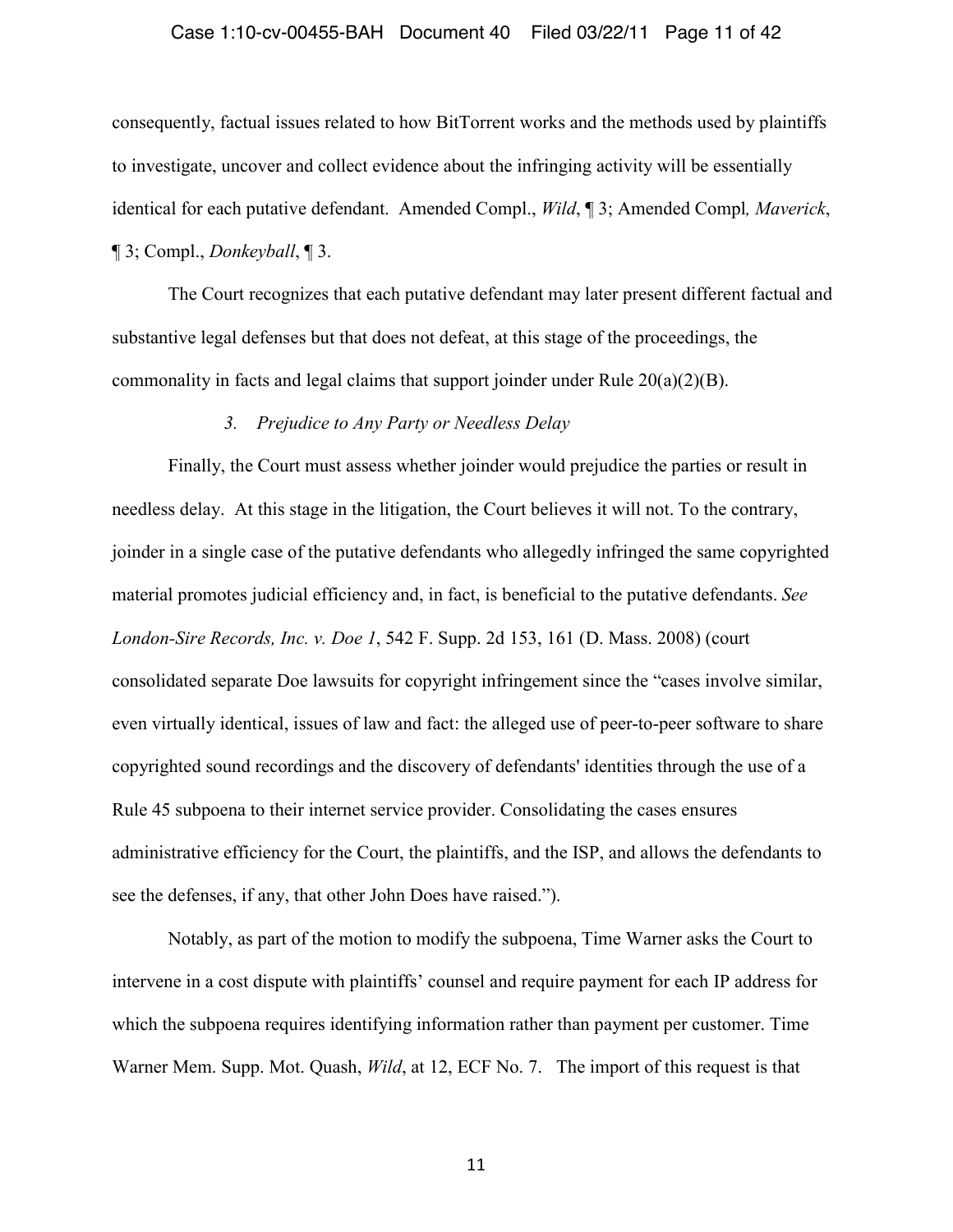### Case 1:10-cv-00455-BAH Document 40 Filed 03/22/11 Page 12 of 42

some IP addresses may relate to the same person, who is engaged in the allegedly infringing activities claimed by plaintiffs. Severance of the putative defendants associated with different IP addresses may subject the same Time Warner customer to multiple suits for different instances of allegedly infringing activity and, thus, would not be in the interests of the putative defendants.

Moreover, the putative defendants are currently identified only by their IP addresses and are not named parties. Consequently, they are not required to respond to the plaintiffs' allegations or assert a defense. The defendants may be able to demonstrate prejudice once the plaintiffs proceed with their cases against them, but they cannot demonstrate any harm that is occurring to them before that time.

The plaintiffs, by contrast, are currently obtaining identifying information from ISPs so that they can properly name and serve the defendants. If the Court were to consider severance at this juncture, plaintiffs would face significant obstacles in their efforts to protect their copyrights from illegal file-sharers and this would only needlessly delay their cases. The plaintiffs would be forced to file 5,583 separate lawsuits, in which they would then move to issue separate subpoenas to ISPs for each defendant's identifying information. Plaintiffs would additionally be forced to pay the Court separate filing fees in each of these cases, which would further limit their ability to protect their legal rights. This would certainly not be in the "interests of convenience and judicial economy," or "secure a just, speedy, and inexpensive determination of the action." *Lane*, 2007 WL 2007493, at \*7 (declining to sever defendants where "parties joined for the time being promotes more efficient case management and discovery" and no party prejudiced by joinder).

Given the administrative burden of simply obtaining sufficient identifying information to properly name and serve alleged infringers, it is highly unlikely that the plaintiffs could protect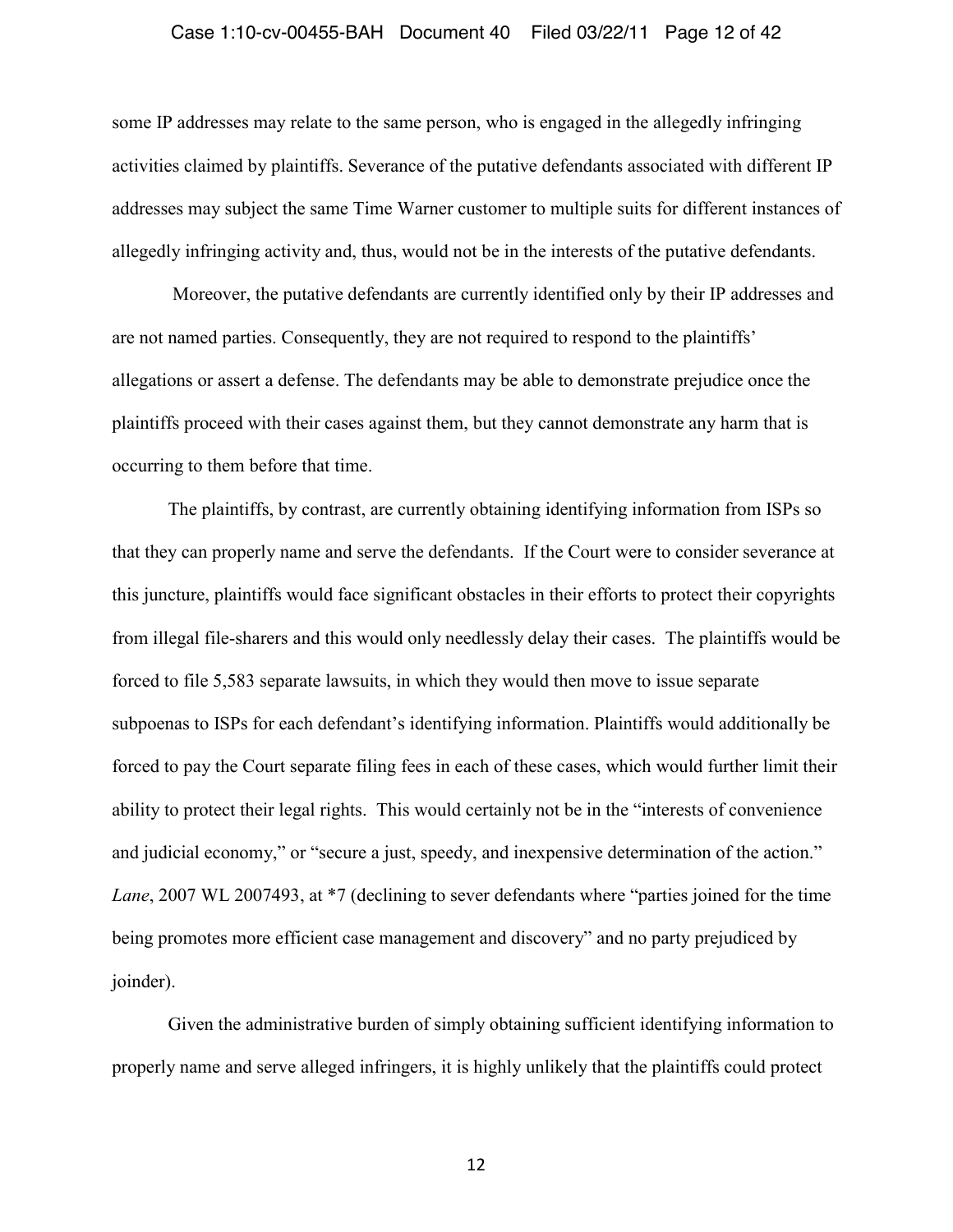### Case 1:10-cv-00455-BAH Document 40 Filed 03/22/11 Page 13 of 42

their copyrights in a cost-effective manner. Indeed, Time Warner urges the Court to sever the defendants for this very reason. Time Warner asserts that, if joinder were disallowed, its burden of complying with subpoenas would be diminished because the plaintiffs would not be able to proceed against all of the putative defendants individually. *See* Transcript of Mot. Hearing, 14- 16, Call of the Wild Movie LLC v. Does 1-1,063, No. 10-cv-455 (Mar. 1, 2011).

At this procedural juncture, the plaintiffs have met the requirements of permissive joinder under Rule  $20(a)(2)$ . The putative defendants are not prejudiced but likely benefited by joinder, and severance would debilitate the plaintiffs' efforts to protect their copyrighted materials and seek redress from the putative defendants who have allegedly engaged in infringing activity. Courts are instructed to "entertain[] the broadest possible scope of action consistent with fairness to the parties.'" *Lane*, 2007 WL 2007493, at \*7. While this Court is fully cognizant of the logistical and administrative challenges of managing a case with numerous putative defendants, a number of whom may seek to file papers *pro se*, severing the putative defendants is no solution to ease the administrative burden of the cases. The Court therefore declines to sever the putative defendants at this time.

# **III. AMICI'S CONTENTION THAT THE COURT DOES NOT HAVE PERSONAL JURISDICTION OVER THE PUTATIVE DEFENDANTS**

Amici further argue that the Court should quash the subpoenas issued to Time Warner because the plaintiffs have failed to properly establish personal jurisdiction over each putative defendant. Amici contend that the plaintiffs "failed to allege specific facts" to support jurisdiction and that the likelihood of the defendants uploading or downloading the plaintiffs' copyrighted movies in the District of Columbia is "exceedingly small." Amici Reply Brief, at 5- 6, ECF No. 22*.* Given that the defendants have yet to be identified, the Court believes that evaluating the defendants' jurisdictional defenses at this procedural juncture is premature.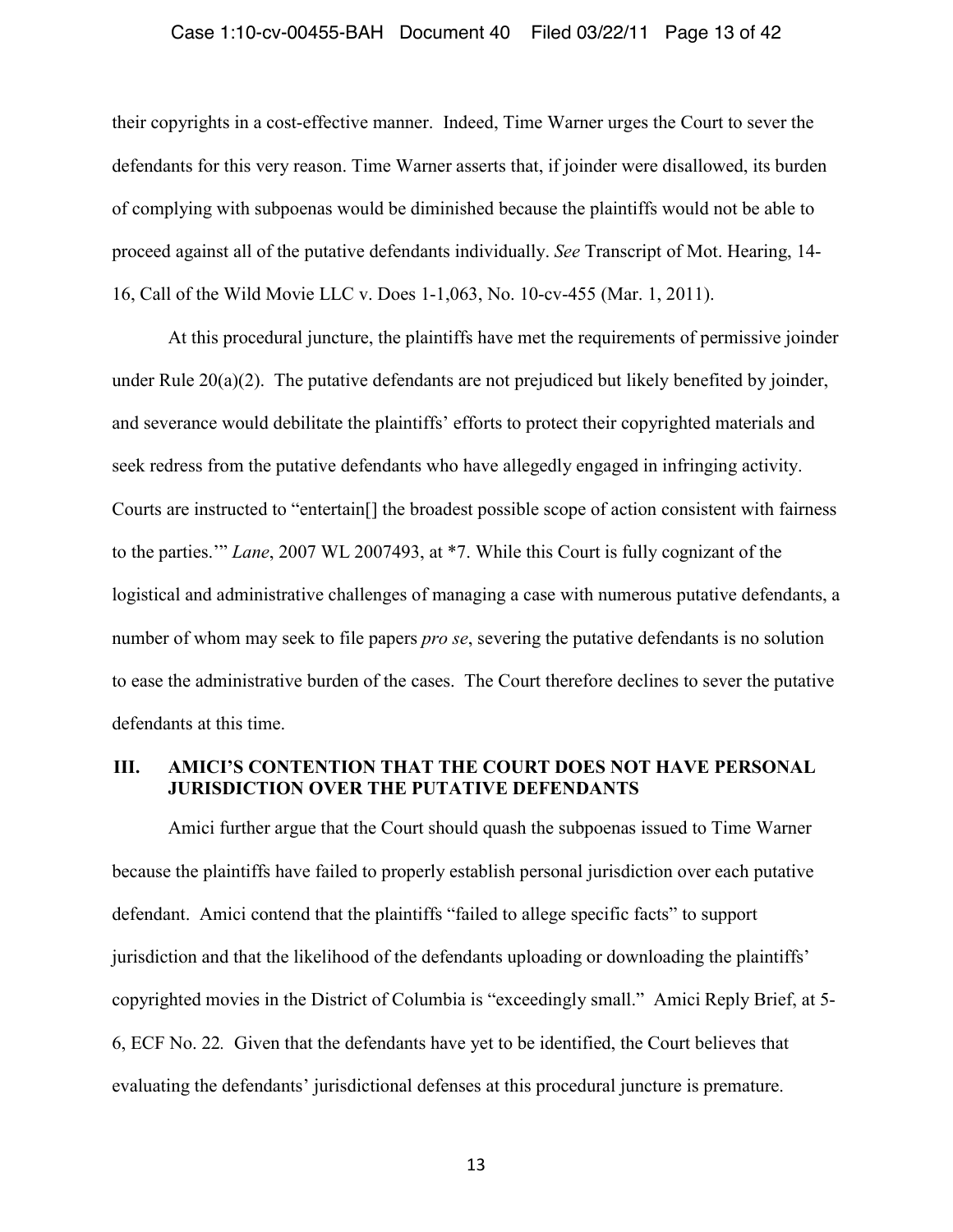### **A. LEGAL STANDARD**

To establish personal jurisdiction, the Court must examine whether jurisdiction is applicable under the District of Columbia's long-arm statute, D.C. CODE § 13-423, and must also determine whether jurisdiction satisfies the requirements of due process. *See GTE New Media Services Inc. v. BellSouth Corp.*, 199 F.3d 1343, 1347 (D.C. Cir. 2000). Due Process requires the plaintiff to show that the defendant has "minimum contacts" with the forum, thereby ensuring that "the defendant's conduct and connection with the forum State are such that he should reasonably anticipate being haled into court there." *World-Wide Volkswagen Corp. v. Woodson*, 444 U.S. 286, 297 (1980); *see also GTE New Media Servs.*, 199 F.3d at 1347.

In cases where a party's contacts with the jurisdiction are unclear and the record before the court is "plainly inadequate," courts have allowed for a discovery period within which to gather evidence to support jurisdiction. *See GTE New Media Servs.*, 199 F.3d at 1351-52 (reversing lower court's finding of personal jurisdiction, but stating that "[t]his court has previously held that if a party demonstrates that it can supplement its jurisdictional allegations through discovery, then jurisdictional discovery is justified."). "This Circuit's standard for permitting jurisdictional discovery is quite liberal," *Diamond Chem. Co. v. Atofina Chems., Inc.,*  268 F. Supp. 2d 1, 15 (D.D.C. 2003), and jurisdictional discovery is available when a party has "at least a good faith belief" that it has personal jurisdiction. *Caribbean Broad. Sys., Ltd. v. Cable & Wireless PLC*, 148 F.3d 1080, 1090 (D.C. Cir. 1998). Courts have permitted discovery even when a party has failed to establish a prima facie case of personal jurisdiction. *See GTE New Media Servs.*, 199 F.3d at 1351-52 (". . . as the record now stands, there is absolutely no merit to [plaintiff]'s bold claim that the parent companies and subsidiaries involved in this lawsuit should be treated identically. Jurisdictional discovery will help to sort out these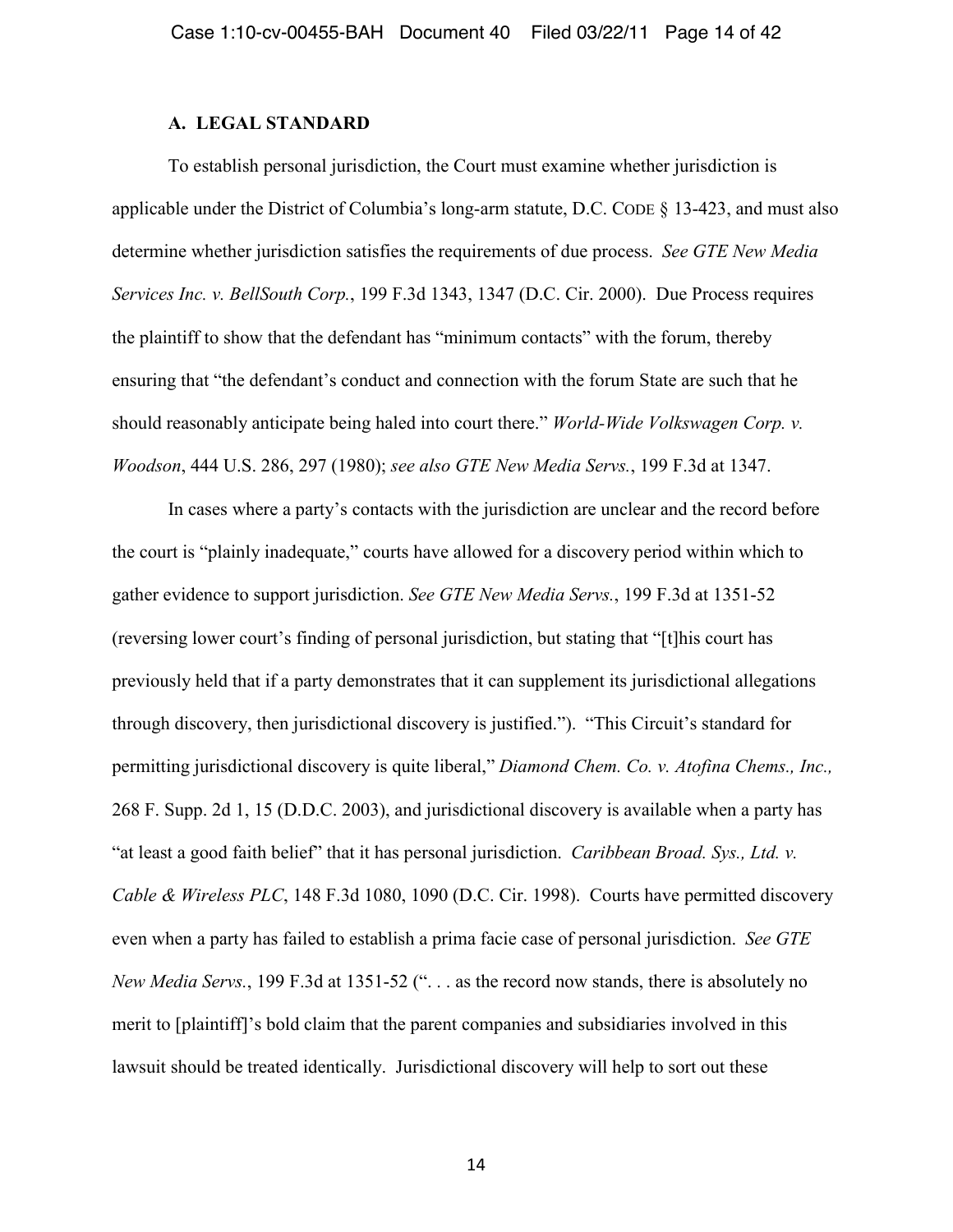### Case 1:10-cv-00455-BAH Document 40 Filed 03/22/11 Page 15 of 42

matters."); s*ee also In re Vitamins Antitrust Litigation*, 94 F. Supp. 2d 26, 35 (D.D.C. 2000) (discussing *GTE New Media Servs.* and stating that "the D.C. Circuit held that although plaintiffs had failed to establish a prima facie case of personal jurisdiction and the court was unable to tell whether jurisdictional discovery would assist GTE on this score, plaintiffs were entitled to pursue [discovery]."). In such cases, a party is entitled to pursue "precisely focused discovery aimed at addressing matters relating to personal jurisdiction." *GTE New Media Services, Inc.*, 199 F.3d at 1351-52.

# **B. DISCUSSION**

Amici argue that the plaintiffs have failed to demonstrate with sufficient specificity the basis for personal jurisdiction for each defendant. To be sure, such a showing is certainly required when parties are identified and named. The Court would then be able to evaluate personal jurisdiction defenses. The present situation, however, is different. Here, the plaintiffs have only limited information about the putative defendants, namely their IP addresses and information about the methodology used to engage in allegedly infringing activity. *See Id.* at 1352 (record before the court was "plainly inadequate" and "[j]urisdictional discovery will help to sort out these matters."). Without additional information, the Court has no way to evaluate the defendants' jurisdictional defenses. *See, e.g., London-Sire Records, Inc. v. Doe 1*, 542 F. Supp. 2d 153, 180-181 (D. Mass. 2008) ("premature to adjudicate personal jurisdiction" and permitting plaintiff to engage in jurisdictional discovery); *Sony Music Entm't, Inc. v. Does 1-40*, 326 F. Supp. 2d. 556, 567 (S.D.N.Y. 2004) (evaluating personal jurisdiction premature without defendants' identifying information).

Amici contend that the plaintiffs do not have a "good faith" basis to assert personal jurisdiction over the putative defendants, and the Court should therefore not allow the defendants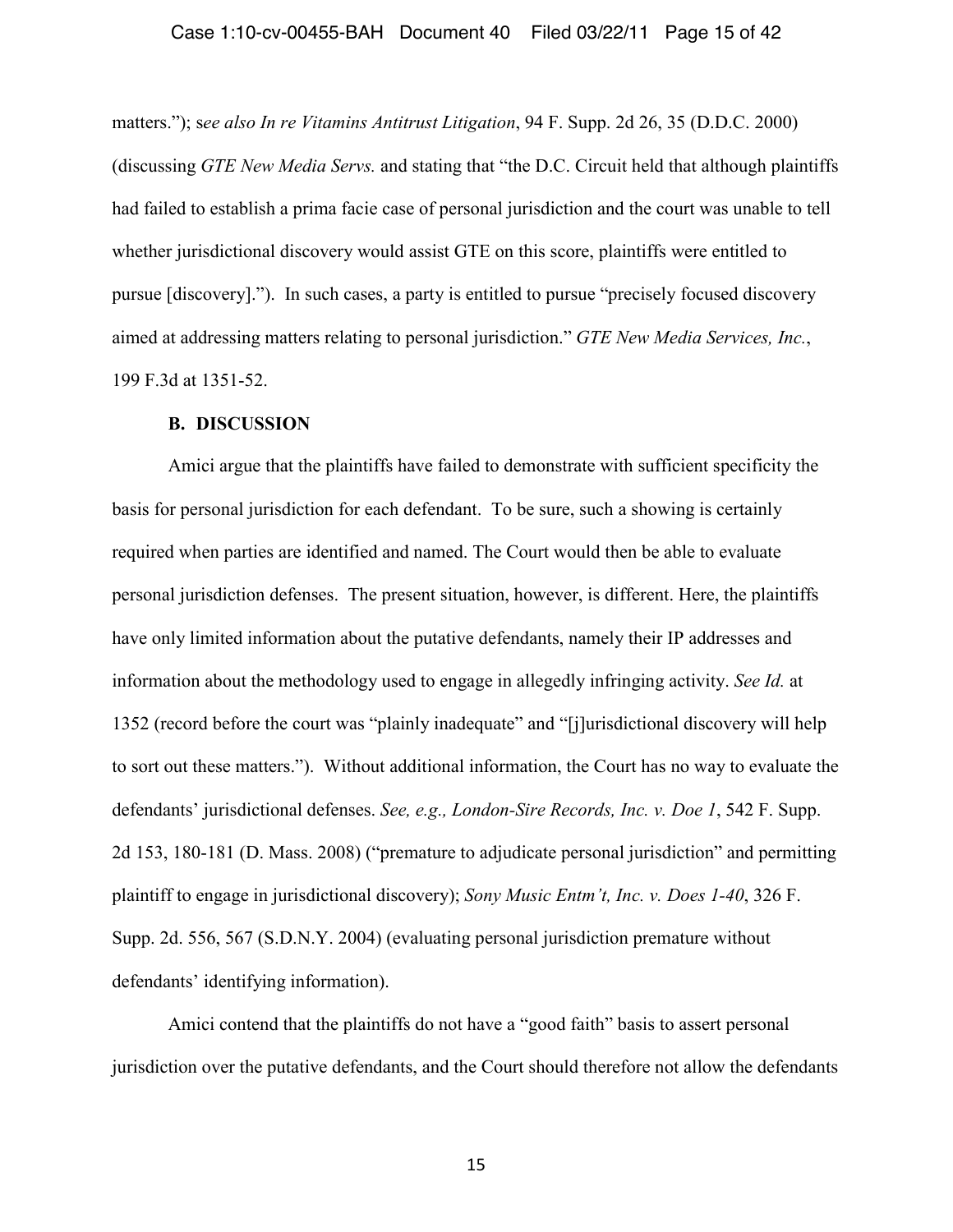### Case 1:10-cv-00455-BAH Document 40 Filed 03/22/11 Page 16 of 42

to proceed with discovery. According to Amici, such a good faith basis could be established by reliance upon geolocation information embedded in each IP address. Specifically, Amici assert that IP addresses can be used to detect an individual's location and the plaintiffs should be forced to justify the putative defendants' personal jurisdiction by using tools "freely available to the public [that] help reveal where a person using a particular IP address is likely to be physically located." Amici Mem., at 5. Amici cite 'reverse domain name service lookup' ("reverse DNS") and the American Registry for Internet Numbers (the "ARIN database") as tools that would help reveal where a specific IP address is "likely to be physically located." Amici Mem., *Wild*, ECF No. 11, Seth Schoen Decl., at ¶¶ 5, 13.

The Court rejects this argument for three reasons. First, as the Amici concede, publicly available IP lookups reveal only where a defendant is "likely" to be located. *Id.* at ¶ 4. Given that these lookup tools are not completely accurate, this does not resolve the question of whether personal jurisdiction would be proper. Ultimately, the Court would still be unable to properly evaluate jurisdictional arguments until the putative defendants are properly identified and named. *See Sony,* 326 F. Supp. 2d. at 567-68 ("Assuming personal jurisdiction were proper to consider at this juncture, the [publicly available IP lookup] techniques suggested by amici, at best, suggest the mere 'likelihood' that a number of defendants are located [outside this jurisdiction]. This, however, does not resolve whether personal jurisdiction would be proper.").

Second, the nature of the BitTorrent technology enables every user of the file-sharing protocol to access copyrighted material from other peers, who may be located in multiple jurisdictions "around the country," including this one. Amended Compl., *Wild*, ECF No. 6, ¶ 4. Amici raise the prospect that the consequence of this theory is that any Internet user may be haled into court in any jurisdiction in the country for any online activity. Transcript of Mot.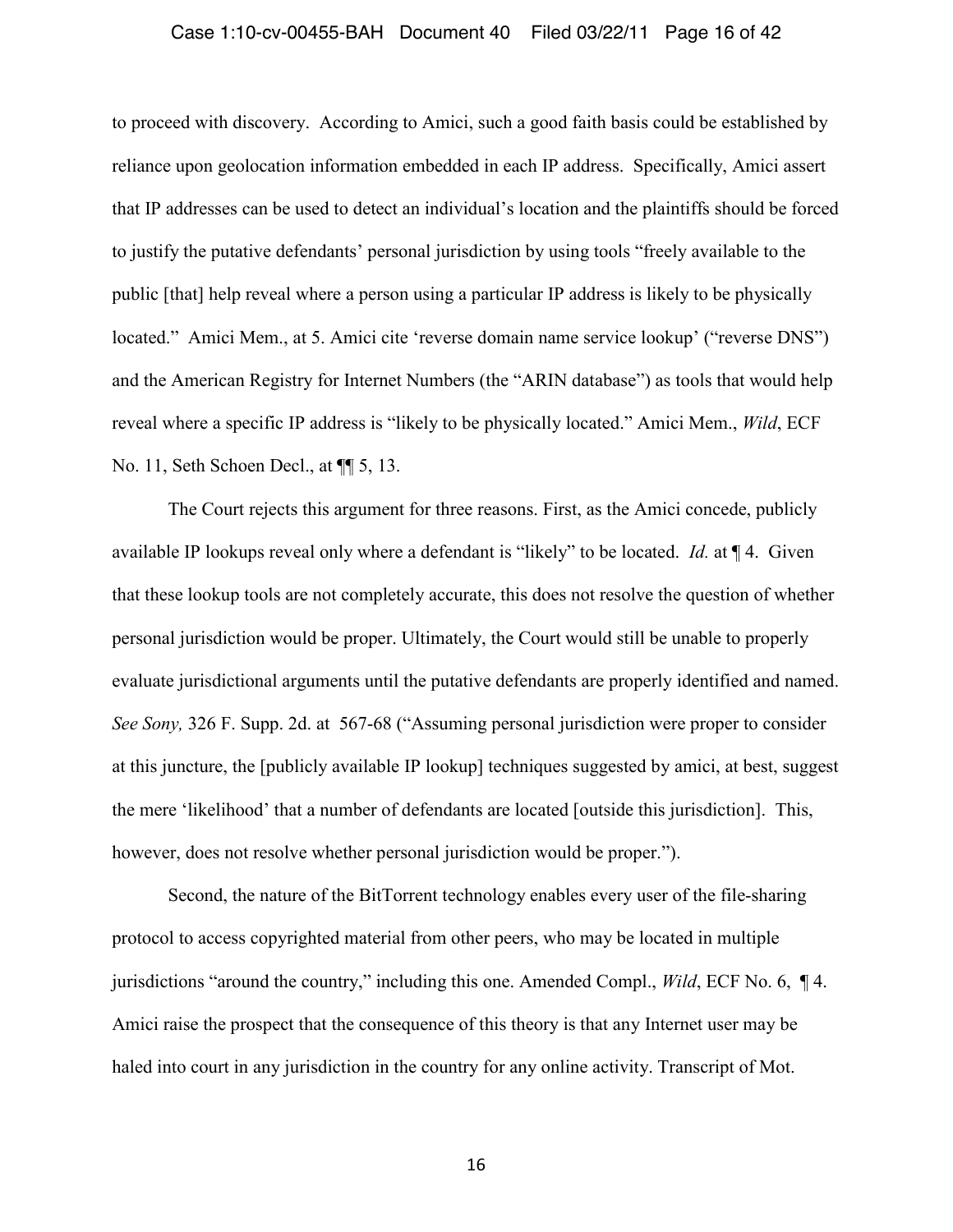Hearing at 34-35, Call of the Wild Movie LLC v. Does 1-1,063, No. 10-cv-455 (Mar. 1, 2011) ("If merely placing information online were enough to establish personal jurisdiction in the District or anyplace their information could be obtained and downloaded and accessed, the limits on personal jurisdiction would be abolished."). While that broad prospect would indeed be troubling, that is not the situation here. *See generally GTE New Media Servs.*, 199 F.3d at 1350 ("[T]he advent of advanced technology, say, as with the Internet, should [not] vitiate long-held and inviolate principles of federal court jurisdiction."). The allegations in the Complaints in *Wild, Maverick* and *Donkeyball* do not involve general Internet access, but specific use of a filesharing protocol that may touch multiple jurisdictions to effectuate a download of a single copyrighted work. Moreover, so far, no putative defendant has been named or "haled" before this Court. The plaintiffs in each case will be able to proceed only against those named defendants over whom this Court has personal jurisdiction.

Finally, at this juncture when no putative defendant has been named, the Court has limited information to assess whether any putative defendant has a viable defense of lack of personal jurisdiction or to evaluate possible alternate bases to establish jurisdiction. *See, e.g., London-Sire Records, Inc.*, 542 F. Supp. 2d at 181 ("Even taking all of the facts in [the putative defendant's] affidavit as true, it is possible that the Court properly has personal jurisdiction."); *Humane Soc'y of the United States v. Amazon.com, Inc.*, No. 07-623, 2007 U.S. Dist. LEXIS 31810, at \*10 (D.D.C. May 1, 2007) ("[A] plaintiff faced with a motion to dismiss for lack of personal jurisdiction is entitled to reasonable discovery, lest the defendant defeat the jurisdiction of a federal court by withholding information on its contacts with the forum," quoting *Virgin Records Am., Inc. v. Does 1-35,* No. 05-1918, 2006 WL 1028956, at \*3 (D.D.C. Apr. 18, 2006)). Certainly, the Court concurs with Amici that the putative defendants deserve to have dispositive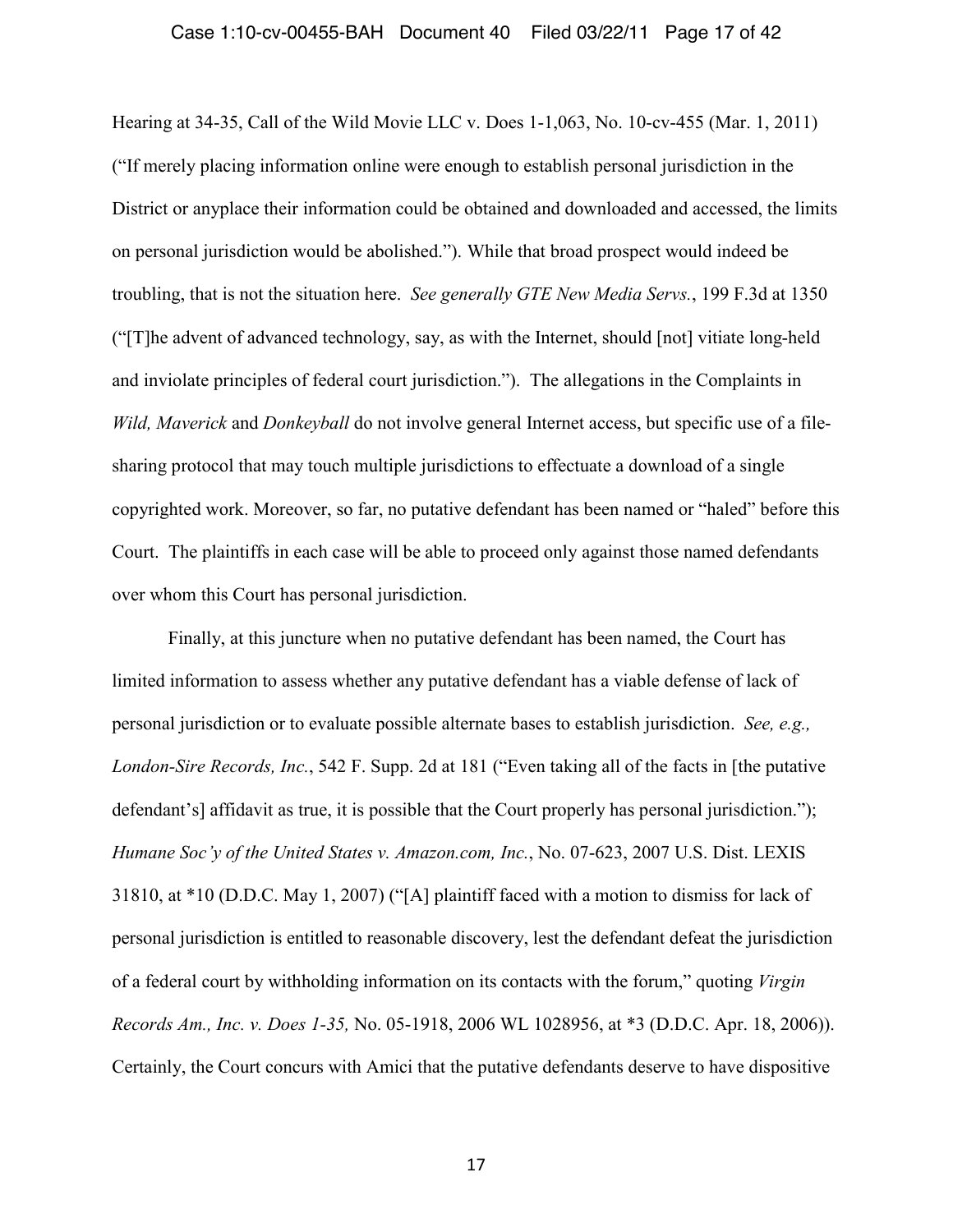### Case 1:10-cv-00455-BAH Document 40 Filed 03/22/11 Page 18 of 42

issues, such as personal jurisdiction, decided promptly. Amici Reply Brief, *Wild*, ECF No. 22, at 10. When the defendants are named, they will have the opportunity to file appropriate motions challenging the Court's jurisdiction and that will be the appropriate time to consider this issue. *See Virgin Records,* 2006 WL 1028956, at \*3 (Amici's personal jurisdiction arguments rejected since "Defendant's Motion to Quash is without merit [] because it is premature to consider the question of personal jurisdiction in the context of a subpoena directed at determining the identity of the Defendant," citing *Elektra Entm't Grp., Inc. v. Does 1-9*, No. 04-2289, 2004 WL 2095581, at \*5 (S.D.N.Y. Sept. 8, 2004); *Sony,* 326 F. Supp. 2d 556, 567-68 (S.D.N.Y.2004); *UMG Recordings v. Does 1-199*, No. 04-0093, at \*2 (D.D.C. Mar. 10, 2004)).

The Court and parties are in no position yet to evaluate each putative defendant's specific connection with this jurisdiction. Quashing the subpoenas would effectively bar the plaintiffs' from obtaining discovery pertinent to that evaluation, and this Court declines to cut off jurisdictional discovery prematurely.

# IV. **THE PUTATIVE DEFENDANTS' FIRST AMENDMENT RIGHT TO ANONYMITY**

Amici contend that the putative defendants' are entitled to First Amendment protection for their "anonymous communication." Amici Mem., at 14. Amici request, therefore, that the Court consider whether the First Amendment prevents disclosure of the defendants' identifying information and whether the plaintiffs have demonstrated a need to override that protection.<sup>[5](#page-5-2)</sup> Amici's request raises two questions for the Court to evaluate: First, are the putative defendants'

<span id="page-17-0"></span><sup>&</sup>lt;sup>5</sup> Amici also urge the Court to "set an example of what appropriate procedures must be followed before individuals' identities can be disclosed," including that notice be required to be sent to a customer before identifying information is provided in response to the subpoenas. Amici Mem., *Wild*, ECF No. 18, at 14-19. Such notices are already provided. Transcript of Mot. Hearing at 51, *Call of the Wild Movie LLC v. Does 1-1,063*, No. 10-cv-455 (Mar. 1, 2011) (plaintiffs' counsel: "Every single subpoena we sent to an ISP has [Amici's suggested] notice attached to it. And Time Warner, I believe, reached an agreement on the form of that notice . . . and every single subpoena we sent since that date in every new case has that notice.").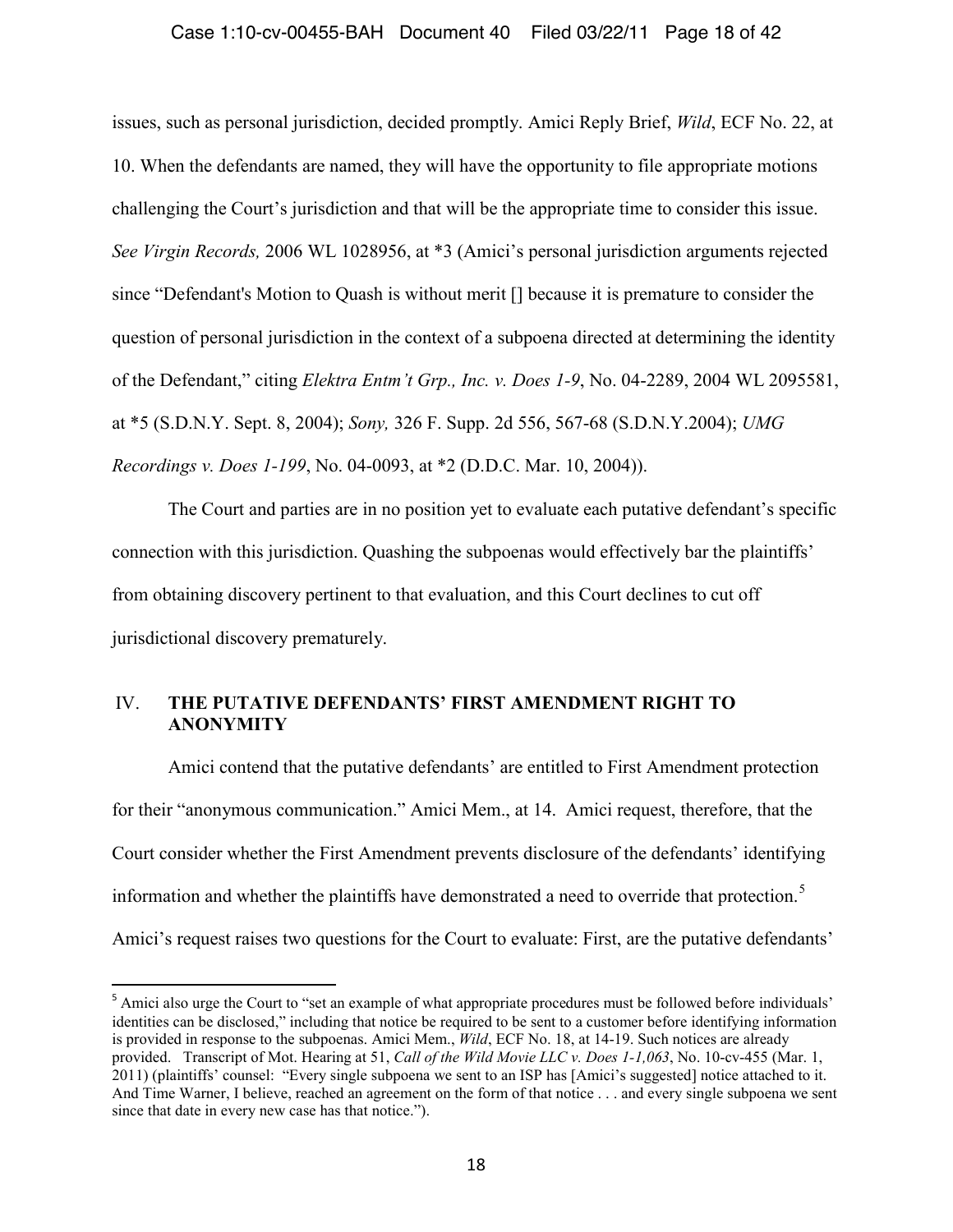BitTorrent activities covered by the First Amendment right to engage in anonymous speech? Second, if the First Amendment protects BitTorrent activity, does the plaintiffs' need for the defendants' identifying information override that protection?

# **A. THE DEFENDANTS' RIGHT TO ENGAGE IN ANONYMOUS BITTORRENT ACTIVITY**

The First Amendment protects an individual's right to anonymous speech, *McIntyre v. Ohio Elections Comm'n*, 514 U.S. 334, 341-42 (1995) ("The freedom to publish anonymously extends beyond the literary realm"), and this protection extends to anonymous speech on the Internet. *Reno v. ACLU*, 521 U.S. 844, 870 (1997) ("There is 'no basis for qualifying the level of First Amendment scrutiny that should be applied to [the Internet]"); *accord*, *Sinclair v. TubeSockTedD*, 596 F. Supp. 2d 128, 131 (D.D.C. 2009) ("Such rights to speak anonymously apply . . . to speech on the Internet."). Although the right to anonymity is "an important foundation of the right to speak freely," *London-Sire Records*, 542 F. Supp. 2d at 163, the right to free speech is not absolute, and certain classes of speech, such as defamation, libel, and obscenity, for example, are deemed to be beyond the purview of the First Amendment. *See Chaplinsky v. New Hampshire*, 315 U.S. 568, 571 (1942)(". . . the right of free speech is not absolute at all times and under all circumstances. There are certain well-defined and narrowly limited classes of speech, the prevention and punishment of which has never been thought to raise any Constitutional problem."); *Beauharnais v. Illinois*, 343 U.S. 250, 266 (1952) (libel); *Miller v. California*, 413 U.S. 15, 23 (1973) (obscenity). Copyright infringement is not protected by the First Amendment. *See Harper & Row Publishers, Inc. v. Nation Enters.,* 471 U.S. 539, 555-57, 560 (1985) (discussing copyright, the fair use doctrine, and the First Amendment). Amici argue, however, that the First Amendment protects "the anonymous publication of expressive works on the Internet even where, as here, the publication is alleged to infringe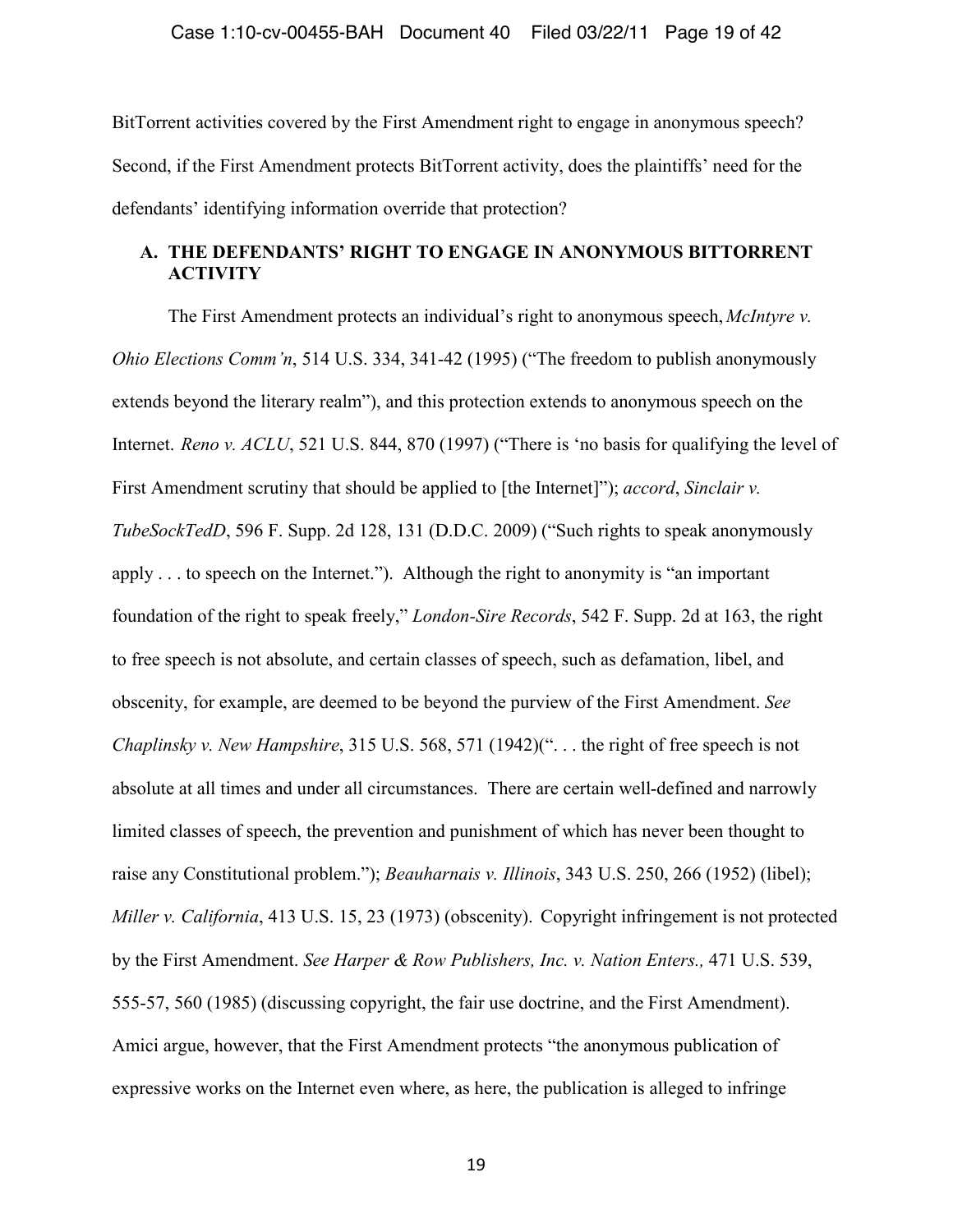### Case 1:10-cv-00455-BAH Document 40 Filed 03/22/11 Page 20 of 42

copyrights." Amici Mem., at 14. The question for this Court is whether the putative defendants are engaging in any expressive communication when they share files through BitTorrent that is entitled to some First Amendment protection of their anonymity.

While copyright infringement is not afforded First Amendment protection, file-sharing does involve aspects of expressive communication. *See Sony,* 326 F. Supp. 2d at 564 ("the file sharer may be expressing himself or herself through the music selected and made available to others."); *see also London-Sire*, 542 F. Supp. 2d at 163 ("there are some creative aspects of downloading music or making it available to others to copy: the value judgment of what is worthy of being copied; the association of one recording with another by placing them together in the same library; the self-expressive act of identification with a particular recording; the affirmation of joining others listening to the same recording or expressing the same idea . . . . [W]hile the aspect of a file-sharer's act that is infringing is not entitled to First Amendment protection, other aspects of it are."). File-sharers, for example, indicate the artistic works they prefer when they decide to share or download a particular file. This expression can be noticed by other BitTorrent users and can indicate the relative popularity of particular files among a group of individuals.

<span id="page-19-0"></span>File-sharers therefore do engage in expressive activity when they interact with other users on BitTorrent. The First Amendment interest implicated by their activity, however, is minimal given that file-sharers' ultimate aim "is not to communicate a thought or convey an idea" but to obtain movies and music for free. [6](#page-17-0) *Sony,* 326 F. Supp. 2d at 564. Even if expression were an

 <sup>6</sup> Amici provide a declaration from Seth Schoen, in which Mr. Schoen states: "BitTorrent provides users with less ability to identify and communicate with the peers with whom they exchange files than other technologies do .... There is no easy way for the various BitTorrent users who have uploaded or downloaded parts of a file to recognize, name, or communicate with one another." Amici Reply Brief, Seth Schoen Decl. in Support of Reply Brief ¶9, *Wild*, ECF No. 22. Although this information was supplied to support Amici's contention that the putative defendants are improperly joined, it demonstrates rather that the putative defendants' BitTorrent activities deserve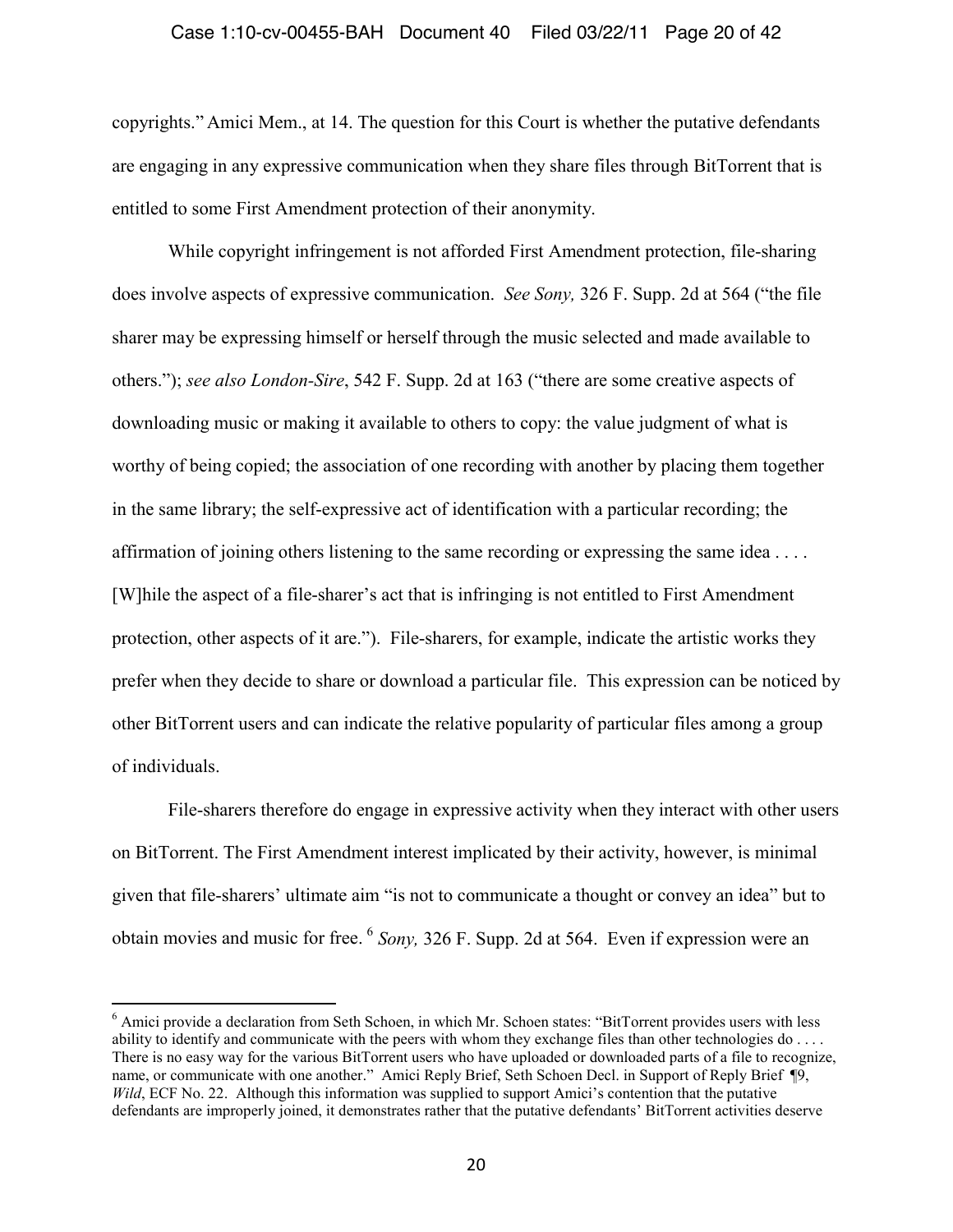ancillary aim, the underlying method of the users' communication is illegal. This Court therefore joins a number of other jurisdictions who have deemed that a file sharer's First Amendment right to anonymity is "exceedingly small." *Arista Records LLC v. Does 1-19*, 551 F. Supp. 2d 1, 8 (D.D.C. 2008) ("First Amendment privacy interests are exceedingly small where the 'speech' is the alleged infringement of copyrights."); *see also Achte/Neunte Boll Kino Beteiligungs GMBH & Co, KG v. DOES 1-4,577,* No. 10-453, 2010 U.S. Dist. LEXIS 94594, at \*10 n.2 (D.D.C. Sept. 10, 2010) ("the protection afforded to such speech is limited and gives way in the face of a prima facie showing of copyright infringement"); *West Bay One, Inc. v. Does 1-1653*, 270 F.R.D. 13, 16 n.4 (D.D.C. July 2, 2010) (utilizing same language as *Achte/Neunte,* 2010 U.S. Dist. LEXIS 94594, at \*10 n.2); *Sony,* 326 F. Supp. 2d at 567 (First Amendment right of alleged file-sharers to remain anonymous "must give way to the plaintiffs' right to use the judicial process to pursue what appear to be meritorious copyright infringement claims."); *Elektra Entm't Group, Inc. v. Does 1-9*, No. 04-2289, 2004 WL 2095581, at \*4-5 (S.D.N.Y. Sept. 8, 2004) (finding that First Amendment right to anonymity overridden by plaintiff's right to protect copyright). Nevertheless, file-sharers are engaged in expressive activity, on some level, when they share files on BitTorrent, and their First Amendment rights must be considered before the Court allows the plaintiffs to override the putative defendants' anonymity by compelling the production of these defendants' identifying information. *See Sony,* 326 F. Supp. 2d at 564 ("Although this is not political expression entitled to the broadest protection of the First Amendment, the file sharer's speech is still entitled to some level of First Amendment protection.") (internal quotations omitted).

<u> 1989 - Andrea Stadt Britain, amerikansk politik (\* 1989)</u>

even less First Amendment protection because BitTorrent allows for less communication between users than other file-sharing programs.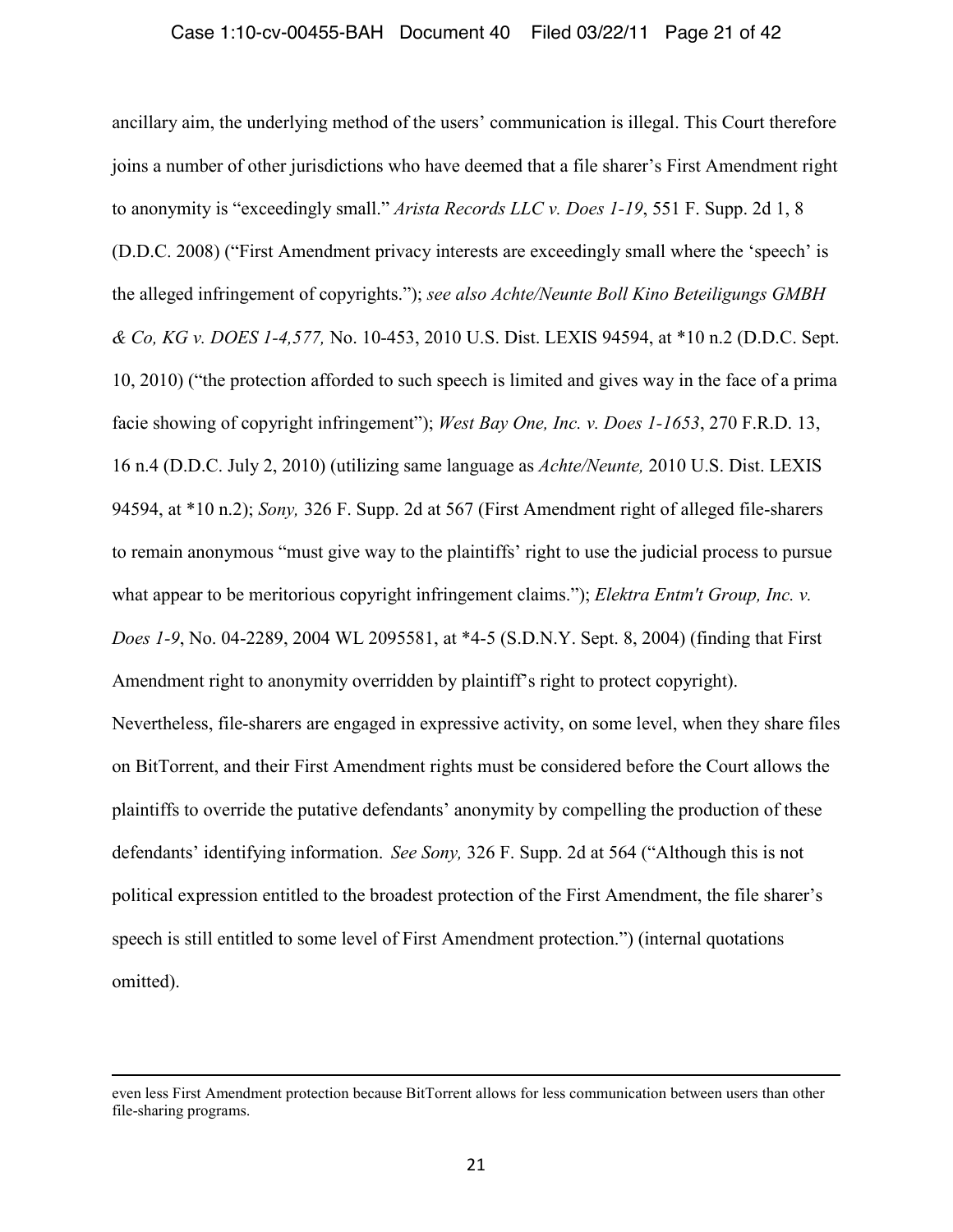# **B. PLAINTIFFS' NEED TO OVERRIDE FIRST AMENDMENT PROTECTIONS AND IDENTIFY THE PUTATIVE DEFENDANTS**

To assess whether the plaintiffs' subpoena should override the putative defendants' First Amendment rights, the Court uses the five-part test originally explicated in *Sony Music Entertainment v. Does 1-40*,<sup>[7](#page-19-0)</sup> 326 F. Supp. 2d at 564-65. This test has been applied by numerous courts across the country and in this district to similar file-sharing copyright infringement actions. *See, e.g., Arista Records*, 551 F. Supp. 2d at 8 (D.D.C. 2008) (Kollar-Kotelly, J.); *Achte/Neunte,* 2010 U.S. Dist. LEXIS 94594, at \*10 n.2 (D.D.C. 2010) (Collyer, J.); *West Bay One,* 270 F.R.D. at 16 n.4 (D.D.C. 2010) (Collyer, J.); *London-Sire*, 542 F. Supp. 2d at 164 (D. Mass 2008); *Arista Records, LLC v. v. Doe 3*, 604 F.3d 110 (2d Cir. 2010); *Virgin Records v. Doe*, No. 5:08-cv-389, 2009 U.S. Dist. LEXIS 21701 (E.D N.C. Mar. 16, 2009); *Elektra Entm't Group Inc. v. Does 1-9*, No. 04-cv-2289, 2004 WL 2095581, at \*3-4 (S.D.N.Y. Sept. 8 2004). The *Sony* test calls for the court to assess whether the plaintiffs' need for identifying information outweighs the putative defendants' right to First Amendment anonymity by balancing: (1) the

<span id="page-21-0"></span> <sup>7</sup> Amici urge the Court to adopt a more rigorous five-part balancing test that was originally set forth in *Dendrite International v. Doe*, a New Jersey state case that required: "(1) that the plaintiff undertake to notify the anonymous posters that they are the subject of a subpoena seeking their identity; (2) that the plaintiff specify the exact statement alleged to constitute actionable speech; (3) that the court review the complaint and other information to determine whether a viable claim against the anonymous defendants is presented; (4) that the plaintiff produce sufficient evidence to support, prima facie, each element of its cause of action; and (5) that the court then balance the First Amendment right of anonymous speech against the strength of the plaintiff's prima facie claim and the need for disclosure of the anonymous defendant's identity." *Dendrite Int'l v. Doe*, 775 A.2d 756, 760-61 (N.J. Super. Ct. App. Div. 2001); *see also Sinclair v. TubeSockTedD*, 596 F. Supp. 2d 128 (D.D.C. 2009) (discussing, but not adopting the *Dendrite* test) (Bates, J.). The *Dendrite* test was applied in a defamation case; the case that discusses the *Dendrite* test in this district was also a defamation action. *Sinclair*, 596 F. Supp. 2d 128 (defamation action in which plaintiff sought identifying information for three anonymous online posters). This test has generally not been adopted in file-sharing cases. *See*, *e.g., London-Sire*, 542 F. Supp. 2d at 164 n.2 ("*Dendrite*, like many other cases involving internet speech, is not directly applicable to [file-sharing cases]. In that case, the plaintiff asserted that the anonymous defendant had defamed it on an internet bulletin board-an act much more clearly in the wheelhouse of the First Amendment's protections."); *Sony BMG Music Entm't v. Doe*, No. 5:08-109, 2009 WL 5252606, at \*7 n.14 (E.D.N.C. Oct. 21, 2009)(" The protected speech at issue in *Dendrite* was allegedly defamatory comments posted on an internet bulletin, not the less expressive act of distributing music over the internet. In addition, the claim in *Dendrite* was for defamation, not copyright infringement, a unique area of particular federal concern."). The First Amendment interests implicated in defamation actions, where expressive communication is the key issue, is considerably greater than in file-sharing cases. The Court therefore believes that the *Sony* test is more applicable to the present case.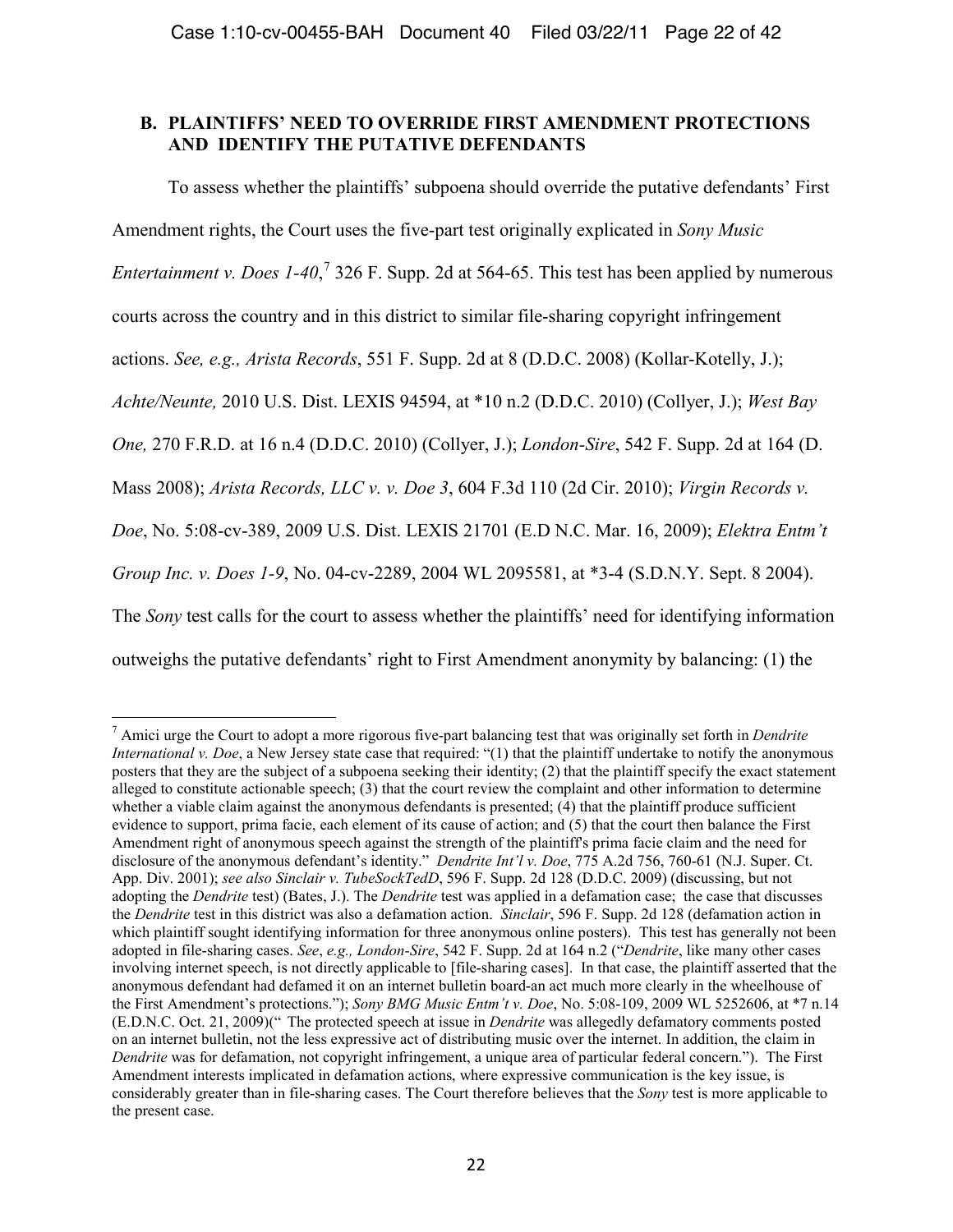### Case 1:10-cv-00455-BAH Document 40 Filed 03/22/11 Page 23 of 42

concreteness of the plaintiffs' showing of a prima facie claim of actionable harm; (2) the specificity of the plaintiffs' discovery request; (3) alternative means to get the information the plaintiffs seek; (4) the need for the information to advance the plaintiffs' claim; and (5) the objecting party's expectation of privacy. *Sony,* 326 F. Supp. 2d at 564-65.

# *1. Plaintiffs' Showing of a Prima Facie Claim*

The first factor of the *Sony* analysis seeks to protect against gratuitous disclosure of identifying information when an individual's First Amendment anonymity rights are implicated. As one court noted, "people who have committed no wrong should be able to participate online without fear that someone who wishes to harass or embarrass them can file a frivolous lawsuit and thereby gain the power of the court's order to discover their identity." *Columbia Ins. Co. v. Seescandy.com,* 185 F.R.D. 573, 578 (N.D. Cal. 1999) (pre-dating the *Sony* test, but recognizing the difficulty facing courts when confronted with civil subpoenas seeking disclosure of identifying information for anonymous Internet users). To this end, courts must ensure that plaintiffs have made a "concrete" showing of a prima facie claim. *Sony*, 326 F. Supp. 2d at 565. For the plaintiffs to establish a prima facie claim of copyright infringement, they must demonstrate: (1) ownership of a valid copyright, and (2) copying of constituent elements of the work that are original. *Feist Pub'ns, Inc. v. Rural Tel. Serv. Co., Inc.*, 499 U.S. 340, 361 (1991).

Plaintiffs have adequately demonstrated a prima facie claim of copyright infringement against the putative defendants. First, the plaintiffs allege that they are "holder[s] of the pertinent exclusive rights infringed by Defendants" and cite to certificates of copyrights issued by the Registrar of Copyrights. Amended Compl., *Wild*, ¶ 10; *see also* Amended Compl. *Maverick*, ¶ 9; Compl., *Donkeyball*, No. 10-1520, ¶ 10. The plaintiffs further assert that the putative defendants violated the plaintiffs' exclusive rights of reproduction and distribution when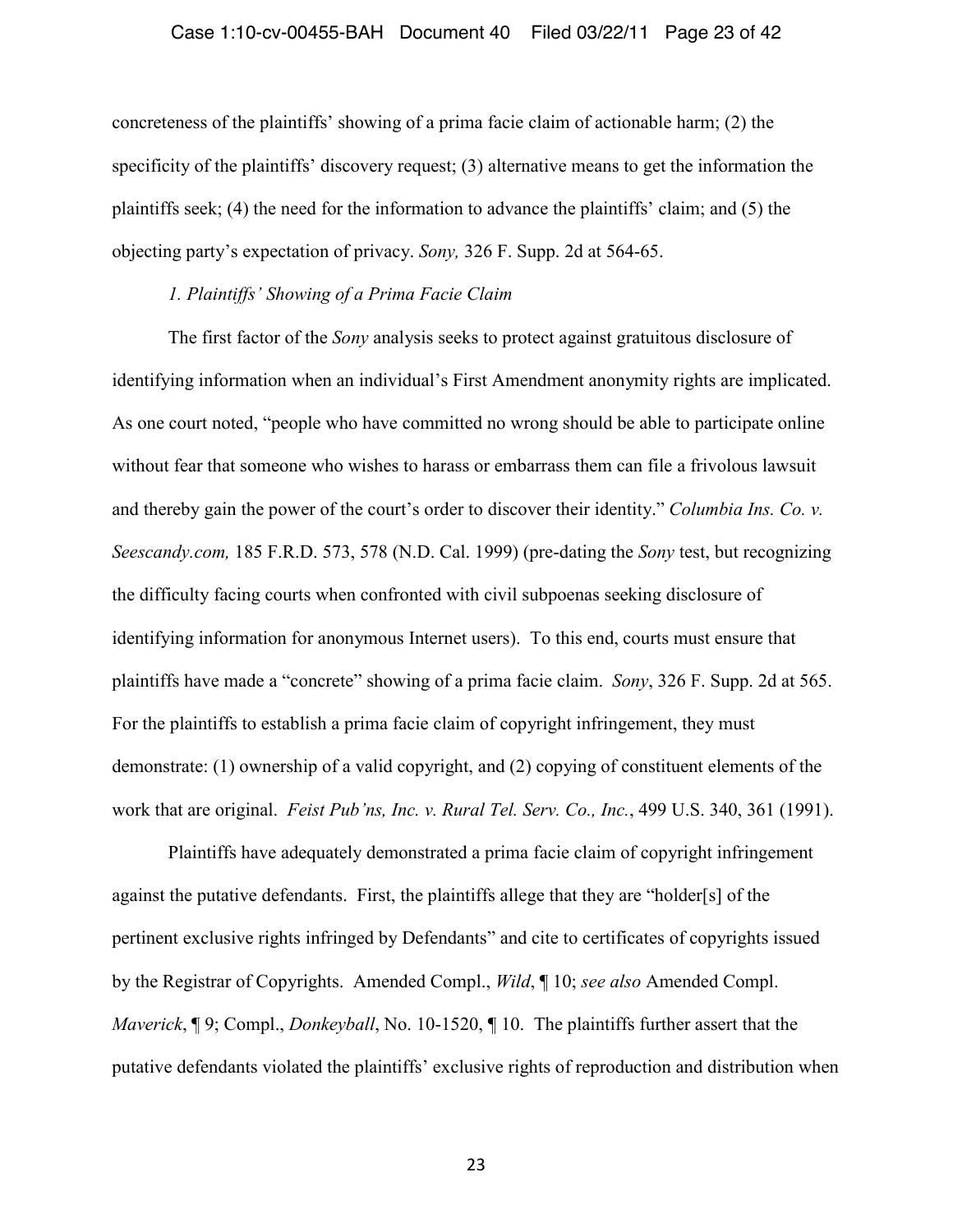## Case 1:10-cv-00455-BAH Document 40 Filed 03/22/11 Page 24 of 42

they, "without the permission or consent of Plaintiff[s], distributed the Copyrighted Motion Picture[s] to the public, including by making available for distribution to others." *Id.* at ¶ 12. The plaintiffs support these allegations by supplying the date and time that the alleged infringement occurred, along with affidavits from Messrs. Benjamin Perino and Patrick Achache describing the process by which the defendants' infringement was observed, recorded, and verified.<sup>[8](#page-21-0)</sup> Pl.'s Mot. for Leave to Take Disc. Prior to Rule 26(f) Conference, *Wild*, ECF No. 2, Benjamin Perino Decl., Patrick Achache Decl.; Pl.'s Mot. for Leave to Take Disc. Prior to Rule 26(f) Conference, *Maverick*, ECF Nos. 4-6, Benjamin Perino Decl., Patrick Achache Decl.; Pl.'s Mot. for Leave to Take Disc. Prior to Rule 26(f) Conference, *Donkeyball*, ECF No. 4, Benjamin Perino Decl., Patrick Achache Decl. Accordingly, the plaintiffs have appropriately pled a prima facie claim of copyright infringement against the putative defendants.

# *2. The Specificity of the Plaintiffs' Discovery Requests*

The second *Sony* factor weighs the specificity of the plaintiffs' requests for identifying information. This factor is intended to keep the plaintiffs' request narrow so as to prevent overbroad discovery requests that "unreasonably invade[] the anonymity of users who are not alleged to have infringed . . . ." *London-Sires,* 542 F. Supp. 2d. at 178. In *Wild, Maverick*, and *Donkeyball*, the Court granted the plaintiffs leave to subpoena ISPs for the putative defendants' name, current and permanent address, telephone number, e-mail address, and Media Access

<span id="page-23-0"></span><sup>&</sup>lt;sup>8</sup> During oral argument, Amici noted that the declarations of Messrs. Perino and Achache submitted by plaintiffs in support of their motions for leave to take expedited discovery in *Wild* and *Maverick* are dated December 31, 2009, even though a number of the putative defendants are alleged to have engaged in infringing activity after that date. Transcript of Mot. Hearing, at 46-47, Call of the Wild Movie LLC v. Does 1-1,063, No. 10-cv-455 (Mar. 1, 2011); *see also* Pl.'s Mot. Leave to Take Expedited Disc., *Maverick*, ECF No. 4, Benjamin Perino Decl., ¶ 11; Pl.'s Mot. Leave to Take Expedited Disc., *Donkeyball*, ECF No. 4, Benjamin Perino Decl., ¶ 11. These declarations only purport to describe the procedures used to identify those accused of illegally distributing plaintiffs' motion pictures and, thus, the date of that description does not undercut the claims against the putative defendants, as Amici appear to imply.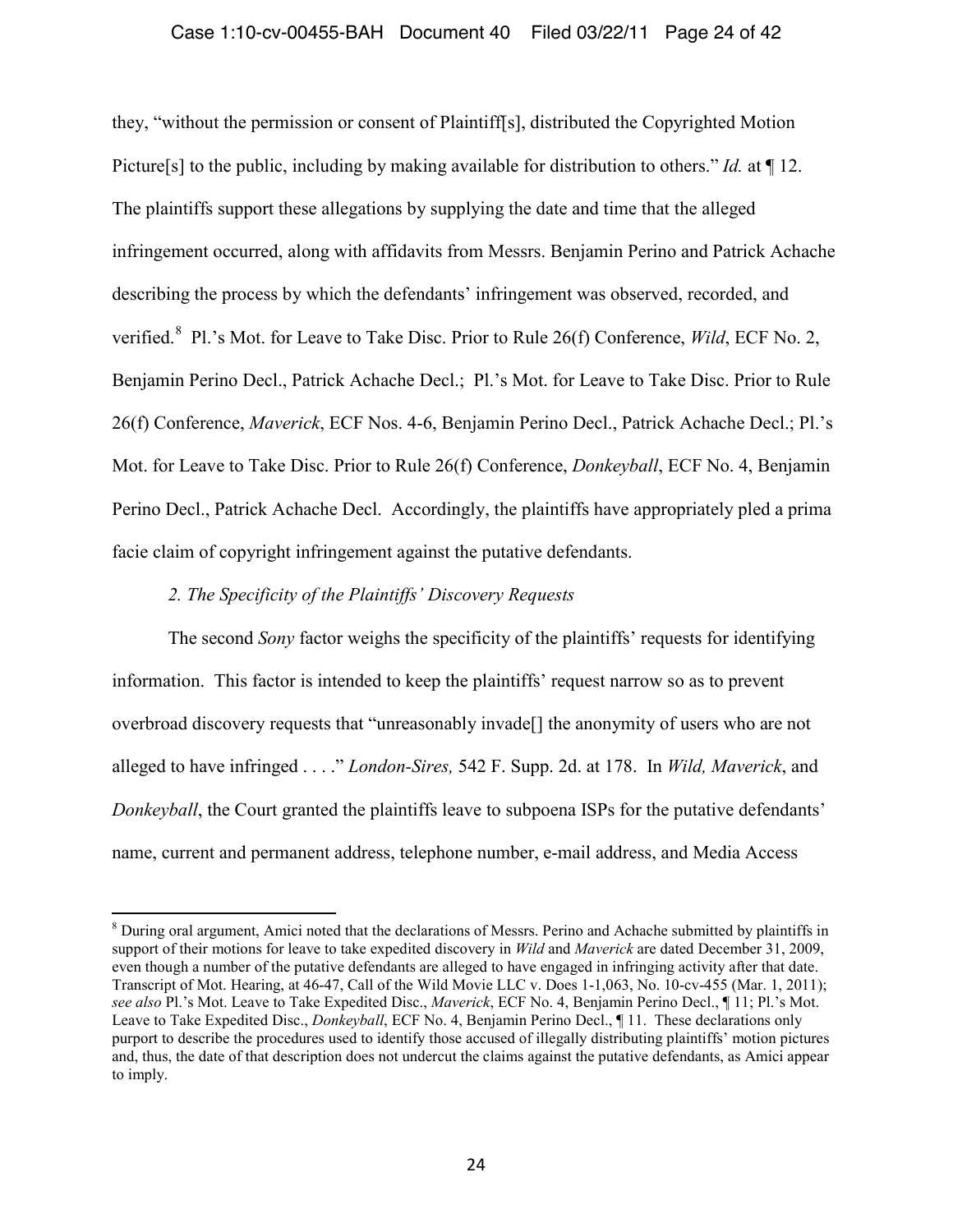#### Case 1:10-cv-00455-BAH Document 40 Filed 03/22/11 Page 25 of 42

Control address. Order Granting Pl.'s Mot. Expedited Discovery, at 2, *Wild*, Apr. 15, 2010, ECF No. 4; Order Granting Pl. Mot. Expedited Discovery, *Maverick*, May, 24 2010, ECF No. 7,; Order Granting Expedited Discovery, *Donkeyball*, Oct. 19, 2010, ECF No. 6. This information will enable the plaintiffs to properly name and serve the putative defendants. By court order, this information "may be used by the plaintiff solely for the purpose of protecting the plaintiff's rights as set forth in the complaint." *Id.* These limited discovery requests, along with the restrictions imposed by the Court, are specifically targeted to obtain the information plaintiffs need to prosecute their lawsuits.

### *3. No Alternate Means to Obtain the Information*

The third *Sony* factor inquires whether the plaintiffs have any other means to obtain the defendants' identifying information other than compelling the information from ISPs. The plaintiffs state that without expedited discovery the "Plaintiff[s] ha[ve] no way of serving Defendants with the complaint and summons in this case. Plaintiff[s] do[] not have Defendants' names, addresses, e-mail addresses, or any other way to identify or locate Defendants, other than the unique IP address assigned to each Defendant by his/her ISP on the date and at the time of the Defendant's infringing activity." Pl.'s Mot. for Leave to Take Disc. Prior to Rule 26(f) Conference, *Wild*, ECF No. 2, Benjamin Perino Decl., ¶ 11. Amici and Time Warner do not dispute that the plaintiffs have no other sources for the information they seek.

### *4. Plaintiffs' Need for the Information*

The plaintiffs have sufficiently alleged prima facie claims of copyright infringement against the putative defendants, and have also demonstrated that there are no alternate means to obtain the defendants' identifying information. Without this information from the ISPs, the plaintiffs cannot name and serve those whom they allege to have infringed upon their copyrights.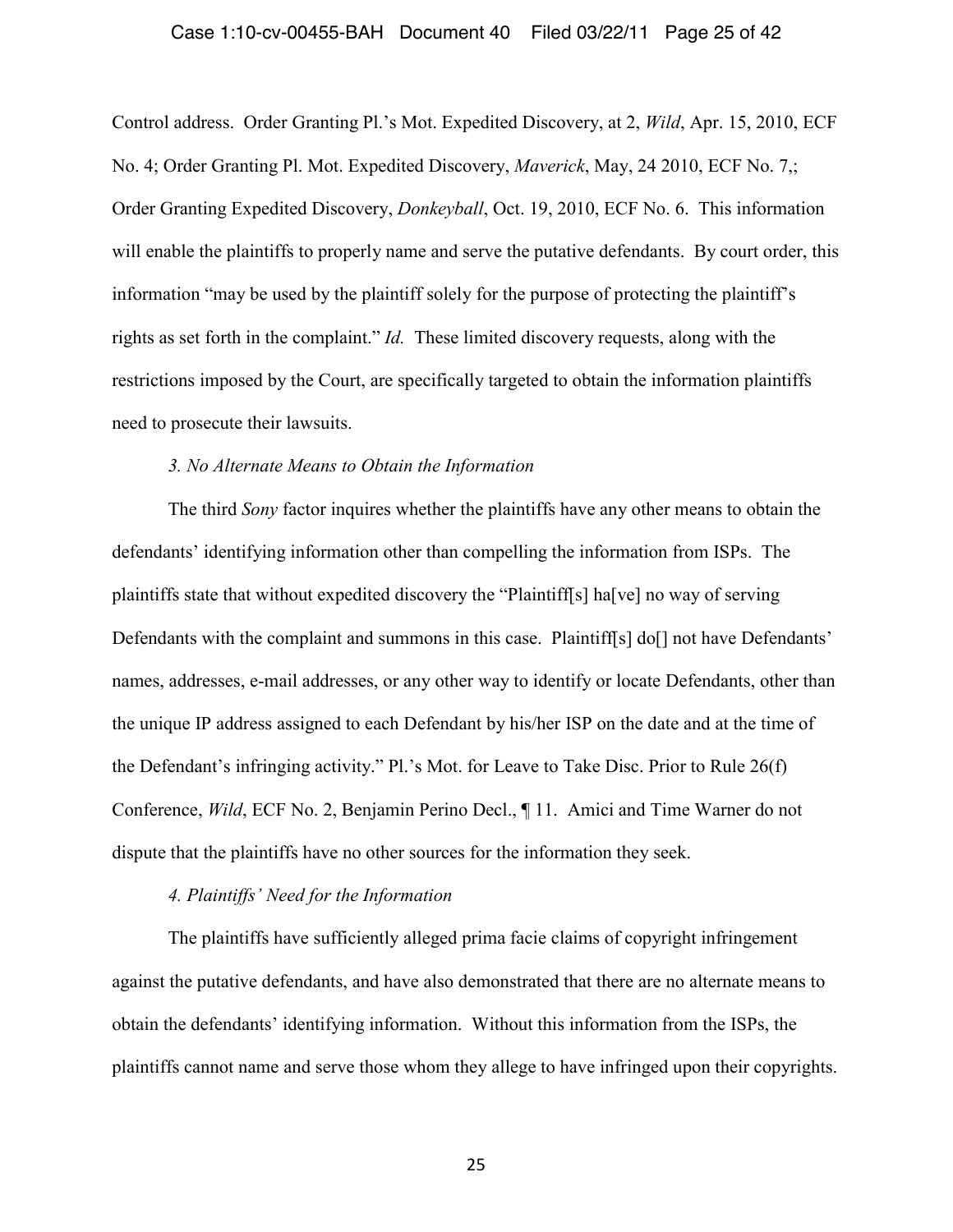Pl.'s Mot. for Leave to Take Disc. Prior to Rule 26(f) Conference, *Wild,* ECF No. 2, Benjamin Perino Decl.,  $\P$  11. ("Without expedited discovery . . . Plaintiff[s] [have] no way of serving Defendants with the complaint and summons in this case."). The putative defendants' identifying information is therefore critical to the plaintiffs' cases.

*5. The Putative Defendants' Expectation of Privacy*

As previously discussed, the putative defendants have minimal First Amendment protection against disclosure of their identities in the face of the plaintiffs' allegations that they infringed the plaintiffs' copyrights. Their expectation of privacy is similarly minimal in this context.

This conclusion is underscored by Time Warner's Terms of Service, which specifically warns customers against engaging in illegal infringing activity, with the penalty of termination or suspension of service:

> "Time Warner Cable's subscribers and account holders may not upload, post, transmit or otherwise make available on or via the Road Runner Service any material protected by copyright in a manner that infringes that copyright. In accord with the Digital Millennium Copyright Act, it is the policy of Time Warner Cable to terminate in appropriate circumstances the Road Runner Service of any subscriber or account holder who is a repeat infringer. . . . Time Warner Cable expressly reserves the right to terminate or suspend the service of any subscriber or account holder even for a single act of infringement."

Time Warner's Reply to Pl.'s Opposition to Time Warner's Mot. Quash, *Donkeyball*, ECF No. 16, at 8 n.2.

Further, available on Time Warner's website is the Time Warner Cable Subscriber Privacy Notice, which is provided to users "upon initiation of service and annually thereafter." TIME WARNER CABLE SUBSCRIBER PRIVACY NOTICE (July 2010), *available at http://help.tw cable.com/html/twc\_privacy\_notice.html.* This notice informs customers that Federal law requires Time Warner to "disclose personally identifiable information to a governmental entity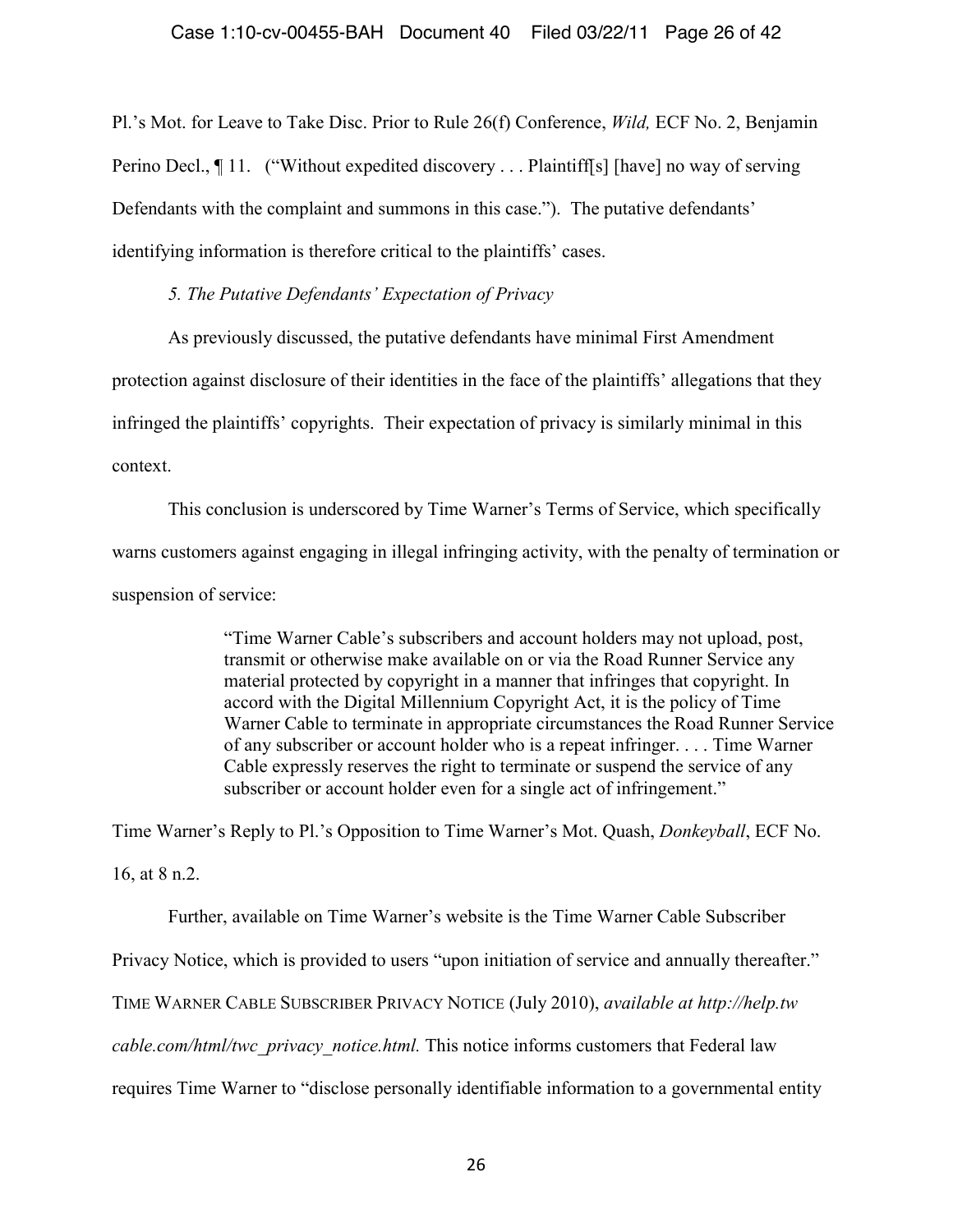### Case 1:10-cv-00455-BAH Document 40 Filed 03/22/11 Page 27 of 42

or other third parties pursuant to certain legal process . . . [Time Warner] will comply with legal process when we believe in our discretion that we are required to do so. We will also disclose any information in our possession to protect our rights, property and/or operations, or where circumstances suggest that individual or public safety is in peril." *Id.*

Time Warner informed its customers that it was monitoring for instances of copyright infringement, and if a customer did engage in such conduct, Time Warner would likely terminate or suspend the customer's service. Time Warner's privacy notice also explicitly informs customers that their information could be disclosed upon court order. Thus, under these circumstances, the putative defendants have little to no expectation of privacy while engaging in allegedly infringing activities about which they are warned against. *See generally Sony*, 326 F. Supp. 2d at 566-67 (minimal expectation of privacy when ISP's terms of service prohibit copyright infringement and state that information can be relayed to law enforcement).

# **C. DEFENDANTS' FIRST AMENDMENT RIGHTS DO NOT PREVENT DISCLOSURE OF IDENTIFYING INFORMATION**

Upon balancing the putative defendants' First Amendment rights to anonymity and the plaintiffs' need for the identifying information, the Court finds that the plaintiffs' need overrides the putative defendants' right to use BitTorrent anonymously. The putative defendants' asserted First Amendment right to anonymity in this context does not shield them from allegations of copyright infringement. The plaintiffs therefore may obtain from ISPs information identifying the putative defendants.

### **V. TIME WARNER'S MOTION TO QUASH**

Having considered the arguments put forth by Amici in support of Time Warner's Motion to Quash, the Court turns to Time Warner's own arguments to quash the plaintiffs'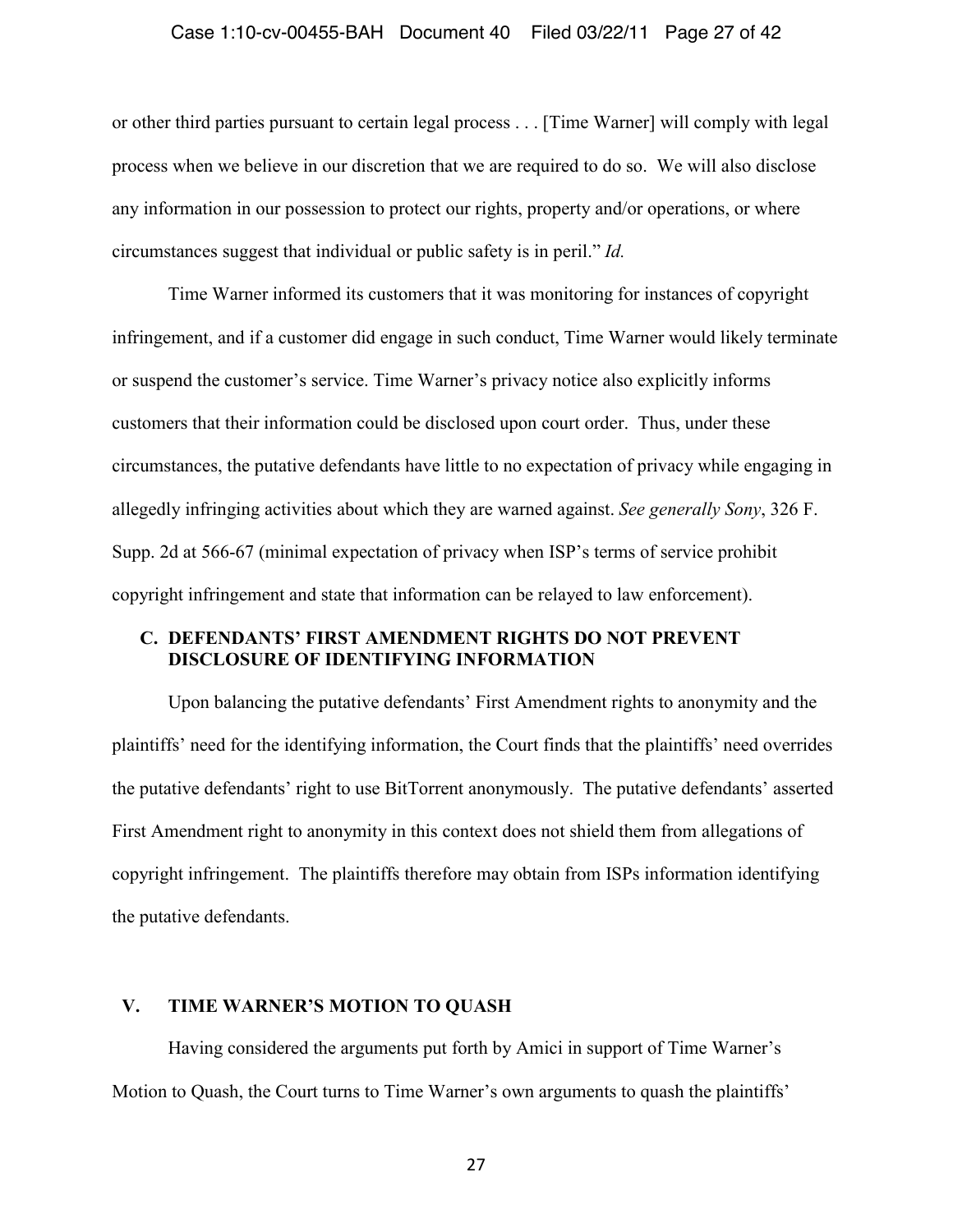### Case 1:10-cv-00455-BAH Document 40 Filed 03/22/11 Page 28 of 42

subpoenas pursuant to Federal Rule of Civil Procedure 45(c). Time Warner argues that producing the requested information would subject it to an undue burden and, if the subpoenas are not quashed, seeks to modify the subpoenas to limit Time Warner's compliance to production of identifying information for 28 IP addresses per month.<sup>[9](#page-23-0)</sup> For the reasons discussed below, Time Warner has failed to demonstrate that the burdens associated with producing the requested information justify quashing the plaintiffs' subpoenas or limiting Time Warner's production obligations.

## **A. LEGAL STANDARD**

Pursuant to Federal Rule of Civil Procedure 45, the Court must quash a subpoena issued to a nonparty if the subpoena subjects the nonparty to an undue burden or expense. FED. R. CIV. P. 45(c). The nonparty seeking relief from subpoena compliance bears the burden of demonstrating that a subpoena should be modified or quashed*. See Linder v. Dep't of Defense*, 133 F. 3d 17, 24 (D.C. Cir. 1998); *In re Micron Technology Inc. Securities Lit*., 264 F.R.D. 7, 9 (D.D.C. 2010); *Achte/Neunte*, 736 F. Supp. 2d 212, 215 (D.D.C. 2010).

<span id="page-27-0"></span>Quashing subpoenas "goes against courts' general preference for a broad scope of discovery, [but] limiting discovery is appropriate when the burden of providing the documents outweighs the need for it." *North Carolina Right to Life, Inc. v. Leake*, 231 F.R.D. 49, 51 (D.D.C. 2005) (internal citations omitted). When evaluating whether the burden of subpoena compliance is "undue," the court balances the burden imposed on the party subject to the subpoena by the discovery request, the relevance of the information sought to the claims or

<sup>&</sup>lt;sup>9</sup> Time Warner notes that another judge in this district also denied Time Warner's motions to quash in two filesharing cases, but granted a protective order limiting Time Warner's subpoena production obligations in those cases to only 28 IP addresses a month. *See Achte/Neunte Boll Kino Beteiligungs GMBH & Co, KG v. Does 1 - 4,577*, No. 10-cv-00453, ECF No. 33 (D.D.C. July 2, 2010) (Collyer, J.); West *Bay One, Inc. v. Does 1-1653*, No. 10-cv-00481, ECF No. 24 (D.D.C. July 2, 2010) (Collyer, J.). This Court is not bound by findings in other cases and, in any event, this Court evaluated information not directly considered by the other court, including Time Warner's efforts to preserve the requested information, and supplemental affidavits from plaintiffs, Time Warner, and Amici.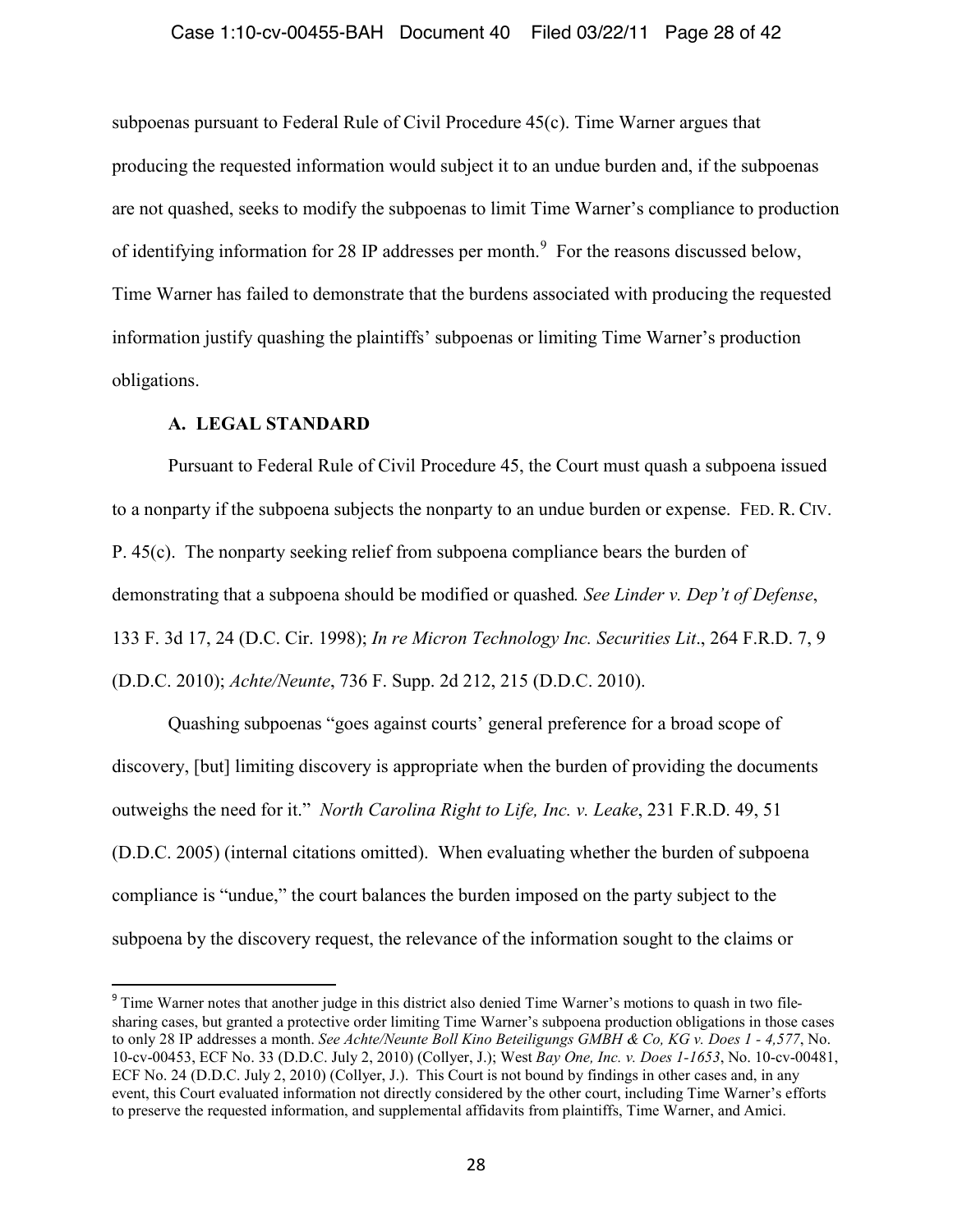### Case 1:10-cv-00455-BAH Document 40 Filed 03/22/11 Page 29 of 42

defenses at issue, the breadth of the discovery request, and the litigant's need for the information. *See id.* at 51; *Linder,* 133 F.3d at 24 ("Whether a burdensome subpoena is reasonable must be determined according to the facts of the case, such as the party's need for the documents and the nature and importance of the litigation.") (internal quotations omitted); *Achte/Neunte*, 736 F. Supp. 2d at 214*.* The court must limit discovery when the "burden or expense of the proposed discovery outweighs its likely benefit, considering the needs of the case, the amount in controversy, the parties' resources, the importance of the issues at stake in the action, and the importance of the discovery in resolving the issues." FED. R. CIV. P.  $26(b)(2)(C)(iii)$ . The 'undue burden' test also requires the court to be "generally sensitive to the costs imposed on thirdparties." *In re Micron Tech.,* 264 F.R.D. at 9.

## **B. EVALUATING TIME WARNER'S BURDEN**

At the outset, Time Warner does not dispute that the identifying information sought by the subpoenas is critical to the plaintiffs' lawsuits since without production of this information, the plaintiffs are unable to name and serve the putative defendants. In addition, Time Warner does not claim that the subpoenas seek any more information than the Court authorized: namely, "information sufficient to identify each defendant, including his or her name, current and permanent address(es), telephone number(s), e-mail address(es), and Media Access Control address(es)." Order Granting Expedited Disc., *Wild*, ECF No. 4, Apr. 15, 2010; Order Granting Expedited Disc., *Maverick*, ECF No. 7, May, 24 2010; Order Granting Expedited Disc., *Donkeyball*, ECF No. 6, Oct. 19, 2010. Thus, the plaintiffs' requests are not unspecific, undefined or unduly broad. *Cf. North Carolina Right to Life*, 231 F.R.D. at 52 (quashing subpoena in part because discovery request sought "vast array of documents arising from 'contacts'" between parties).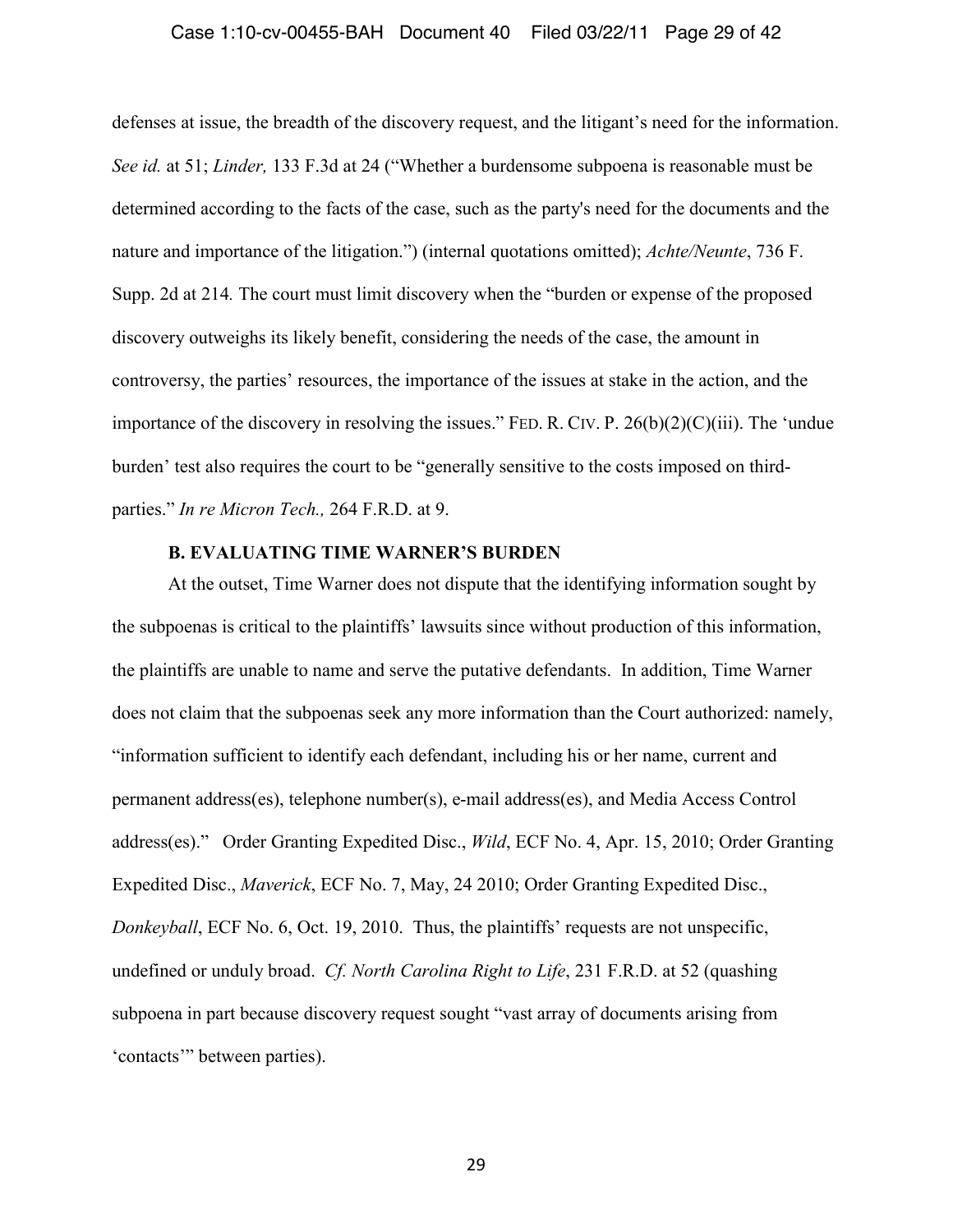### Case 1:10-cv-00455-BAH Document 40 Filed 03/22/11 Page 30 of 42

Nevertheless, Time Warner characterizes plaintiffs' discovery demands as "overbroad." Time Warner Mem. Supp. Mot. Quash, *Wild*, at 12. The respective plaintiffs in these three cases subpoenaed Time Warner for information relating to a total of 1,028 IP addresses. Time Warner Mot. Quash, *Wild*, ECF No. 7, Ex. 1 (224 IP addresses); Time Warner Mot. Quash, *Maverick*, ECF No. 18, Ex. 1 (783 IP addresses); Time Warner Mot. Quash, *Donkeyball*, ECF No. 7, Ex. 1 (21 IP addresses). The overbreadth that Time Warner complains of is due to the large number of Time Warner's customers allegedly engaging in infringing activities and prompting the plaintiffs' need for their identifying information. This, however, does not render the subpoenas overbroad in terms of the information requested about each defendant.

Thus, Time Warner's principle contention is that, due to the large number of its customers allegedly engaging in online infringing activities, it would "suffer significant harms" and "incur significant costs" because compliance with requests for identifying information about those customers would "overwhelm" its capacity and "completely absorb the resources for many months." Time Warner Mot. Quash, *Donkeyball*, ECF No. 7, Ex. 2, Craig Goldberg Aff. dated Dec. 10, 2010, ¶¶ 9,12; *see also* Time Warner Mot. Quash, *Maverick*, ECF No. 18, Craig Goldberg Aff. dated Nov. 22, 2010, ¶¶ 9,12; Time Warner Mot. Quash, *Wild*, ECF No. 7, Craig Goldberg Aff. dated May 10, 2010,  $\P$  7, 9. To support its motions, Time Warner initially submitted a single four-page affidavit by Craig Goldberg, Assistant Chief Counsel, Litigation and Time Warner's Chief Privacy Officer, in all three cases. This affidavit provided general and conclusory information about the Time Warner subpoena compliance process. Following oral argument on Time Warner's motions to quash, the company supplemented the record with an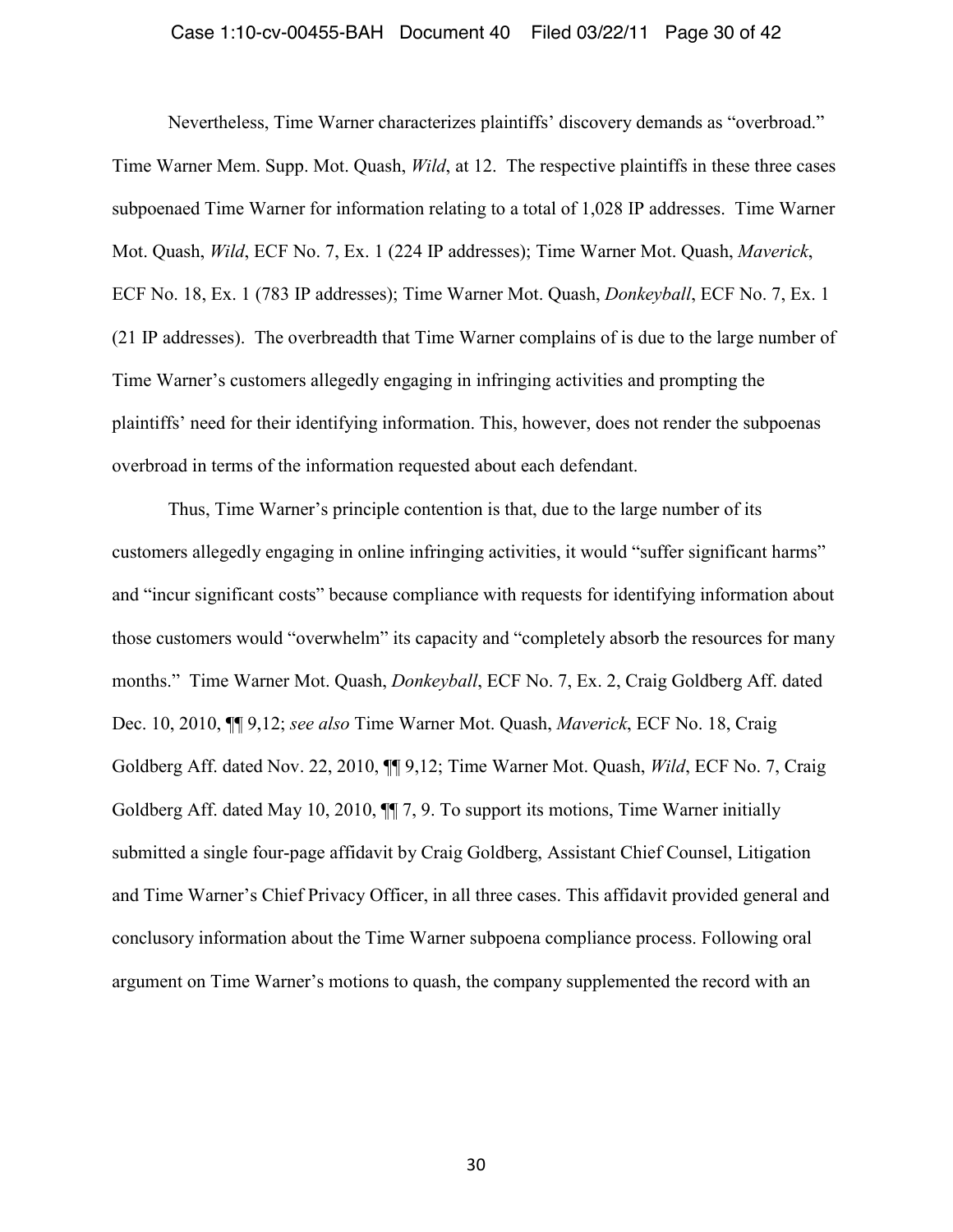# Case 1:10-cv-00455-BAH Document 40 Filed 03/22/11 Page 31 of 42

additional affidavit.<sup>[10](#page-27-0)</sup> Notwithstanding the supplemental affidavit. Time Warner has failed to demonstrate that complying with the plaintiffs' subpoenas would subject it to an undue burden.

Time Warner describes its subpoena compliance operations as follows: Within its legal department, Time Warner has a "subpoena compliance team" comprised of five full-time employees and one temporary employee who focus "exclusively" on responding to subpoena requests, court orders, and National Security Letters. Time Warner Mot. Quash, *Donkeyball*, ECF No. 7, Goldberg Aff. dated Dec. 10, 2010, at ¶ 3; *see also* Time Warner Mot. Quash, *Maverick*, ECF No. 18, Craig Goldberg Aff. dated Nov. 22, 2010; Time Warner Mot. Quash, *Wild*, ECF No. 7, Craig Goldberg Aff. dated May 10, 2010. In both its unsealed and sealed affidavits, Time Warner indicates that it received approximately 567 IP lookup requests a month, mostly from law enforcement, but does not specify over what period of time this was the average number.<sup>[11](#page-30-0)</sup> *Id.* at  $\P$  6. In both affidavits Time Warner also contends that it cannot divert any more resources toward responding to subpoena requests "without harming its efforts to assist law enforcement and overburdening [Time Warner's] subpoena response team." *Id.* at ¶ 8. Time Warner complains that, from February to December 2010, Time Warner "received over two

 $10$  Time Warner moved for, and the Court granted, leave to file a supplemental affidavit under seal because Time Warner represented that the supplemental affidavit relayed "highly proprietary" and "competitively sensitive information the disclosure of which could harm TWC's business interests," and prejudice both TWC and law enforcement. Time Warner's Mot. for Leave to File Affidavit Under Seal, *Wild*, ECF No. 38, March 17, 2011; Minute Order, *Wild*, March 22, 2011 (granting leave to file affidavit under seal); Time Warner's Mot. for Leave to File Affidavit Under Seal, *Maverick*, ECF No. 45, March 17, 2011; Minute Order, *Maverick*, March 17, 2011 (granting leave to file affidavit under seal); Time Warner's Mot. for Leave to File Affidavit Under Seal, *Donkeyball*, ECF No. 23, March 17, 2011; Minute Order, *Donkeyball*, March 17, 2011 (granting leave to file affidavit under seal). The sealed, supplemental affidavit contains certain information already provided to the Court in the initial, public affidavit, and the Court is hard-pressed to understand why the names of commercially available software and hardware equipment and tools used by Time Warner warrant sealing. Therefore, the Court will order Time Warner to review the sealed, supplemental affidavit and to file publicly a version from which Time Warner has redacted only the information that reflects clearly proprietary and security sensitive information. For each item redacted, Time Warner is required to provide the Court with an explanation specifying what makes the redacted information "proprietary" or "security sensitive."

<span id="page-30-1"></span><span id="page-30-0"></span> $11$  Time Warner states this was the average number of IP lookup requests "[p]rior to requests associated with filesharing litigation." Without more specific information about the time period, it is unclear whether that was the average number over the past year, the past five years, or some other time period.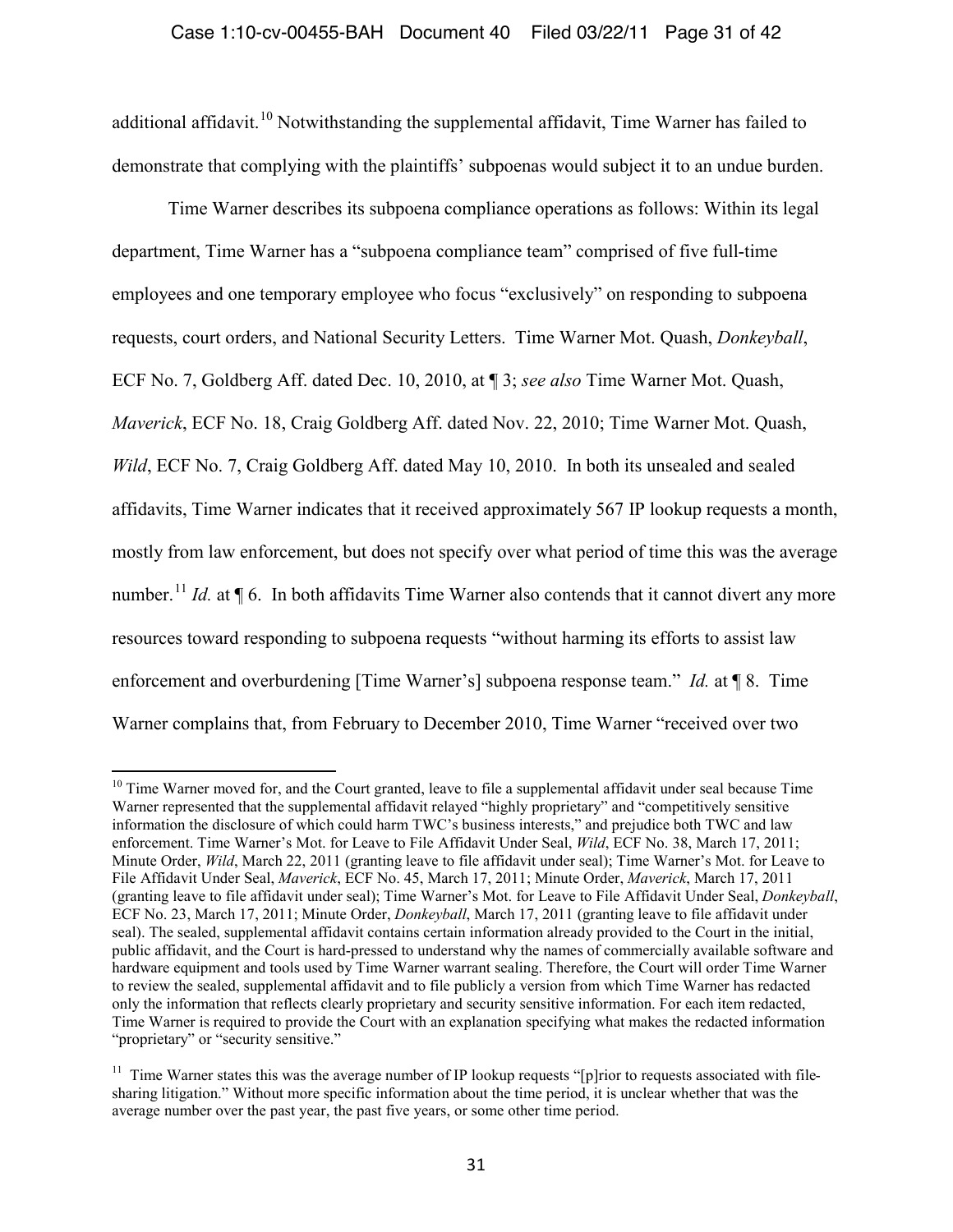### Case 1:10-cv-00455-BAH Document 40 Filed 03/22/11 Page 32 of 42

dozen subpoenas" for 4,100 IP lookups in file-sharing cases from "private litigants," *id.* at ¶ 7, but provides no information about how many of these subpoenas originated from the plaintiffs or plaintiffs' counsel.

Time Warner states that producing the information requested by the plaintiffs is a "multistep process" that "requires both centralized efforts at [Time Warner]'s corporate offices, as well as efforts at the local operations center where the relevant subscriber is located." *Id. at* ¶ 5. This "multi-step process" is not unusual. Most consumer IP addresses are 'dynamic' as opposed to 'static.' *See generally London-Sires*, 542 F. Supp. 2d at 160. Static IP addresses are addresses which remain set for a specific user. *Id.* Dynamic IP addresses are randomly assigned to internet users and change frequently. *Id.* Consequently, for dynamic IP addresses, a single IP address may be re-assigned to many different computers in a short period of time. *Id.* Associating a dynamic IP address with a particular customer at a given moment makes the task of "discovering the identity of a particular infringer more difficult." *Id*.; *see also U.S. v. Steiger*, 318 F.3d 1039, 1042 (11th Cir. 2003)("Static addresses are undoubtedly easier to trace, but ISPs generally log the assignments of their dynamic addresses."). This requires ISPs to maintain logs and other records, and to use commercially available or customized software tools, to correlate the IP address assigned to a computer at a specific moment with the subscriber's account information in order to identify a customer from the IP address, either for the ISPs own internal business purposes or to respond to subpoenas requesting identifying information about a customer. *See, e.g., Klimas v. Comcast Cable Commc'n, Inc*., 465 F.3d 271, 275 (6th Cir. 2006)("dynamic IP addresses constantly change and unless an IP address is correlated to some other information, such as Comcast's log of IP addresses assigned to its subscribers…, it does not identify any single subscriber by itself.")(internal quotations omitted);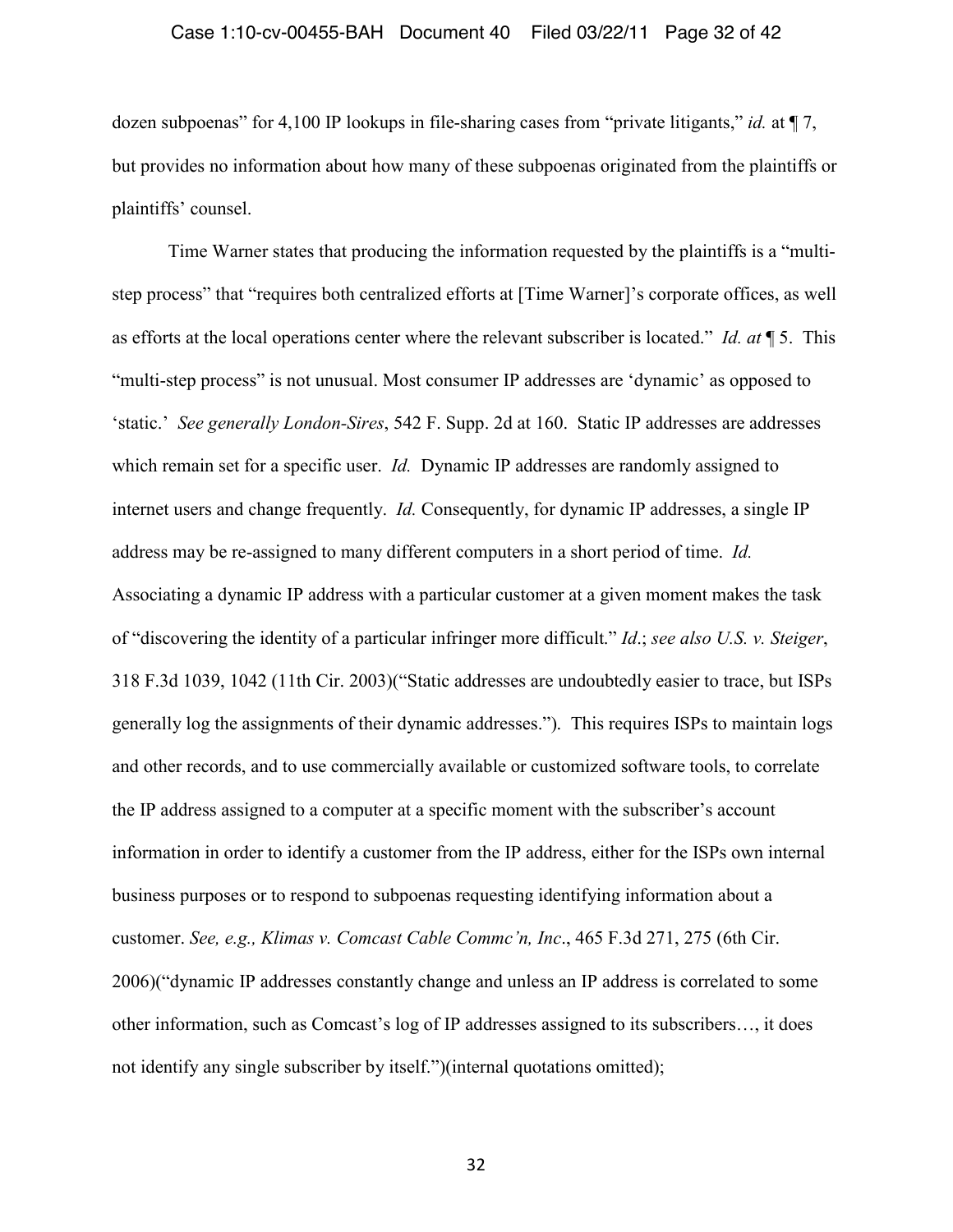Time Warner describes the process as "time consuming and can require the work of multiple people at multiple locations." Time Warner Mot. Quash, *Donkeyball*, ECF No. 7, Ex. 2, Craig Goldberg Aff. at ¶5. This information, even when supplemented by Time Warner's sealed affidavit, does not support Time Warner's contention that compliance with the plaintiffs' subpoenas in *Wild, Maverick*, and *Donkeyball* subject it to an undue burden. Time Warner concedes that in order to pursue its motions to quash it has already taken steps to isolate and preserve the information necessary to provide customer identifying information for the requested IP addresses. *See* Transcript of Mot. Hearing at 9, *Call of the Wild Movie LLC v. Does 1-1,063*, No. 10-cv-455 (Mar. 1, 2011) (Time Warner's counsel states that its client has "incurred a substantial burden already" by preserving the data.). It has been eleven months since Time Warner was issued a subpoena in *Wild*, six months since the subpoena in *Maverick* was issued, and four months since the subpoena in *Donkeyball* was issued. Time Warner's Mot. Quash, *Wild*, ECF No. 7, Ex. 1, Subpoena dated April 30, 2010; Time Warner's Mot. Quash, *Maverick*, ECF No. 18, Ex. 1, Subpoena dated Sept. 14, 2010; Time Warner's Mot. Quash, *Donkeyball*, ECF No. 7, Ex. 1, Subpoena dated Nov. 11, 2010. In this timeframe, Time Warner accomplished "fifty-percent or more" of the work necessary to respond to the subpoenas by isolating and preserving the data. Transcript of Mot. Hearing, at 12, *Call of the Wild Movie LLC v. Does 1- 1,063*, No. 10-cv-455 (Mar. 1, 2011) (Time Warner's counsel stating that "something on the order of, you know, 50 percent or more [of the work] may have already been done"). If it took less than one year to complete fifty percent of the work, it is difficult to see why it will take over three more years, at 28 IP address lookups per month, to complete the production.

Time Warner's contention that it can only produce 28 IP addresses per month seems extraordinarily dilatory compared to the rate at which other ISPs are able to produce the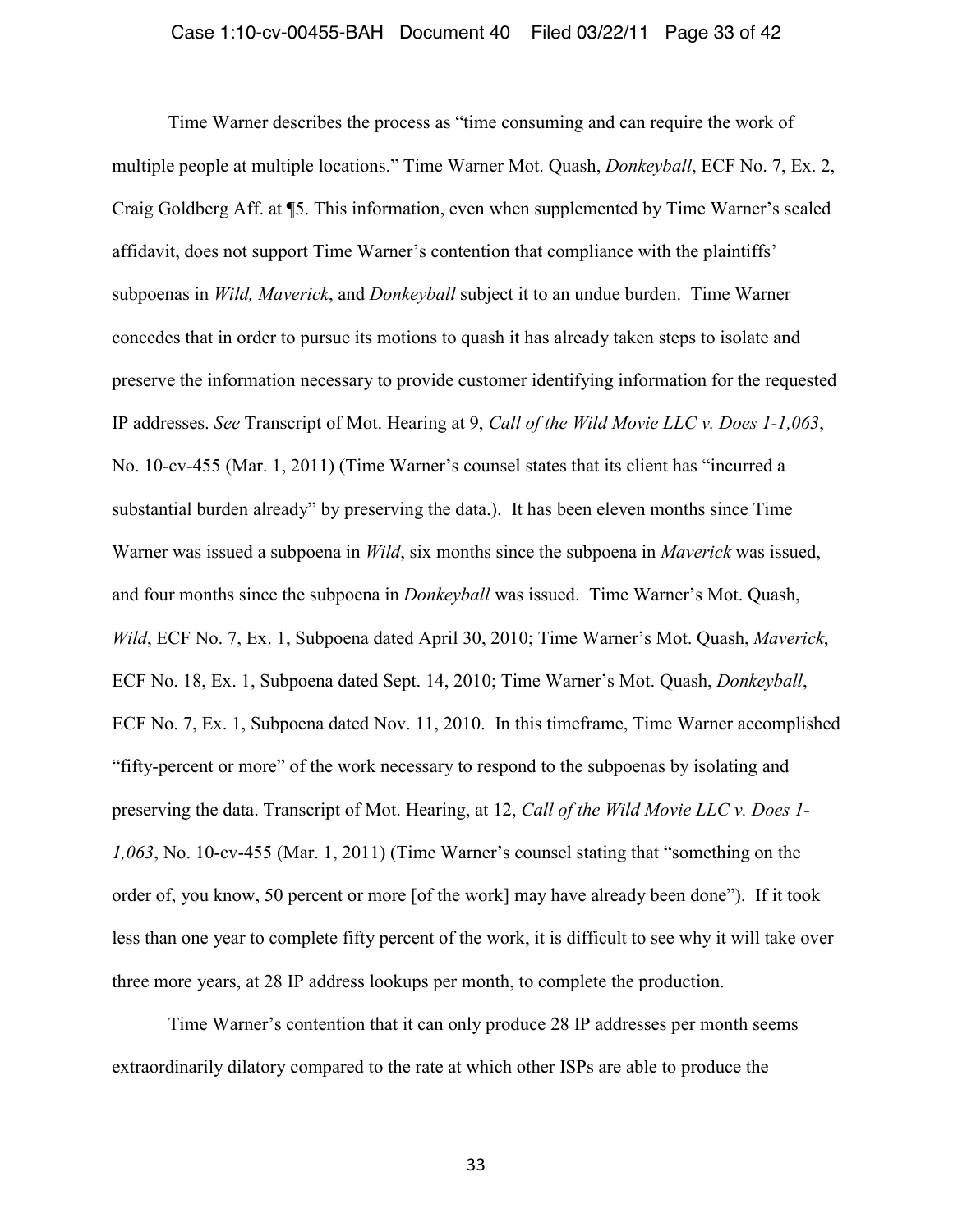#### Case 1:10-cv-00455-BAH Document 40 Filed 03/22/11 Page 34 of 42

requested information. *See* Supplemental Declaration of Nicholas Kurtz, *Maverick*, ECF No. 42, ¶ 6 (relaying that in *Achte,* No. 10-cv-453 (D.D.C.) (Collyer, J.) and *West Bay One*, No. 10-cv-481 (D.D.C.) (Collyer, J.) Comcast averaged 141 IP lookups a month, Charter averaged 199 IP lookups a month, Cox averaged 113.43 IP lookups a month, and Verizon averaged 294.5 IP lookups a month). Time Warner's description of its "multi-step" process indicates that, in addition to the five-person subpoena compliance team, employees in its regional offices are able to assist in the process of identifying the customers associated with particular IP addresses. This suggests that when confronted with a large volume of subpoenas for identifying information about its customers that may strain its subpoena compliance team, Time Warner has additional resources already on staff in regional offices to address the production.

In addition, as part of the effort to resolve this discovery dispute without judicial intervention, the plaintiffs' counsel offered to pay Time Warner to employ another temporary worker to help respond to the plaintiffs' subpoena requests. Transcript of Mot. Hearing at 64, Call of the Wild Movie LLC v. Does 1-1,063, No. 10-cv-455 (Mar. 1, 2011) (plaintiffs' counsel states: "As a quick aside, in prior negotiations, we have offered to basically pay for a temporary employee. We have paid for the production, even though I argue -- and I think it is legitimate - that we arguably don't have to pay for these productions because it is already part of their business."). Time Warner already employs a temporary worker to handle the volume of subpoena requests it must process as part of its business operations. Thus, while the company is under no obligation to accept this offer to defray costs, use of another temporary worker is not an extraordinary or unusual solution but instead consistent with its normal business practice to facilitate timely compliance with subpoenas.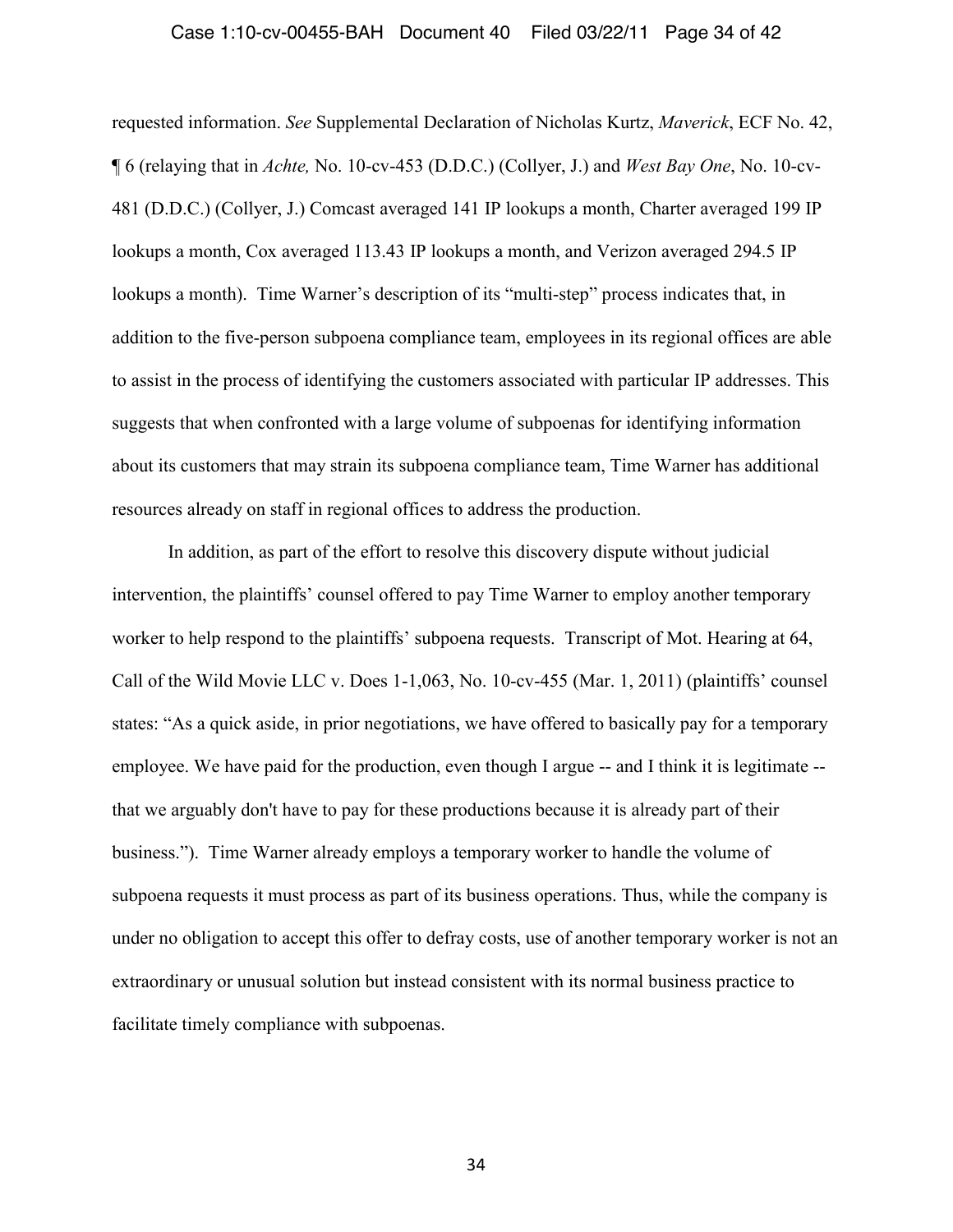#### Case 1:10-cv-00455-BAH Document 40 Filed 03/22/11 Page 35 of 42

Time Warner included with its general description of the subpoena compliance process a summary statement that the cost of producing identifying information for one IP address is \$45. Time Warner Mot. Quash, *Donkeyball*, ECF No. 7, Ex. 2, Craig Goldberg Aff. at ¶ 11. The study underlying this cost estimate contains no detail about the process used for subpoena compliance, but only general numbers regarding total employee compensation and alleged time spent responding to IP lookup requests. Pl.'s Opposition Time Warner's Mot. Quash, *Wild*, ECF. No. 9, Ex. 2. Based on this estimate, the total cost to produce information in *Wild* would be "approximately \$10,080," Time Warner Mem. Supp. Mot. Quash, *Wild,* ECF No. 7, at 9, and in *Maverick* and *Donkeyball* approximately "\$36,180 (804 IP x \$45 IP addresses), plus the costs of notifying each subscriber." Time Warner Mem. Supp. Mot. Quash, *Donkeyball,* ECF No. 7, at 9-10.

When granting the plaintiffs leave to subpoena ISPs, the Court allowed the ISPs to charge the plaintiffs for the costs of producing the requested information. Order Granting Pl.'s Mot. for Expedited Discovery, *Wild*, ECF No. 4, April 15, 2010, at 3-4 ("ORDERED that any ISP that receives a subpoena and elects to charge for the costs of production shall provide a billing summary and any cost reports that serve as a basis for such billing summary and any costs claimed by such ISP . . ."); Order Granting Pl.'s Mot. for Expedited Discovery, *Maverick*, ECF No. 7, May 24, 2010, at 3 ("ORDERED that any ISP which receives a subpoena and elects to charge for the costs of production shall provide a billing summary and any cost reports that serve as a basis for such billing summary and any costs claimed by such ISP. . .) ; *See also* Order Granting Pl.'s Mot. for Expedited Discovery, *Donkeyball*, ECF No. 6, Oct. 19, 2010 (not specifically mentioning billing provision, but see Pl.'s Mot. for Expedited Discovery, *Donkeyball*, ECF No. 4, Ex. 3, Text of Proposed Order, at 2). In so far as Time Warner argues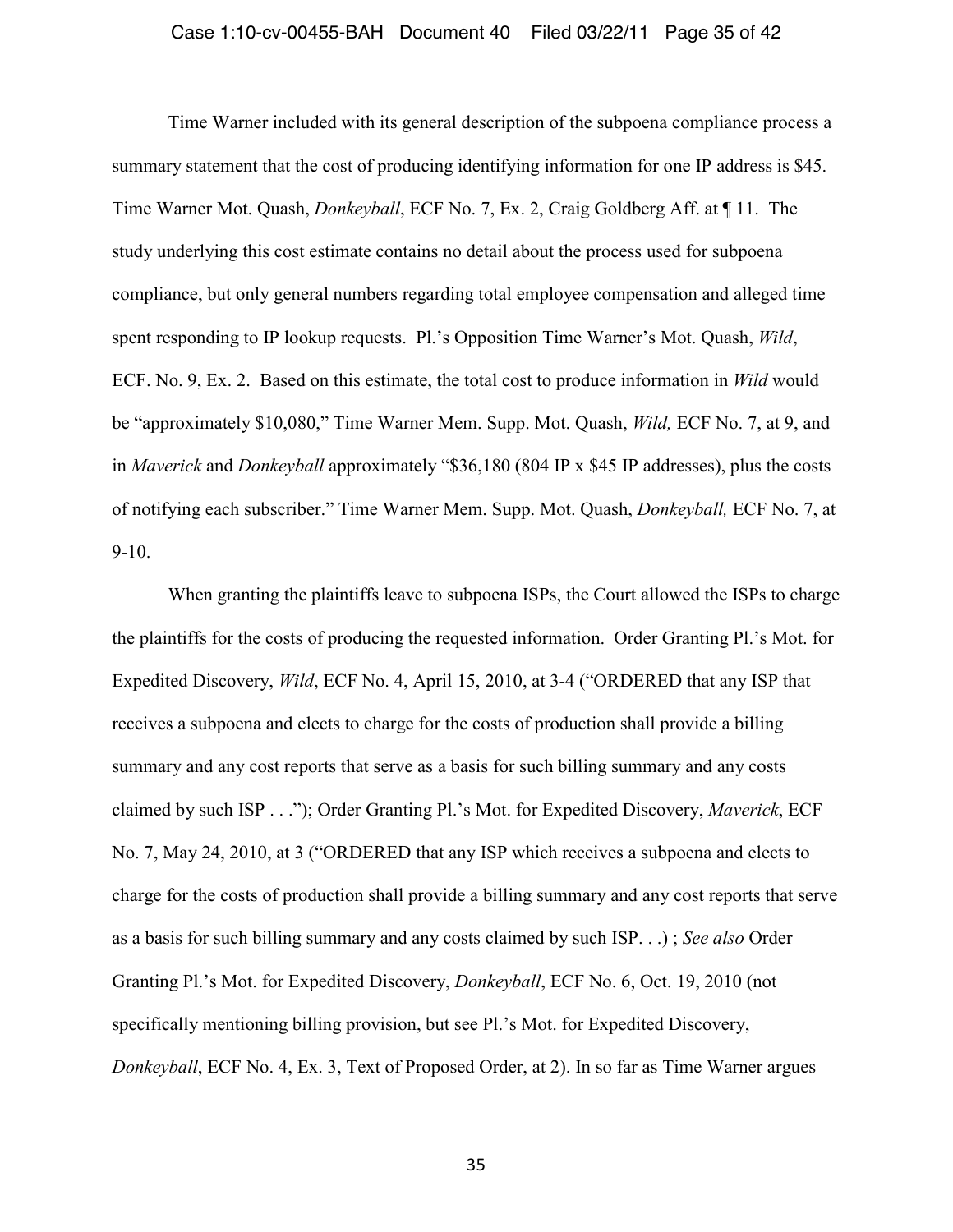### Case 1:10-cv-00455-BAH Document 40 Filed 03/22/11 Page 36 of 42

that cost alone serves as a basis to quash plaintiffs' subpoenas, that position is unavailing since the plaintiffs will cover the cost, per the court order.

Time Warner has failed to demonstrate that compliance with the plaintiffs' subpoena requests would impose an undue burden. Although Time Warner asserts that producing the requested information is a "multi-step process," it admits that "more than fifty percent" of the work has already been done, with the identifying information subject to the subpoena isolated and preserved. The Court sees no reason why Time Warner cannot expeditiously complete the processing of this information for production to the plaintiffs.

Time Warner's motions to quash in *Wild, Maverick*, and *Donkeyball* on the basis that the subpoenas are unduly burdensome are therefore denied.

# **C. TIME WARNER'S ALTERNATE ARGUMENTS TO QUASH PLAINTIFFS' SUBPOENAS**

In *Wild* and *Maverick*, Time Warner proffers additional arguments to quash the plaintiffs' subpoenas. In *Wild*, Time Warner (1) asserts that plaintiffs' counsel breached an agreement that limited subpoena requests to 28 IP addresses a month, and (2) requests the Court to alter the parties' costs arrangement so as to order the plaintiff to pay Time Warner in advance of producing the requested information. Time Warner Mem. Supp. Mot. Quash, *Wild*, ECF No. 7, at 8, 11-12. In *Maverick*, Time Warner contends that the plaintiff did not properly serve Time Warner with its subpoena. Time Warner Mem. Supp. Mot. Quash, *Maverick*, ECF No. 18, at 15- 17.

Time Warner has failed to demonstrate that the plaintiffs' subpoenas should be quashed in *Wild*. In *Wild,* there was no meeting of the minds between plaintiffs' counsel and Time Warner; and the Court additionally declines to alter the cost arrangement previously ordered by the Court. In *Maverick,* however, the plaintiff did not abide by the Federal Rules of Civil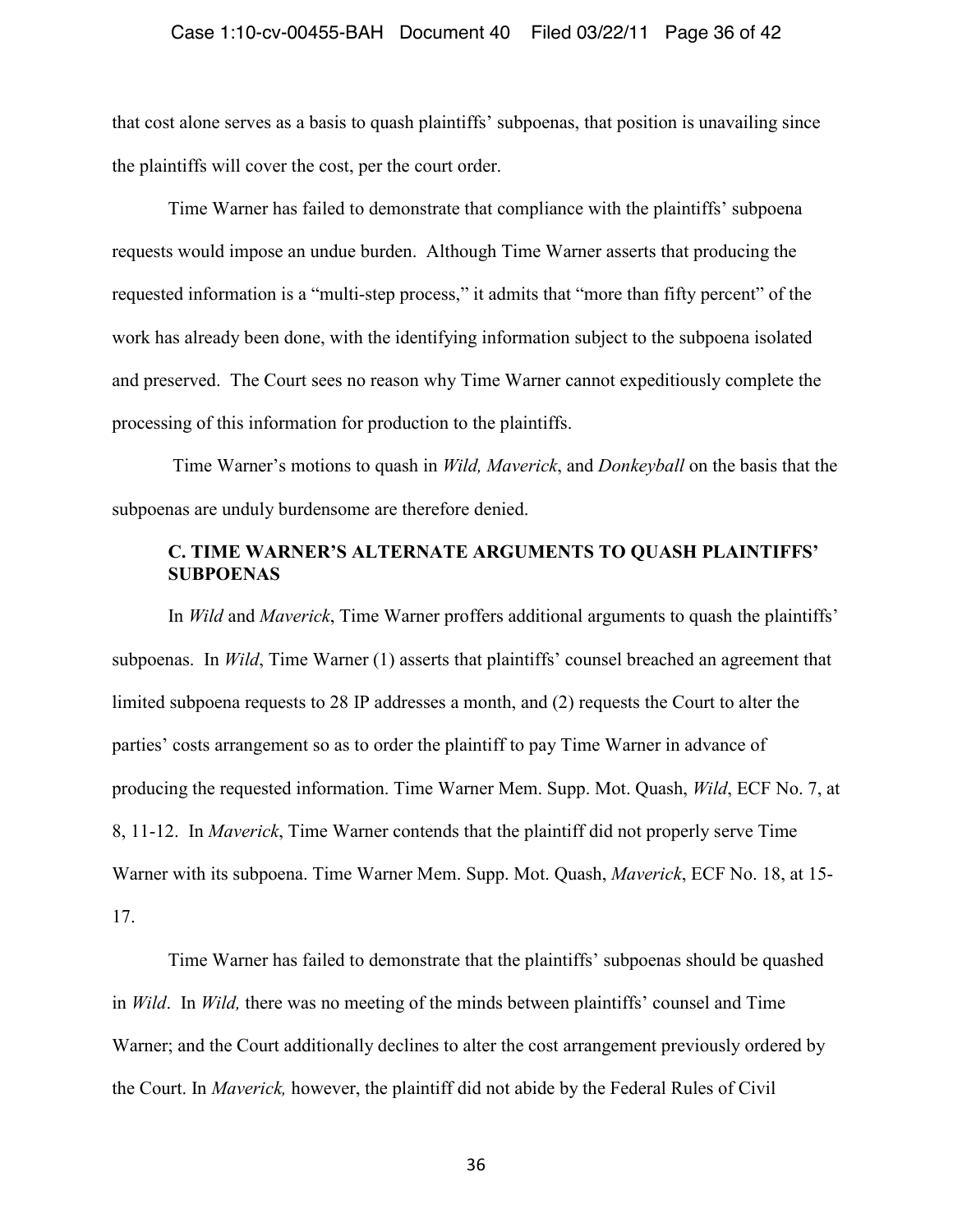Procedure when serving its subpoena. Time Warner's Motion to Quash in *Maverick* is therefore granted.

### *1. Purported Agreement to Limit Production in Wild*

The Court first dispenses with Time Warner's argument that the Court should quash the plaintiff's subpoena in *Wild* because of a purported agreement with plaintiff's counsel to limit Time Warner's subpoena production to 28 IP addresses a month. In the District of Columbia, a valid contract requires "both (1) agreement as to all material terms; and (2) intention of the parties to be bound." *T Street Development, LLC v. Dereje and Dereje*, 586 F.3d 6, 11 (D.C. Cir. 2009). The Court primarily looks to intent of the parties entering into the agreement. *Christacos v. Blackie's House of Beef, Inc.*, 583 A.2d 191, 194 (D.C. 1990). Intent is an objective inquiry that the Court assesses by asking "what a reasonable person in the position of the parties would have thought the disputed language meant." *Id.* (quoting *1010 Potomac Assocs. v. Grocery Mfrs. of Am., Inc.,* 485 A.2d 199, 205 (D.C.1984)). The burden of proof that a contract exists falls on the party attempting to enforce the agreement. *See Novecon Ltd. v. Bulgarian-American Enterp. Fund*, 190 F.3d 556 (D.C. Cir. 1999).

Time Warner argues that it reached a "negotiated agreement" with plaintiffs' counsel that Time Warner would provide the plaintiff with information for 28 IP addresses a month "with the specific acknowledgement that it applied to all future subpoenas that [plaintiffs' counsel] served on [Time Warner]." Time Warner Mem. Supp. Mot. Quash, *Wild*, at 8. This agreement was not memorialized in a signed document, but rather, according to Time Warner, was negotiated and agreed to in string of emails dated March 19, 2010 discussing subpoena production in other filesharing cases. Time Warner's Mot. Quash, *Wild*, ECF No. 7, Ex. 3. The Court has reviewed the emails cited by Time Warner and finds that there was no meeting of the minds and no evidence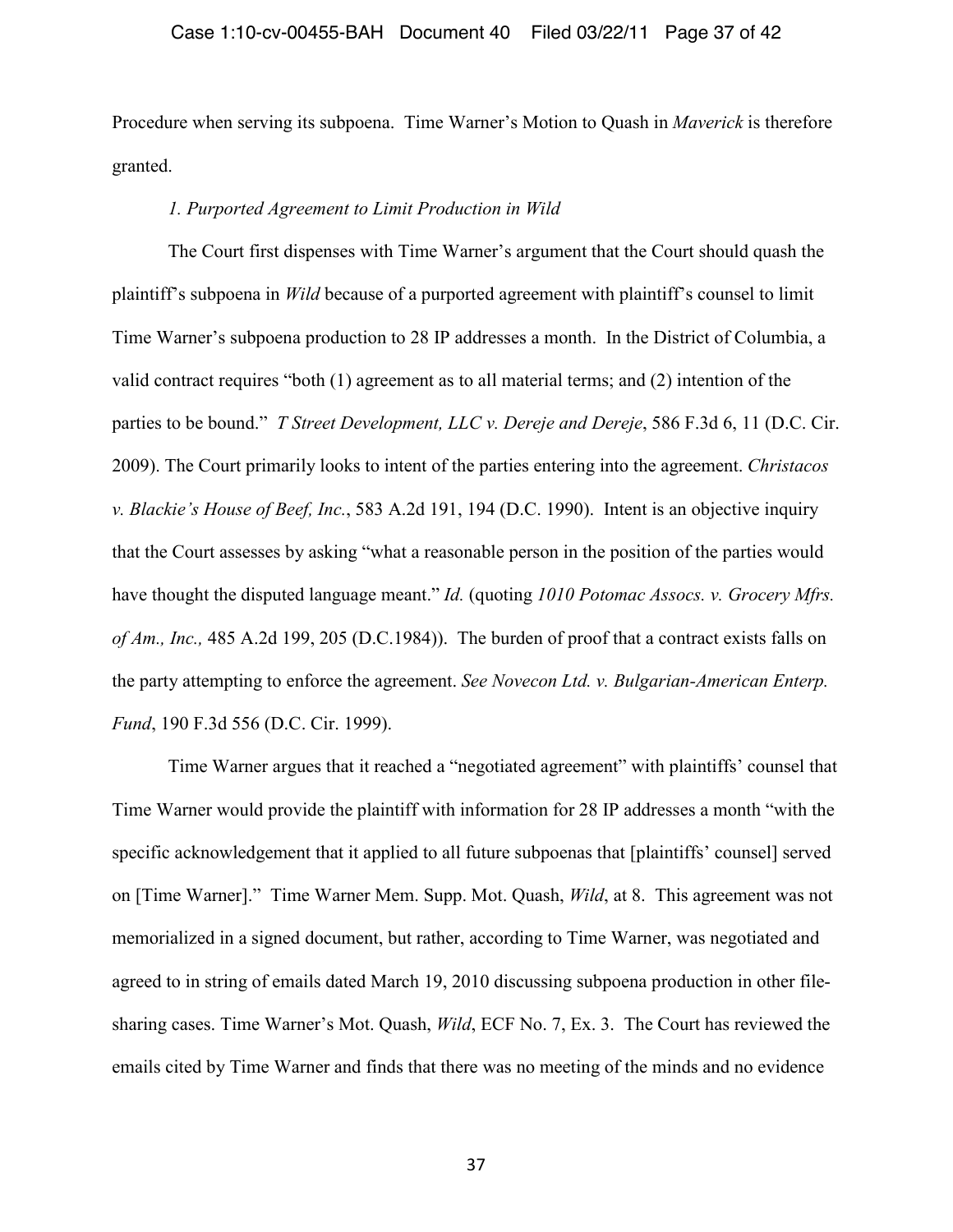# Case 1:10-cv-00455-BAH Document 40 Filed 03/22/11 Page 38 of 42

that plaintiff's counsel agreed to limit Time Warner's obligations under the subpoenas to production of 28 IP addresses a month for all his clients, present and future. On the contrary, the last email sent by plaintiff's counsel Thomas Dunlap makes clear that he anticipated additional requests for IP lookups. *Id.*, Ex. 3 (email from Thomas M. Dunlap to Craig Goldberg Re: Subpoenas to TWC, dated March 19, 2010, 3:47 PM states: "[w]e may need to request more subpoenas, however we will discuss this with you before we send it over so we can work out a timetable and method.") Time Warner's contention that a prior agreement limits Time Warner's subpoena compliance obligations in *Wild* is therefore unsuccessful.

*2. Cost-Shifting in Wild* 

In *Wild,* Time Warner requests that the Court alter the cost arrangement set forth in the

Court's April 15, 2010 order, in which the Court granted the plaintiff leave to subpoena ISPs for

identifying information regarding the putative defendants. Order Granting the Plaintiff's Mot. for

Expedited Discovery, *Wild*, ECF No. 4. In that Order, the Court specifically stated that:

**". . .** any ISP that receives a subpoena pursuant to this Memorandum Order shall *not assess any charge to the plaintiff before providing the information* requested in the Rule 45 subpoena, nor shall the ISP assess a charge to the plaintiff in connection with IP addresses that are not controlled by that ISP*, duplicate IP addresses that resolve to the same individual*, other IP addresses that do not provide the name and other information requested of a unique individual or for the ISP's internal costs incurred to notify the ISP's customers; and it is

**ORDERED** that any ISP that receives a subpoena and elects to charge for the costs of production shall provide a billing summary and any cost reports that serve as a basis for such billing summary and any costs claimed by such ISP . . ."

*Id.* at 3-4 (emphasis supplied). Time Warner now requests that the Court alter that arrangement so that Time Warner is paid in advance of providing the requested information to the plaintiff, and is paid "on a per-IP-address basis, rather than per subscriber." Time Warner Mem. Supp. Mot. Quash, *Wild*, at 11-12. Time Warner has proffered no complaints about plaintiffs' inability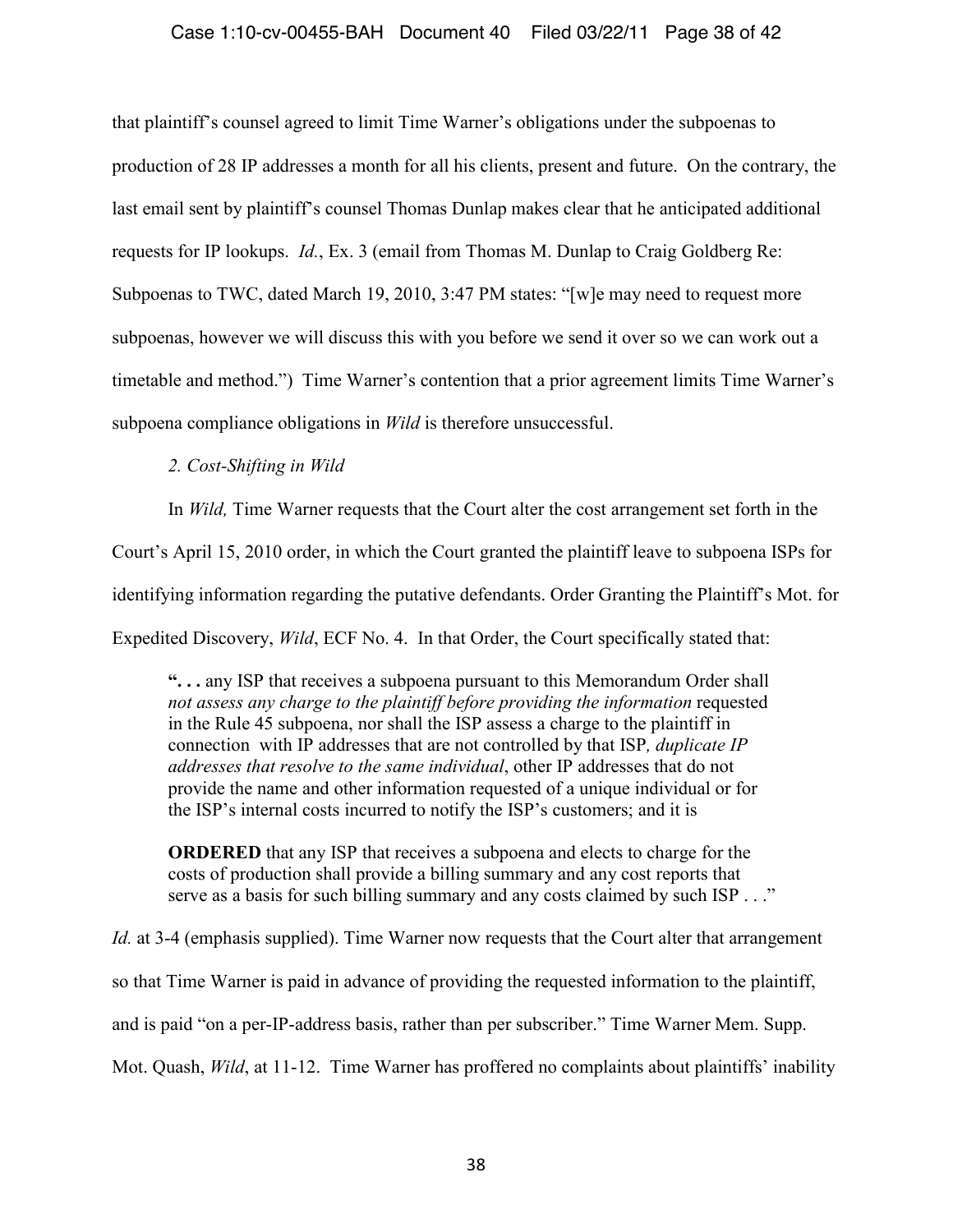### Case 1:10-cv-00455-BAH Document 40 Filed 03/22/11 Page 39 of 42

or refusal to pay for subpoena compliance that would justify alteration of the order to a prepayment plan. Nor does Time Warner contend that it is under such a financial hardship that prepayment is required.

No other ISP subpoenaed by the plaintiff in *Wild* has come forward requesting that the order to be modified on grounds that this cost arrangement is unfair and the Court declines to make an exception for Time Warner, particularly given the paucity of the reasons proffered for the requested changes.

### *3. Improper Service of the Plaintiff's Subpoena in Maverick*

As an alternate basis to quash the plaintiff's subpoena in *Maverick*, Time Warner asserts that the plaintiff did not serve its subpoena in accordance with Rule 45(b) of the Federal Rules of Civil Procedure. Specifically, Time Warner asserts that the plaintiff faxed and emailed Time Warner the *Maverick* subpoena, but never delivered the subpoena to a named person.

Under Federal Rule of Civil Procedure 45(b), "serving a subpoena requires delivering a copy to the named person." The "longstanding interpretation of Rule 45 has been that personal service of subpoenas is required. The use of the word "delivering" in subdivision (b)(1) of the rule with reference to the person to be served has been construed literally." 9A Charles Alan Wright & Arthur R. Miller, Federal Practice and Procedure § 2454 (2010). A minority of courts have broadened the interpretation of Rule 45(b) and held that personal in-hand service is not required. *See, e.g., Hall v. Sullivan*, 229 F.R.D. 501, 506 (D. Md. 2005) ("no reason to require in-hand delivery of subpoenas [*duces tecum*]-so long as the service is in a manner that reasonably ensures actual receipt of the subpoena by the witness."). Courts in this jurisdiction have not followed this path. *See, e.g., U.S. v. Philip Morris Inc.*, 312 F. Supp. 2d 27, 36-37 (D.D.C. 2004) (stating that "FED. R. CIV. P. 45(b) (1) requires personal service of deposition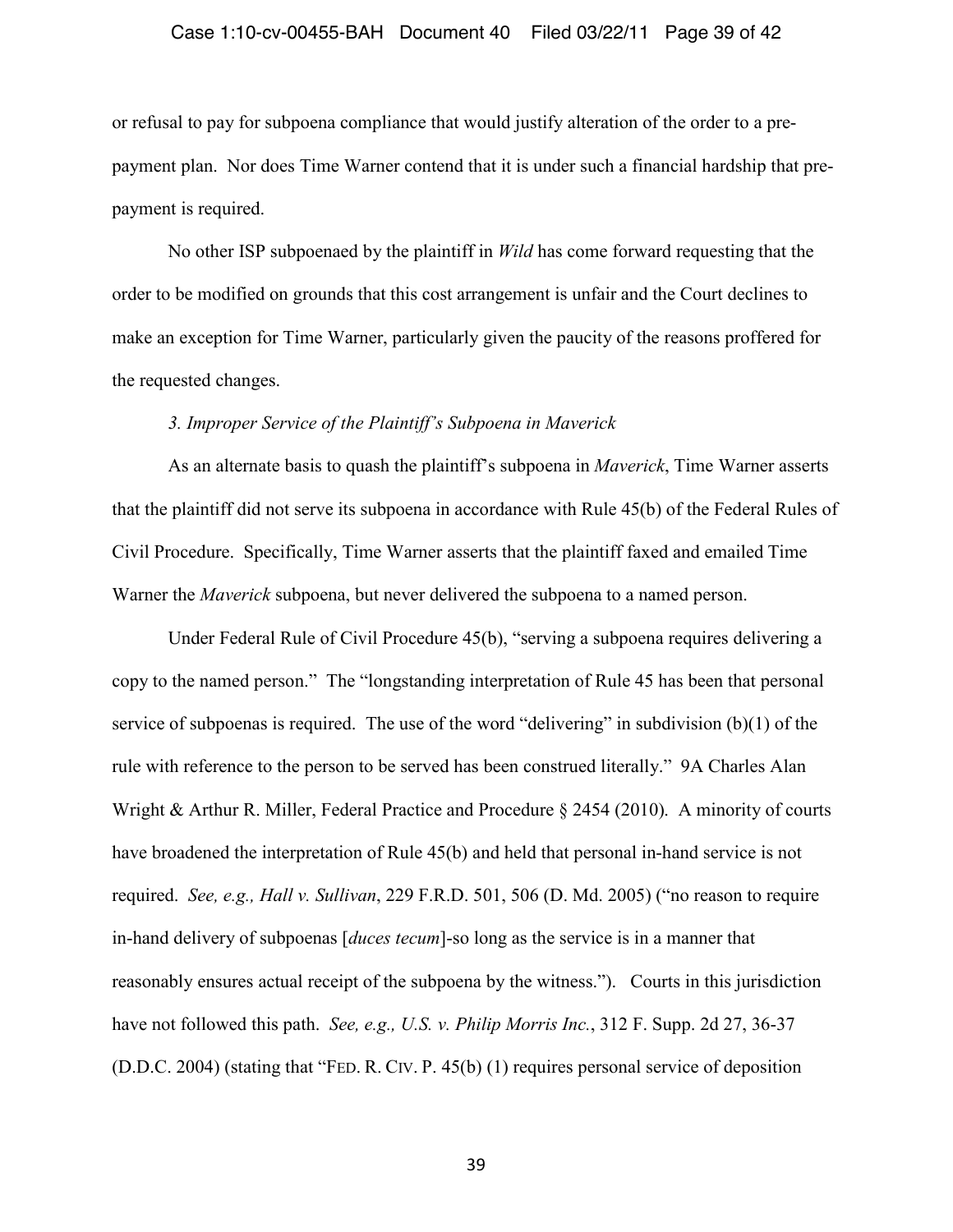#### Case 1:10-cv-00455-BAH Document 40 Filed 03/22/11 Page 40 of 42

subpoenas" and quashing subpoenas left in the party's mail room); *Alexander v. F.B.I.*, 186 F.R.D. 128, 130 (D.D.C. 1998) (stating that it is "well settled that, under FED. R. CIV. P. 45(b), [the non-party's] deposition subpoena must have been personally served upon him").

It is undisputed that in *Maverick* plaintiff's counsel forwarded the subpoena as an attachment to an email to Time Warner's counsel on September 14, 2010. Pl.'s Opp'n To Time Warner Mot. Quash, ECF No. 22, Ex. 1 (email from Nicholas Kurtz to Alexander Maltas dated Sept. 14, 2010, 3:53 PM). In the text of the email, plaintiff's counsel asked Time Warner's counsel to accept service by email of the plaintiff's subpoena. *Id*. The following day, Time Warner's counsel responded via email that he was not authorized to accept such service. Time Warner's Mot. Quash, *Maverick*, ECF No. 18, Ex. 5 (Letter from Alexander Maltas to Thomas Dunlap and Nicholas Kurtz dated October 13, 2010). Despite this disavowal of service, a week later, on September 22, 2010, a Time Warner representative named "Tammi" called plaintiff's counsel and told him that she would be working on the subpoena and requested that he email a copy to her. Pl.'s Opp'n Time Warner's Mot. Quash, *Maverick,* ECF No. 22, Nicholas Kurtz Decl.,  $\P$  4 and Ex. 2 (Kurtz email to 'subpoena.compliance@twccable.com' dated Sept. 22, 2010: "Pursuant to my telephone conversation with Tammi, attached is the Excel spreadsheet for the Maverick civil subpoena. I have also attached a PDF of the subpoena for your convenience."). On October 13, 2010, Time Warner sent the plaintiff a letter stating that Time Warner had yet to be properly served with plaintiff's subpoena in *Maverick*. Time Warner's Mot. Quash, *Maverick*, ECF No. 18, Ex. 5 (Letter from Alexander Maltas to Thomas Dunlap and Nicholas Kurtz, dated October 13, 2010). Nevertheless, the plaintiff did not take steps to deliver the subpoena personally and relied solely upon service by fax and email.<sup>[12](#page-30-1)</sup>

 $12$  Plaintiff argues that Time Warner's "own subpoena compliance website states that [Time Warner] 'accepts lawful process by fax.'" Pl.'s Mem. Opp'n Time Warner's Mot. Quash, *Maverick*, ECF No. 22, at 16; Kurtz Decl., Ex. 6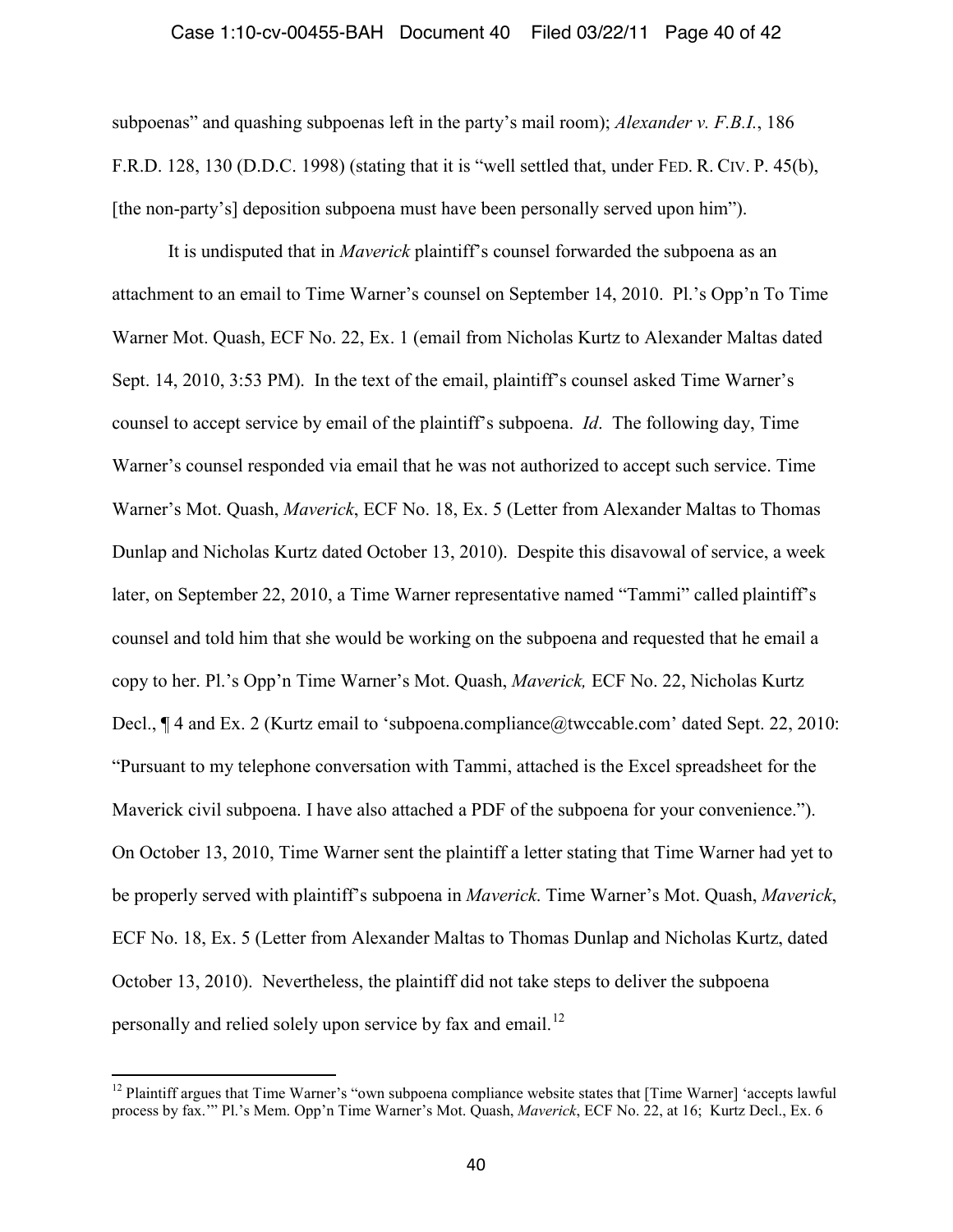### Case 1:10-cv-00455-BAH Document 40 Filed 03/22/11 Page 41 of 42

The Federal Rules of Civil Procedure requires personal service of subpoenas. *See* FED. R. CIV. P. 45(b) (1). The Court acknowledges that strict adherence to the literal interpretation of Rule  $45(b)(1)$  may place form over substance, particularly when, as here, the subpoenaed party acknowledges that it received the subpoena at issue and has a history of multiple contacts over subpoena compliance with the sender of the subpoena. At the same time, however, the plaintiff is required to comply with Rule 45(b) (1).

In a last gasp effort to avoid the quashing of the subpoena in *Maverick*, plaintiff's counsel argues -- without citation to any legal authority for this waiver argument -- that Time Warner's filing of the instant motion constitutes a waiver of its jurisdictional claim of improper service. Pl.'s Mem. Opp'n Time Warner's Mot. Quash, ECF 22 at 16. This argument is specious. The federal rules permit defendants to simultaneously seek relief and raise a jurisdictional defense without waiver. *See* FED. R. CIV. P. 12(b)(2), [\(4\)-\(5\)](https://www.lexis.com/research/buttonTFLink?_m=11b87664a977223763859e8d53012a0a&_xfercite=%3ccite%20cc%3d%22USA%22%3e%3c%21%5bCDATA%5b549%20F.3d%20497%5d%5d%3e%3c%2fcite%3e&_butType=4&_butStat=0&_butNum=18&_butInline=1&_butinfo=FED.%20R.%20CIV.%20P.%2012&_fmtstr=FULL&docnum=25&_startdoc=21&wchp=dGLzVtz-zSkAz&_md5=aa48e1b11ad36b1f66ff3f886d31e926) (defendant may move for dismissal based on the court's lack of personal jurisdiction, the insufficiency of process, or the insufficiency of service of process). It simply would be unfair to treat a motion premised on a jurisdictional objection as simultaneously operating as a waiver of that very objection. *United States v. Ligas*, 549 F.3d 497, 503 (7th Cir. 2008) (party's motion to quash does not mean that by making the motion he waived his objection to personal jurisdiction, citing *PaineWebber Inc. v. Chase Manhattan Private Bank (Switz.)*, 260 F.3d 453, 461 (5th Cir. 2001); *Neifeld v. Steinberg*, 438 F.2d 423, 425 n.4 (3d Cir. 1971) (declining to find defendant waived jurisdictional objection

<u> 1989 - Andrea Santa Andrea Andrea Andrea Andrea Andrea Andrea Andrea Andrea Andrea Andrea Andrea Andrea Andr</u>

<sup>(</sup>TIME WARNER CABLE, NOTES FOR LAW ENFORCEMENT AND PSAPS WHEN SERVING SUBPOENAS, COURT ORDERS, AND OTHER LAWFUL PROCESS ON TIME WARNER CABLE SEEKING HIGH-SPEED DATA (INTERNET), TELEPHONE, AND VIDEO SUBSCRIBER DATA (Nov. 16, 2010), *available at* http://www.timewarnercable.com/corporate/subpoena compliance.html.). The website referenced by plaintiff provides guidance only for subpoena requests from "law enforcement and PSAPs." PSAP is an acronym for "Public Safety Answering Points," which are emergency call centers responsible for answering calls for police, firefighters, and ambulance services. The website does not apply to the subpoenas issued in civil legal proceedings and is not intended to apply to the plaintiff. Plaintiff's contention that Time Warner waived FED. R. CIV. P. 45(b)'s requirements for proper service for all subpoena requests through directions to law enforcement and emergency personnel on this website is therefore baseless.